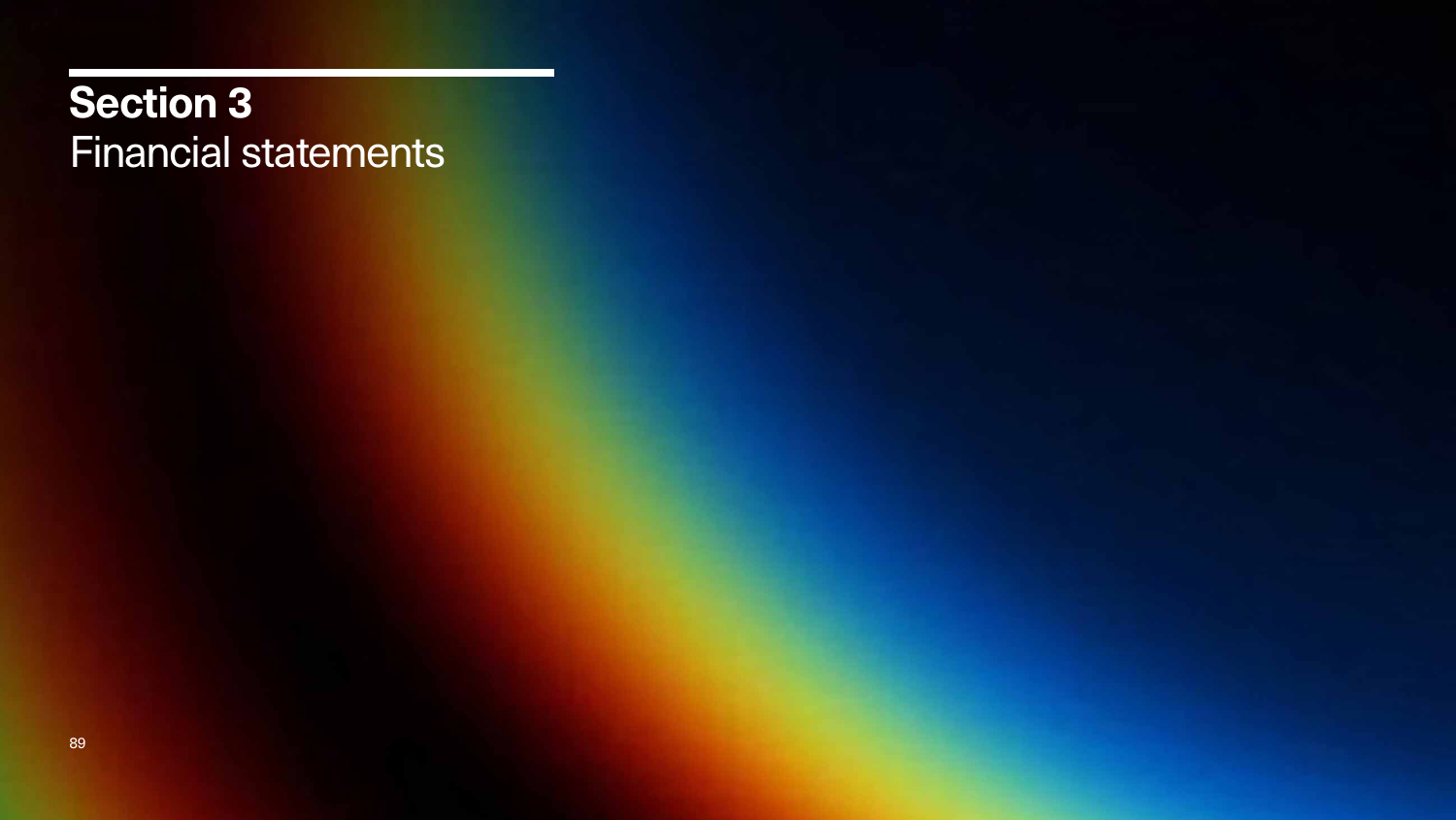#### **Opinion**

We have audited the financial statements of The Alan Turing Institute for the year ended 31 March 2021 which comprise the Group Statement of Financial Activities, the Group Summary Income and Expenditure Account, the Group and Parent Charitable Company Balance Sheets, the Group Cash Flow Statement and notes to the financial statements, including a summary of significant accounting policies. The financial reporting framework that has been applied in their preparation is applicable law and United Kingdom Accounting Standards, including Financial Reporting Standard 102 – The Financial Reporting Standard applicable in the UK and Republic of Ireland (United Kingdom Generally Accepted Accounting Practice).

In our opinion the financial statements:

We conducted our audit in accordance with International Standards on Auditing (UK) (ISAs(UK)) and applicable law. Our responsibilities under those standards are further described in the Auditor's Responsibilities for the audit of financial statements section of our report. We are independent of the charitable company in accordance with the ethical requirements that are relevant to our audit of the financial statements in the UK, including the FRC's Ethical Standard, and we have fulfilled our other ethical responsibilities in accordance with these requirements. We believe that the audit evidence we have obtained is sufficient and appropriate to provide a basis for our opinion.

- give a true and fair view of the state of the group's and the parent charitable company's affairs as at 31 March 2021 and of the group's incoming resources and application of resources, including its income and expenditure, for the year then ended;
- have been properly prepared in accordance with United Kingdom Generally Accepted Accounting Practice; and
- have been properly prepared in accordance with the requirements of the Companies Act 2006.

#### **Basis for opinion**

#### **Conclusions relating to going concern**

In auditing the financial statements, we have concluded that the Trustees' use of the going concern basis of accounting in the preparation of the financial statements is appropriate.

Based on the work we have performed, we have not identified any material uncertainties relating to events or conditions that, individually or collectively, may cast significant doubt on the charitable company's ability to continue as a going concern for a period of at least twelve months from when the financial statements are authorised for issue.

Our responsibilities and the responsibilities of the Trustees with respect to going concern are described in the relevant sections of this report.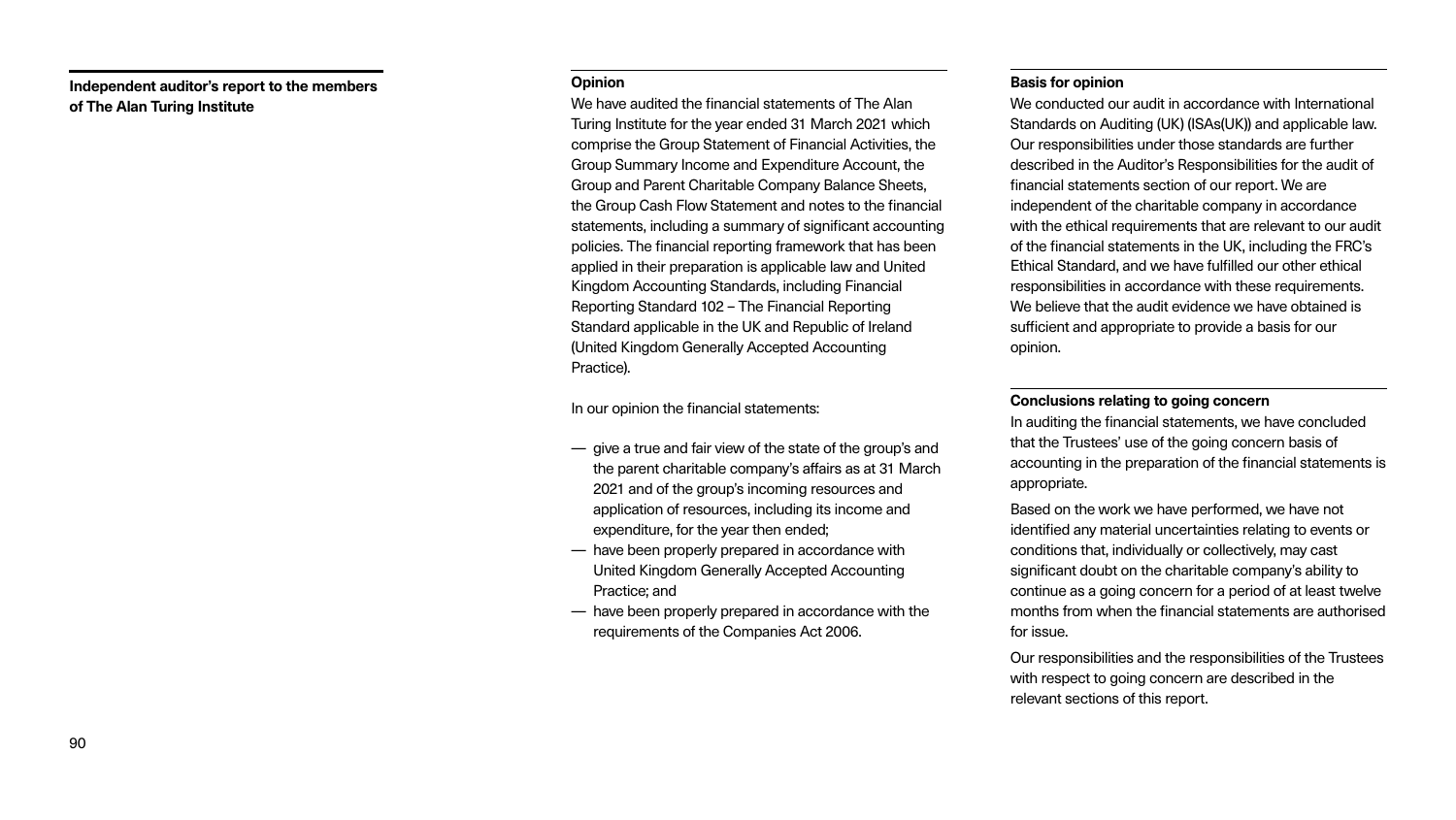- 
- 

#### **Other information**

The other information comprises the information included in the annual report, other than the financial statements and our auditor's report thereon. The Trustees are responsible for the other information. Our opinion on the financial statements does not cover the other information and, except to the extent otherwise explicitly stated in our report, we do not express any form of assurance conclusion thereon.

In connection with our audit of the financial statements, our responsibility is to read the other information and, in doing so, consider whether the other information is materially inconsistent with the financial statements or our knowledge obtained in the audit or otherwise appears to be materially misstated. If we identify such material inconsistencies or apparent material misstatements, we are required to determine whether there is a material misstatement in the financial statements or a material misstatement of the other information. If, based on the work we have performed, we conclude that there is a material misstatement in this other information, we are required to report that fact.

We have nothing to report in this regard.

### **Opinions on other matters prescribed by the Companies Act 2006**

In our opinion, based on the work undertaken in the course of the audit:

- the information given in the strategic report and the Trustees' annual report for the financial year for which the financial statements are prepared is consistent with the financial statements: and
- the strategic report and the Trustees' annual report have been prepared in accordance with applicable legal requirements.

### **Matters on which we are required to report by exception**

In the light of the knowledge and understanding of the group and parent charitable company and its environment obtained in the course of the audit, we have not identified material misstatements in the Trustees' annual report.

We have nothing to report in respect of the following matters where the Companies Act 2006 requires us to report to you if, in our opinion:

- the parent charitable company has not kept adequate and sufficient accounting records, or returns adequate for our audit have not been received from branches not visited by us; or
- the parent charitable company's financial statements are not in agreement with the accounting records and returns; or
- certain disclosures of Trustees' remuneration specified by law are not made; or
- we have not received all the information and explanations we require for our audit.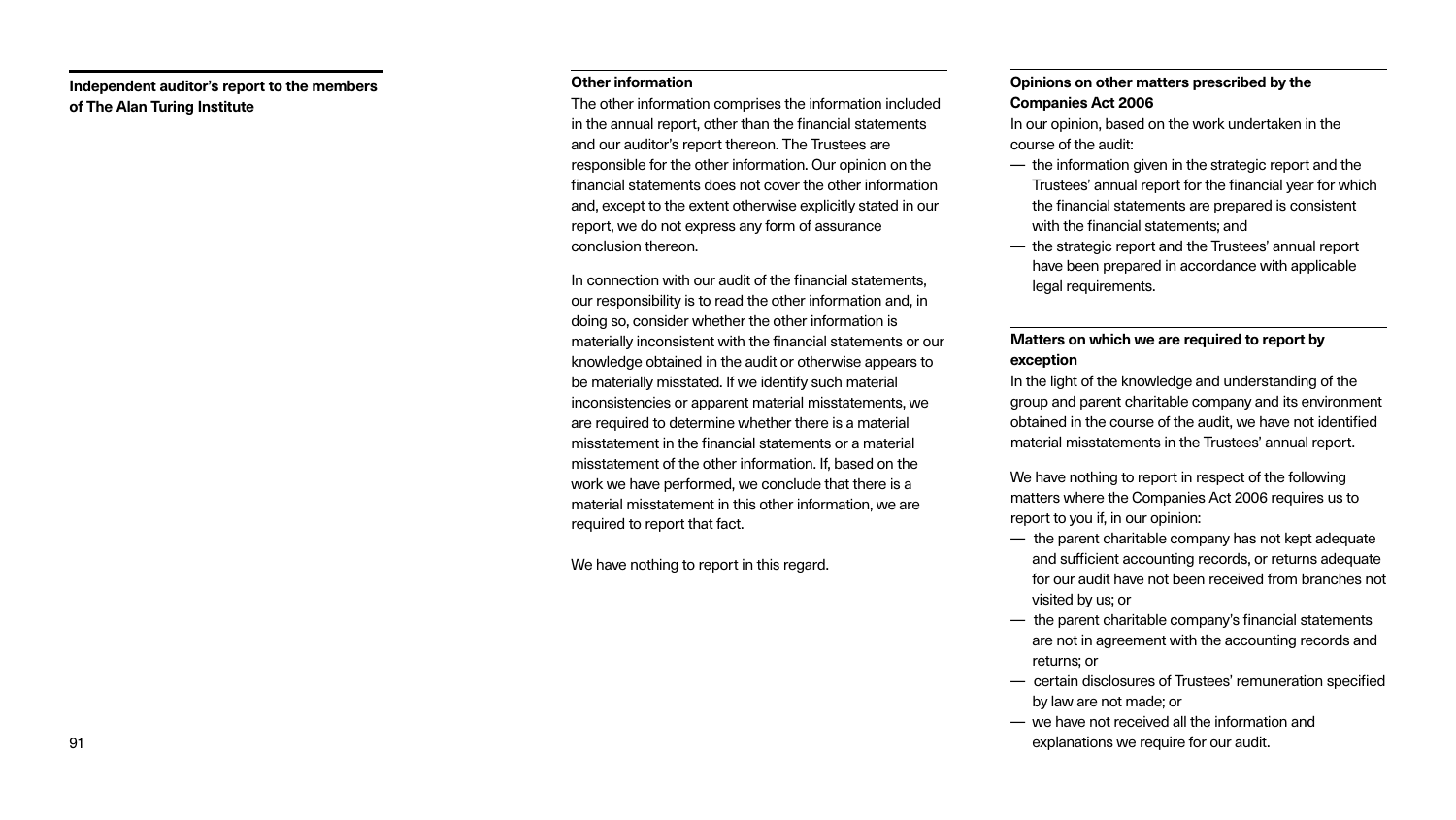#### **Responsibilities of Trustees**

As explained more fully in the Trustees' responsibilities statement set out on page 87, the Trustees (who are also the directors of the charitable company for the purposes of company law) are responsible for the preparation of the financial statements and for being satisfied that they give a true and fair view, and for such internal control as the Trustees determine is necessary to enable the preparation of financial statements that are free from material misstatement, whether due to fraud or error.

In preparing the financial statements, the Trustees are responsible for assessing the group and parent charitable company's ability to continue as a going concern, disclosing, as applicable, matters related to going concern and using the going concern basis of accounting unless the Trustees either intend to liquidate the group or parent charitable company or to cease operations, or have no realistic alternative but to do so.

### **Auditor's responsibilities for the audit of the financial statements**

Our objectives are to obtain reasonable assurance about whether the financial statements as a whole are free from material misstatement, whether due to fraud or error, and to issue an auditor's report that includes our opinion. Reasonable assurance is a high level of assurance, but is not a guarantee that an audit conducted in accordance with ISAs (UK) will always detect a material misstatement when it exists. Misstatements can arise from fraud or error and are considered material if, individually or in aggregate, they could reasonably be expected to influence the economic decisions of users taken on the basis of these financial statements.

Irregularities, including fraud, are instances of noncompliance with laws and regulations. We design procedures in line with our responsibilities, outlined above, to detect material misstatements in respect of irregularities, including fraud. The extent to which our procedures are capable of detecting irregularities, including fraud is detailed below.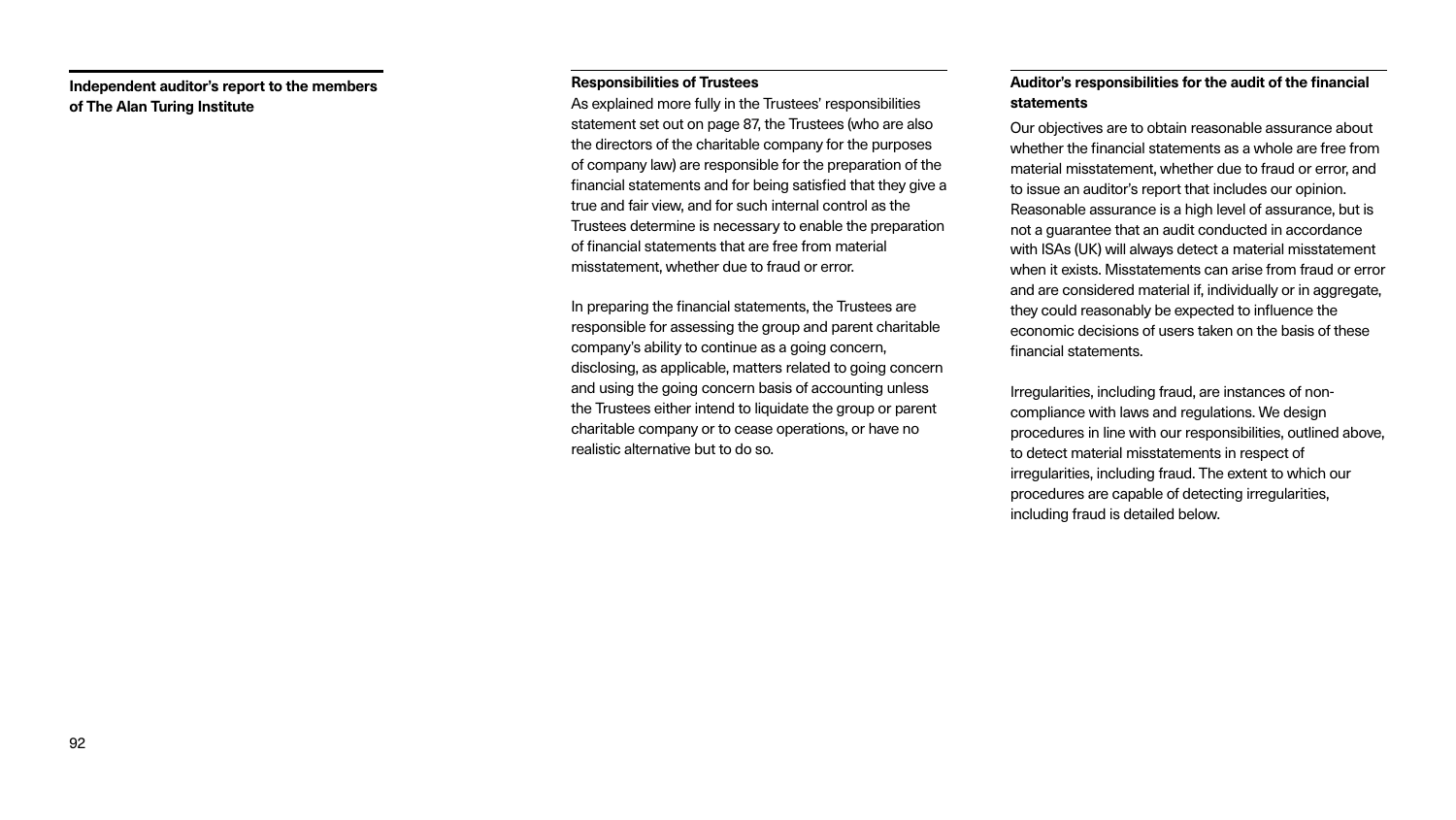- 
- 
- 
- 

- We inquired of management and those charged with governance as to any known instances of noncompliance or suspected non-compliance with laws and regulations.
- Based on this understanding, we designed specific appropriate audit procedures to identify instances of non-compliance with laws and regulations. This included making enquiries of management and those charged with governance and obtaining additional corroborative evidence as required.

As part of an audit in accordance with ISAs (UK) we exercise professional judgement and maintain professional scepticism throughout the audit. We also:

- Identify and assess the risks of material misstatement of the financial statements, whether due to fraud or error, design and perform audit procedures responsive to those risks, and obtain audit evidence that is sufficient and appropriate to provide a basis for our opinion. The risk of not detecting a material misstatement resulting from fraud is higher than for one resulting from error, as fraud may involve collusion, forgery, intentional omissions, misrepresentations, or the override of internal control.
- Obtain an understanding of internal control relevant to the audit in order to design audit procedures that are appropriate in the circumstances, but not for the purposes of expressing an opinion on the effectiveness of the group and parent charitable company's internal control.

### **Explanation as to what extent the audit was considered capable of detecting irregularities, including fraud**

The objectives of our audit in respect of fraud, are; to identify and assess the risks of material misstatement of the financial statements due to fraud; to obtain sufficient appropriate audit evidence regarding the assessed risks of material misstatement due to fraud, through designing and implementing appropriate responses to those assessed risks; and to respond appropriately to instances of fraud or suspected fraud identified during the audit. However, the primary responsibility for the prevention and detection of fraud rests with both management and those charged with governance of the charitable company.

- We obtained an understanding of the legal and regulatory requirements applicable to the charitable company and considered that the most significant are the Companies Act 2006, the Charities Act 2011, the Charity SORP, and UK financial reporting standards as issued by the Financial Reporting Council.
- We obtained an understanding of how the charitable company complies with these requirements by discussions with management and those charged with governance.
- We assessed the risk of material misstatement of the financial statements, including the risk of material misstatement due to fraud and how it might occur, by holding discussions with management and those charged with governance.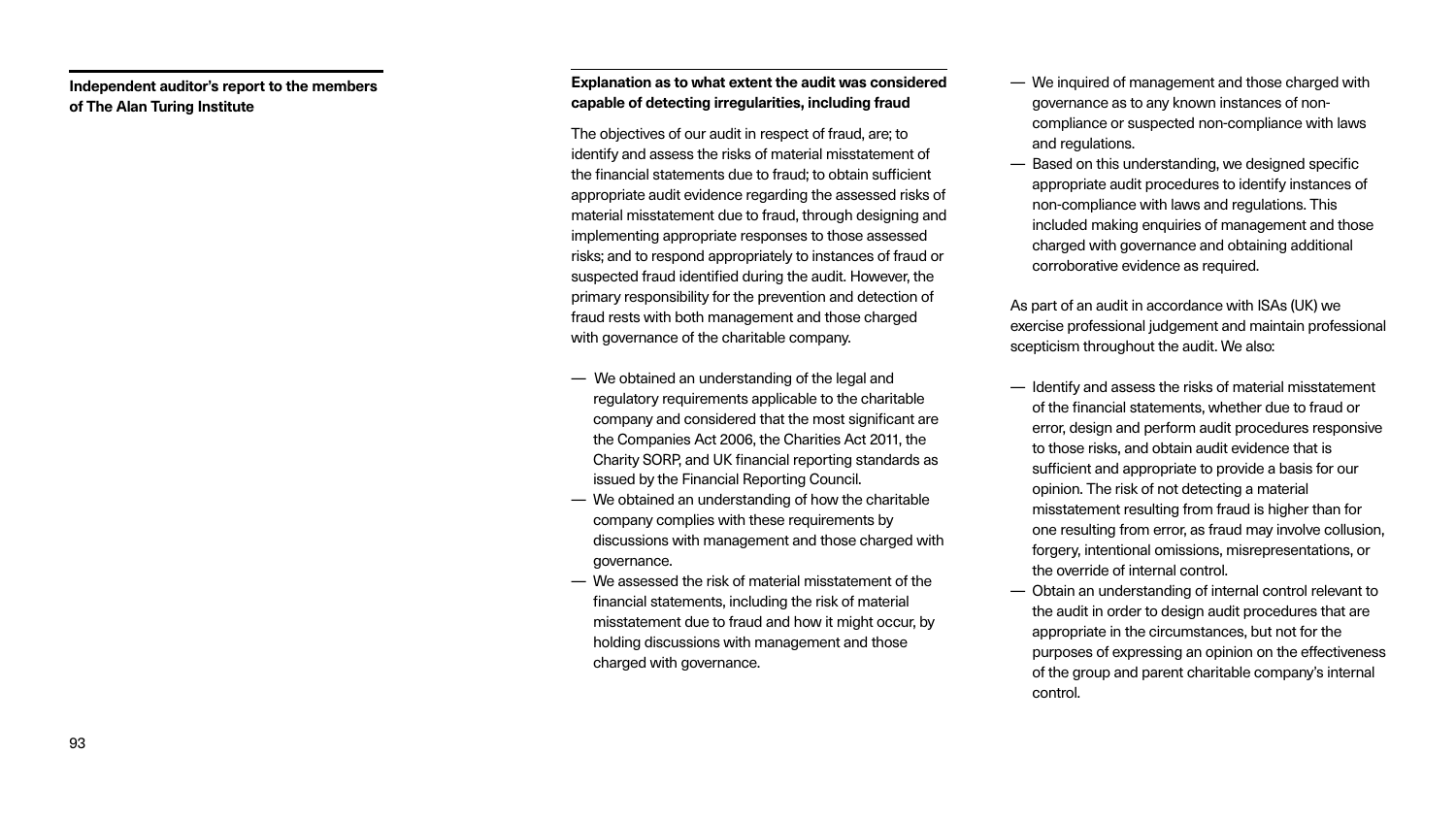**Explanation as to what extent the audit was considered capable of detecting irregularities, including fraud (cont.)**

- Evaluate the appropriateness of accounting policies used and the reasonableness of accounting estimates and related disclosures made by the Trustees.
- Conclude on the appropriateness of the Trustees' use of the going concern basis of accounting and, based on the audit evidence obtained, whether a material uncertainty exists related to events or conditions that may cast significant doubt on the group and parent charitable company's ability to continue as a going concern. If we conclude that a material uncertainty exists, we are required to draw attention in our auditor's report to the related disclosures in the financial statements or, if such disclosures are inadequate, to modify our opinion. Our conclusions are based on the audit evidence obtained up to the date of our auditor's report. However, future events or conditions may cause the group or parent charitable company to cease to continue as a going concern. — Evaluate the overall presentation, structure and content
- of the financial statements, including the disclosures, and whether the financial statements represent the underlying transactions and events in a manner that achieves fair presentation.
- Obtain sufficient appropriate audit evidence regarding the financial information of the entities or business activities within the group to express an opinion on the consolidated financial statements. We are responsible for the direction, supervision and performance of the group audit. We remain solely responsible for our audit report.

We communicate with those charged with governance regarding, among other matters, the planned scope and timing of the audit and significant audit findings, including any significant deficiencies in internal control that we identify during our audit.

### **Use of our report**

This report is made solely to the charitable company's members, as a body, in accordance with Chapter 3 of Part 16 of the Companies Act 2006. Our audit work has been undertaken so that we might state to the charitable company's members those matters which we are required to state to them in an auditor's report and for no other purpose. To the fullest extent permitted by law, we do not accept or assume responsibility to any party other than the charitable company and charitable company's members as a body, for our audit work, for this report, or for the opinions we have formed.

Moore Kingston Smith LLP

For and on behalf of: Moore Kingston Smith LLP Statutory Auditor Shivani Kothari

Devonshire House 60 Goswell Road London EC1M 7AD

Date: 30 June 2021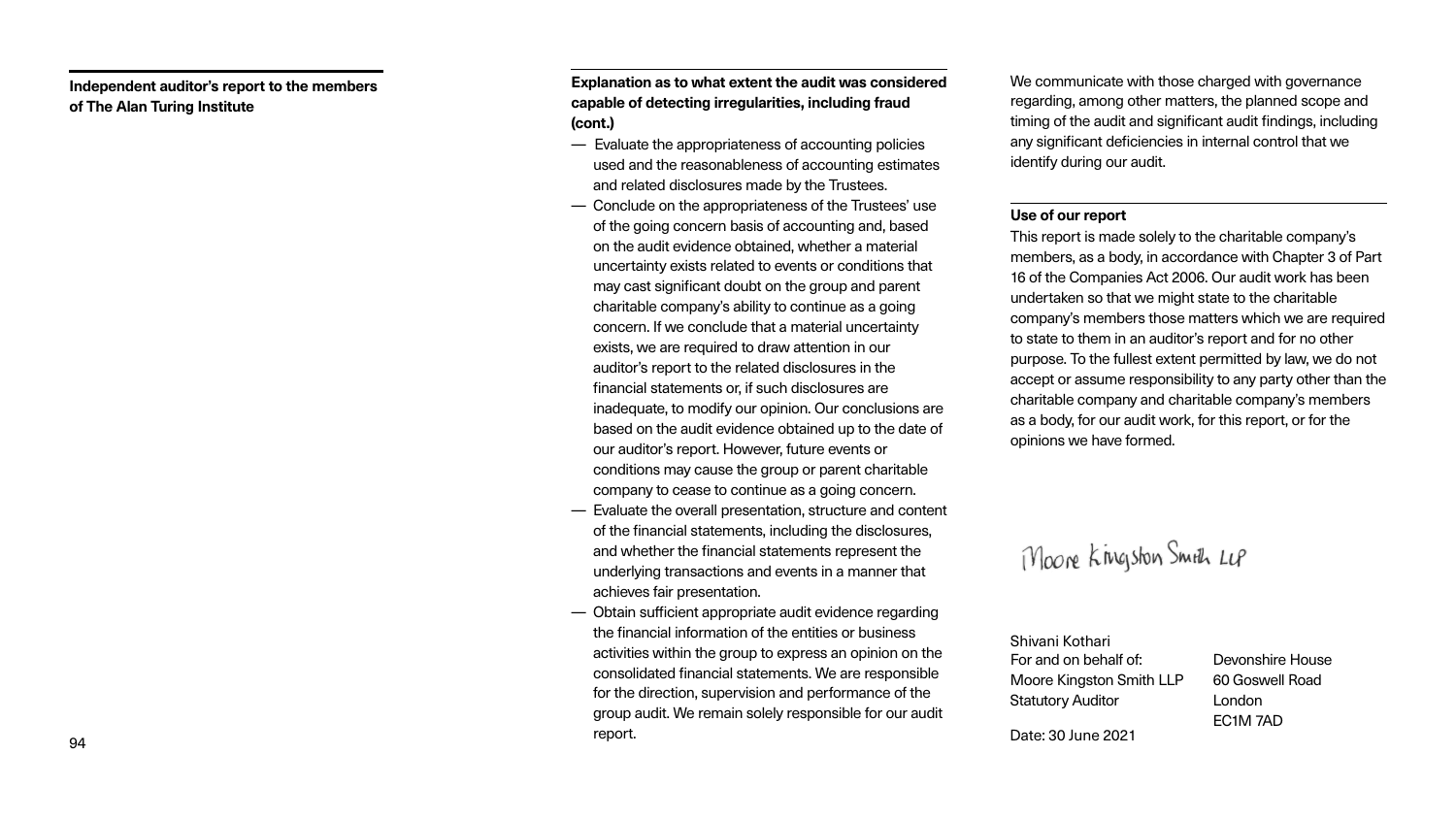**Consolidated Statement of Financial Activities**

Incorporating an income and expenditure account. For the year ended 31 March 2021.

|                                           | <b>Note</b> | 2021<br><b>General</b><br><b>Funds</b><br>£ |
|-------------------------------------------|-------------|---------------------------------------------|
| <b>Income and endowments</b><br>Donations | 2           | 814,396                                     |
| Other trading activities                  |             | 3,236,071                                   |
| Investment income                         |             | 9,285                                       |
| <b>Charitable activities</b>              |             |                                             |
| <b>Grant income</b>                       | 3           | 17,593,250                                  |
| <b>Total Income</b>                       |             | 21,653,002                                  |
| <b>Expenditure</b>                        |             |                                             |
| <b>Raising funds</b>                      | 4           | 511,217                                     |
| <b>Charitable activities</b>              |             |                                             |
| <b>Education and research</b>             | 5           | 7,033,852                                   |
| <b>Total Expenditure</b>                  |             | 7,545,069                                   |

|                              |                | 2021           | 2021              | 2021         | 2020         |
|------------------------------|----------------|----------------|-------------------|--------------|--------------|
|                              |                | <b>General</b> | <b>Restricted</b> | <b>Total</b> | <b>Total</b> |
|                              | <b>Note</b>    | <b>Funds</b>   | <b>Funds</b>      | <b>Funds</b> | <b>Funds</b> |
|                              |                | £              | £                 | £            | £            |
| <b>Income and endowments</b> |                |                |                   |              |              |
| <b>Donations</b>             | $\overline{2}$ | 814,396        |                   | 814,396      | 2,112        |
| Other trading activities     |                | 3,236,071      |                   | 3,236,071    | 2,144,408    |
| Investment income            |                | 9,285          |                   | 9,285        | 103,704      |
| <b>Charitable activities</b> |                |                |                   |              |              |
| <b>Grant income</b>          | 3              | 17,593,250     | 15,617,584        | 33,210,834   | 33,764,138   |
| <b>Total Income</b>          |                | 21,653,002     | 15,617,584        | 37,270,586   | 36,014,362   |
| <b>Expenditure</b>           |                |                |                   |              |              |
| <b>Raising funds</b>         | 4              | 511,217        |                   | 511,217      | 655,058      |
| <b>Charitable activities</b> |                |                |                   |              |              |
| Education and research       | 5              | 7,033,852      | 24,142,835        | 31,176,687   | 33,828,222   |
| <b>Total Expenditure</b>     |                | 7,545,069      | 24,142,835        | 31,687,904   | 34,483,280   |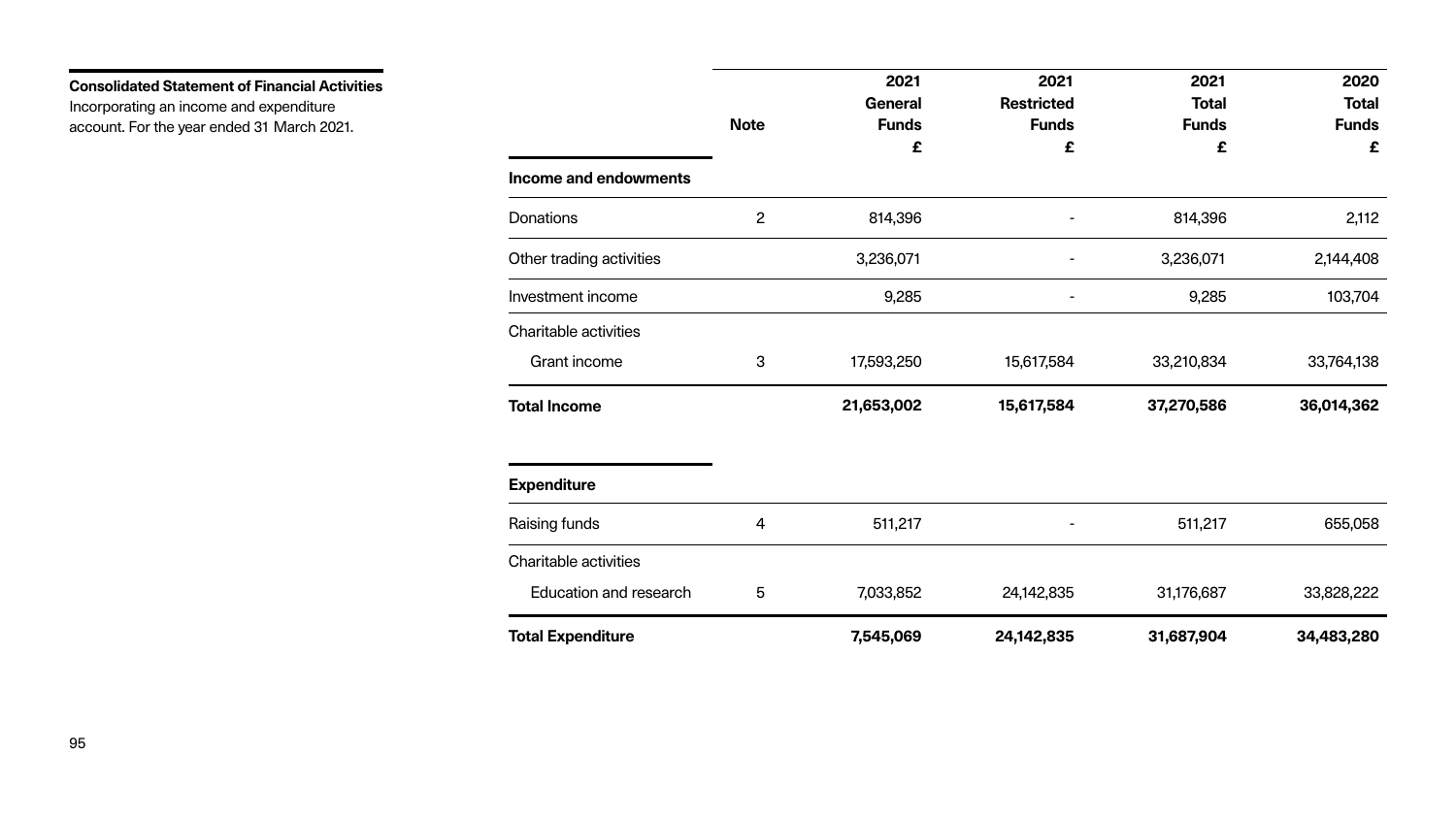|                                                                  |             | 2021<br><b>General</b> | 2021<br><b>Restricted</b> | 2021<br><b>Total</b> | 2020<br><b>Total</b> |
|------------------------------------------------------------------|-------------|------------------------|---------------------------|----------------------|----------------------|
|                                                                  | <b>Note</b> | <b>Funds</b>           | <b>Funds</b>              | <b>Funds</b>         | <b>Funds</b>         |
|                                                                  |             | £                      | £                         | £                    | £                    |
| Net income/(expenditure) for<br>the year before transfers        | 8           | 14,107,933             | (8,525,251)               | 5,582,681            | 1,531,082            |
| Transfers between funds                                          | 20          | (9,928,535)            | 9,928,535                 |                      |                      |
| Net movement in funds                                            |             | 4,179,398              | 1,403,284                 | 5,582,681            | 1,531,082            |
| <b>Reconciliation of Funds</b><br><b>Balance brought forward</b> |             |                        |                           |                      |                      |
| at 1 April 2020                                                  |             | 16,944,843             | 7,489,444                 | 24,434,287           | 22,903,205           |
| <b>Balance carried forward</b><br>at 31 March 2021               | $20 - 21$   | 21,124,241             | 8,892,728                 | 30,016,968           | 24,434,287           |

**Consolidated Statement of Financial Activities**

Incorporating an income and expenditure account. For the year ended 31 March 2021.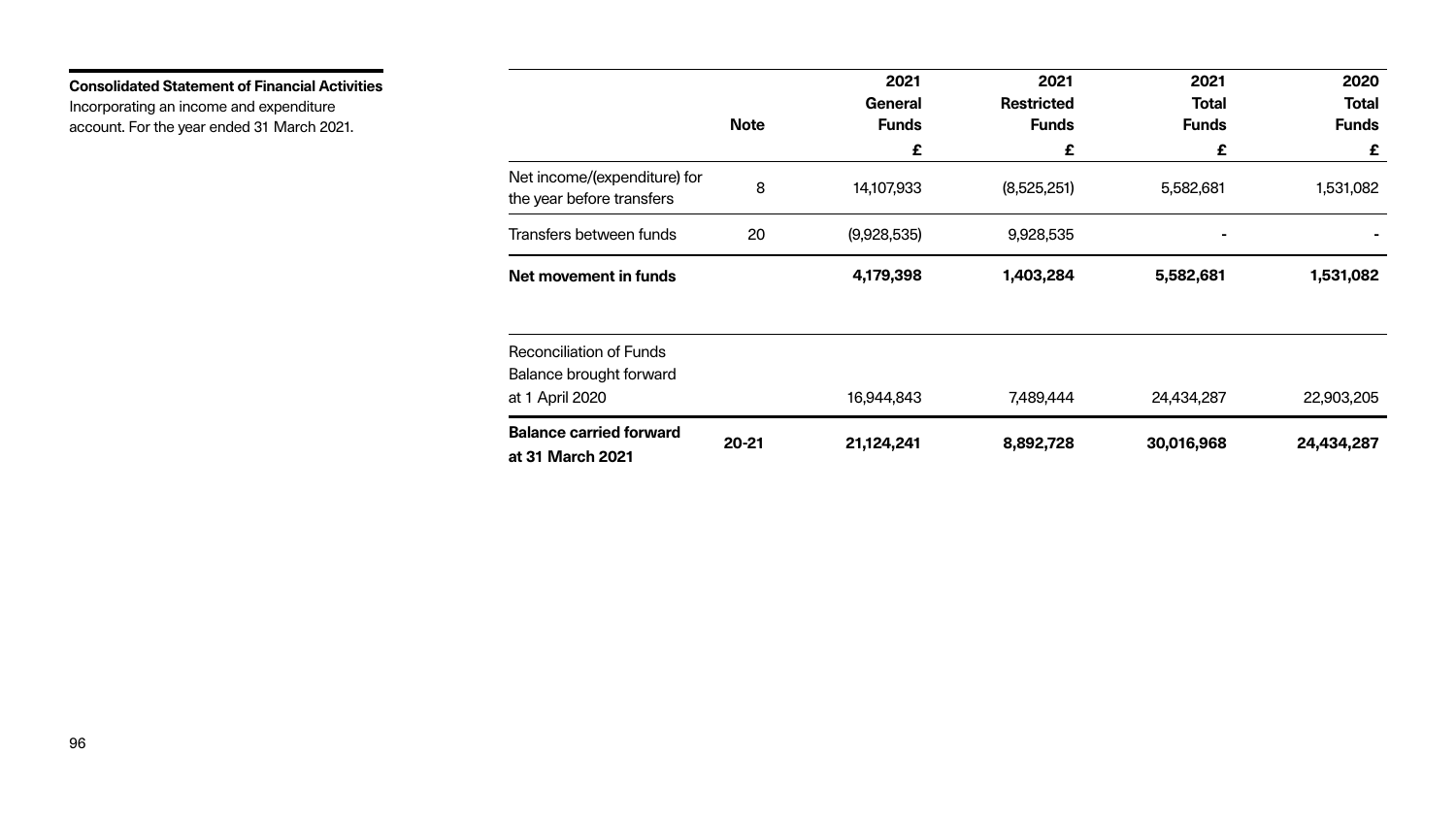### **Balance sheet — Group and charity** At 31 March 2021

|                       | <b>Note</b> | чı<br>$\overline{2}$ |
|-----------------------|-------------|----------------------|
| <b>Fixed Assets</b>   |             |                      |
| Tangible assets       | 13          | 817                  |
| Intangible assets     | 14          | 4,                   |
| Investments           | 15          |                      |
|                       |             | 821,                 |
| <b>Current Assets</b> |             |                      |

|    | 56,372 |
|----|--------|
|    | 43,512 |
| 17 | 5,000  |
| 16 | 7,859  |
|    |        |

|                     | <b>Note</b> | Group<br>2021  | Group<br>2020 | <b>Charity</b><br>2021 | <b>Charity</b><br>2020 |
|---------------------|-------------|----------------|---------------|------------------------|------------------------|
|                     |             | £              | £             | £                      | £                      |
| <b>Fixed Assets</b> |             |                |               |                        |                        |
| Tangible assets     | 13          | 817,723        | 1,617,154     | 811,542                | 1,586,261              |
| Intangible assets   | 14          | 4,200          | 21,011        | $\blacksquare$         |                        |
| Investments         | 15          | $\blacksquare$ | $\sim$        |                        |                        |
|                     |             | 821,923        | 1,638,165     | 811,543                | 1,586,262              |

| <b>Debtors</b>                         | 16 | 7,859,687    | 6,833,483      | 7,001,411      | 6,761,575    |
|----------------------------------------|----|--------------|----------------|----------------|--------------|
| <b>Investments</b>                     | 17 | 5,000,000    |                | 5,000,000      |              |
| Cash at bank and in hand               |    | 43,512,437   | 42,989,425     | 42,586,824     | 41,131,542   |
|                                        |    | 56,372,124   | 49,822,908     | 54,588,235     | 47,893,117   |
| <b>Creditors</b>                       |    |              |                |                |              |
| Amounts falling due within<br>one year | 18 | (26,026,978) | (23, 140, 964) | (24, 275, 343) | (22,065,778) |
|                                        |    |              |                |                |              |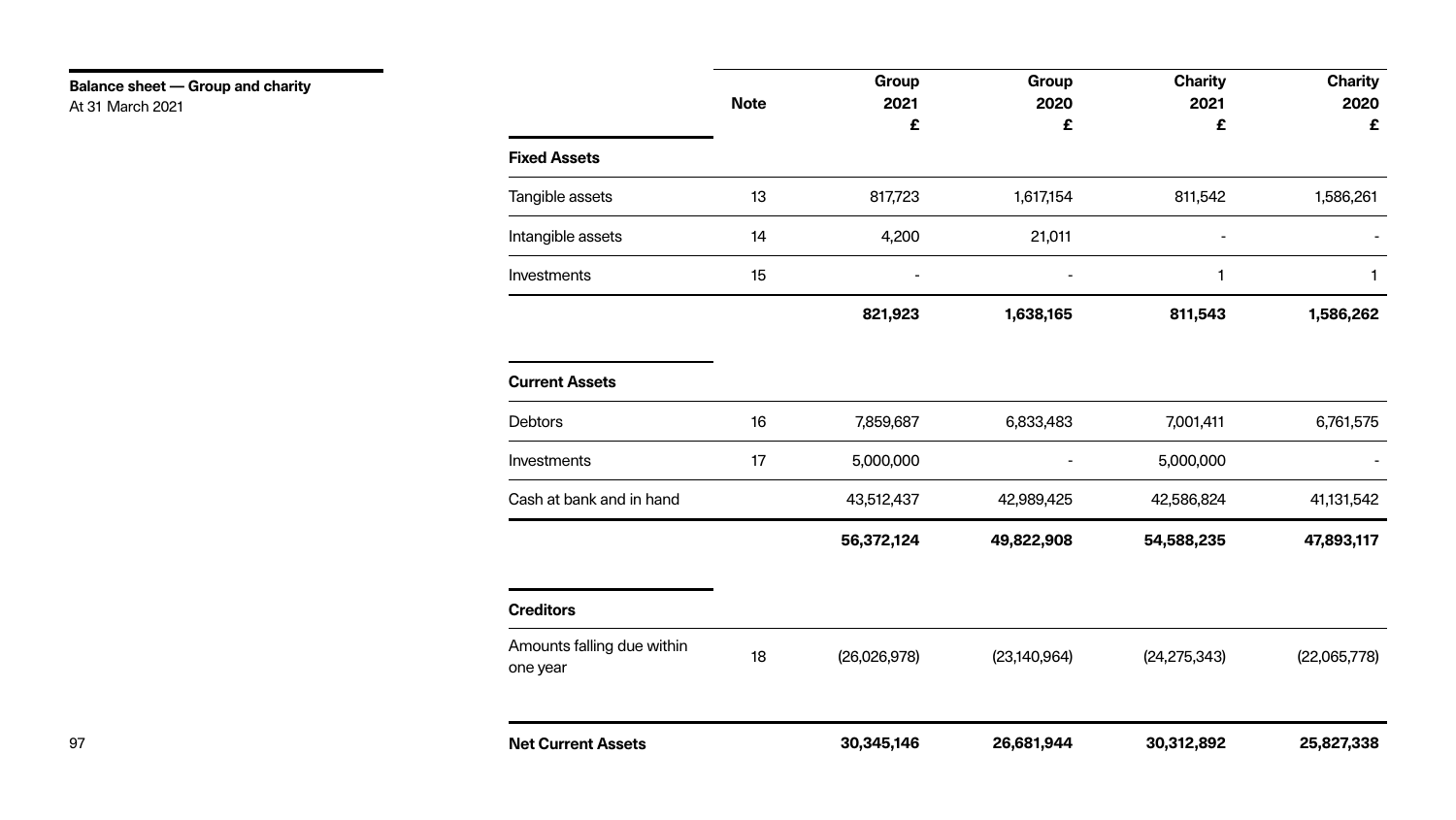The financial statements of The Alan Turing Institute were approved and authorised for issue by the Board of Trustees on 22 June 2021 and signed on its behalf by:



### **Balance sheet — Group and charity** At 31 March 2021

|                                              | <b>Note</b> | uı<br>$\overline{\mathbf{2}}$ |
|----------------------------------------------|-------------|-------------------------------|
| <b>Creditors</b>                             |             |                               |
| Amounts falling due in more<br>than one year | 19          | (1,150)                       |
| <b>Net Assets</b>                            |             | 30,016,                       |
| <b>Funds</b>                                 |             |                               |
| <b>Restricted funds</b>                      | 21          | 8,892                         |
| <b>Unrestricted funds</b>                    |             |                               |
| Designated funds                             | 20          | 1,689                         |
| <b>General funds</b>                         | 20          | 19,434                        |
| <b>Total Funds</b>                           | 21          | 30,016,                       |

|                                              | <b>Note</b> | <b>Group</b><br>2021<br>£ | Group<br>2020<br>£ | <b>Charity</b><br>2021<br>£ | <b>Charity</b><br>2020<br>£ |
|----------------------------------------------|-------------|---------------------------|--------------------|-----------------------------|-----------------------------|
| <b>Creditors</b>                             |             |                           |                    |                             |                             |
| Amounts falling due in more<br>than one year | 19          | (1,150,101)               | (3,885,822)        | (1,150,101)                 | (3,885,822)                 |
| <b>Net Assets</b>                            |             | 30,016,968                | 24,434,287         | 29,974,334                  | 23,527,778                  |
| <b>Funds</b>                                 |             |                           |                    |                             |                             |
| <b>Restricted funds</b>                      | 21          | 8,892,727                 | 7,489,444          | 8,892,727                   | 7,489,444                   |
| <b>Unrestricted funds</b>                    |             |                           |                    |                             |                             |
| <b>Designated funds</b>                      | 20          | 1,689,963                 | 1,891,376          | 1,689,963                   | 1,891,376                   |
| <b>General funds</b>                         | 20          | 19,434,278                | 15,053,467         | 19,391,644                  | 14,146,958                  |
| <b>Total Funds</b>                           | 21          | 30,016,968                | 24,434,287         | 29,974,334                  | 23,527,778                  |

Howard Carington

These financial statements consolidate the results of the Charity and Turing Innovations Limited, its wholly owned trading subsidiary on a line by line basis. A separate Statement of Financial Activities and Income and Expenditure Account are not presented for the Charity itself as the Charity has taken advantage of the exemptions afforded by section 408 of the Companies Act 2006. The net income of the Charity was £6,446,557 (2020: £1,057,356).

The notes on pages 100-134 form part of these financial statements.

**Howard Covington**

Chair

**The Alan Turing Institute** Company number – 09512457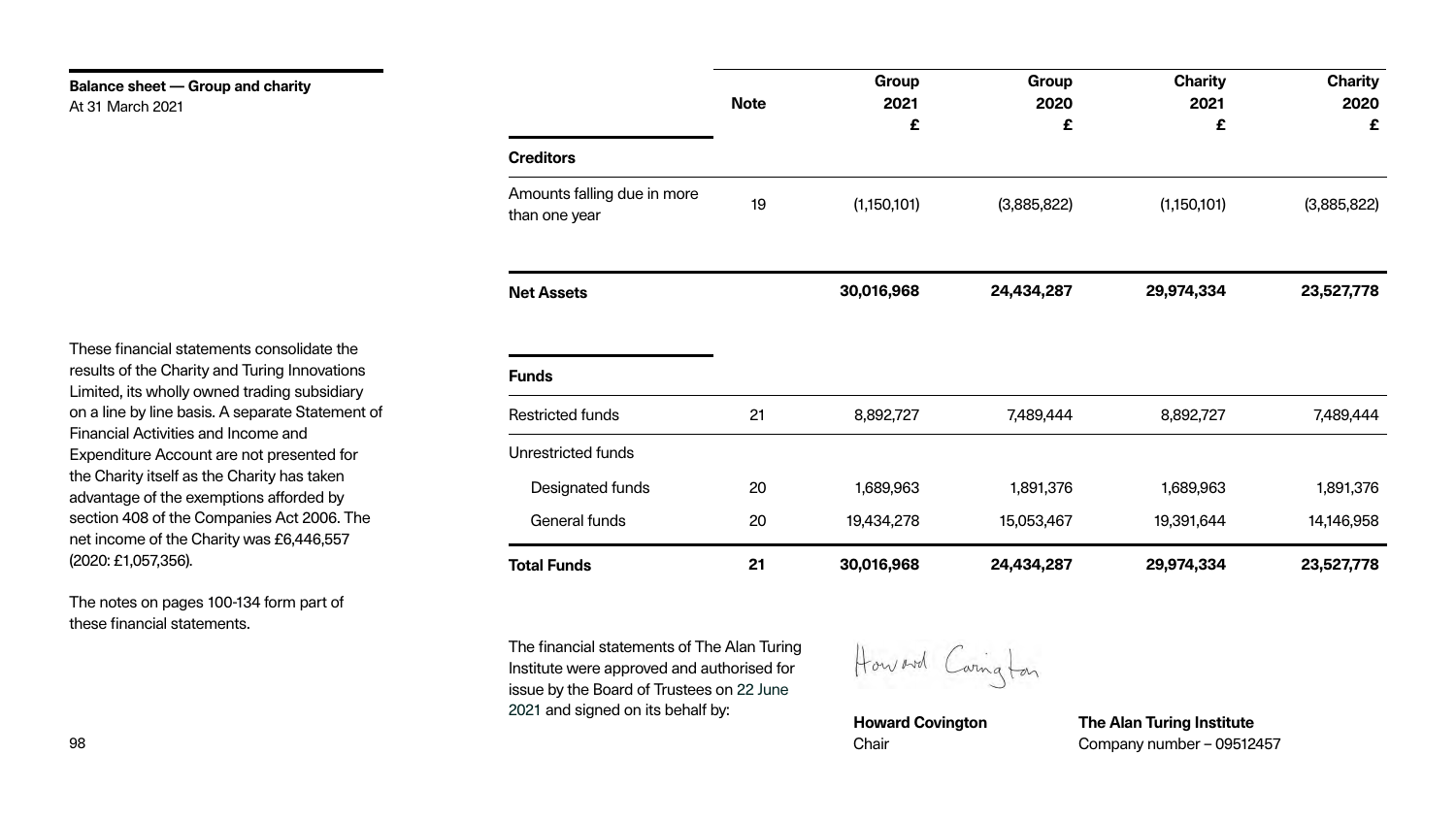### **Consolidated Statement of Cash Flows**

For the year ended 31 March 2021

|                                                       | 2021        | 2020       |                                                          | 2021       | 2020       |
|-------------------------------------------------------|-------------|------------|----------------------------------------------------------|------------|------------|
|                                                       | £           | £          |                                                          | £          | £          |
| <b>Cash flows from operating</b><br><b>activities</b> |             |            | <b>Cash flows from investing</b><br><b>activities</b>    |            |            |
| Net income for the year                               | 5,582,681   | 1,531,082  | Purchase of tangible fixed<br>assets                     | (186, 221) | (450, 949) |
| Adjustments for:                                      |             |            | Interest received                                        | 9,285      | 103,704    |
| Depreciation of tangible<br>fixed assets              | 985,652     | 991,725    | <b>Net cash from investing</b>                           | (176, 936) | (347, 245) |
| Amortisation of intangible<br>fixed assets            | 16,811      | 16,811     | <b>activities</b>                                        |            |            |
| Interest received                                     | (9,285)     | (103, 704) |                                                          |            |            |
| Loss on disposal of tangible                          |             | 8,920      | Change in cash and cash<br>equivalents in the period     | 5,523,012  | 10,339,746 |
| fixed assets<br>Increase /(decrease) in               | (1,026,204) | 2,913,768  | Cash and cash equivalents at<br>beginning of period      | 42,989,425 | 32,649,679 |
| debtors<br>Increase in creditors                      | 150,293     | 5,328,389  | <b>Cash and cash equivalents</b><br>at end of the period | 48,512,437 | 42,989,425 |
| Net cash generated by<br>operating activities         | 5,699,948   | 10,686,990 |                                                          |            |            |

The Charity has no debt and accordingly no net debt note is presented.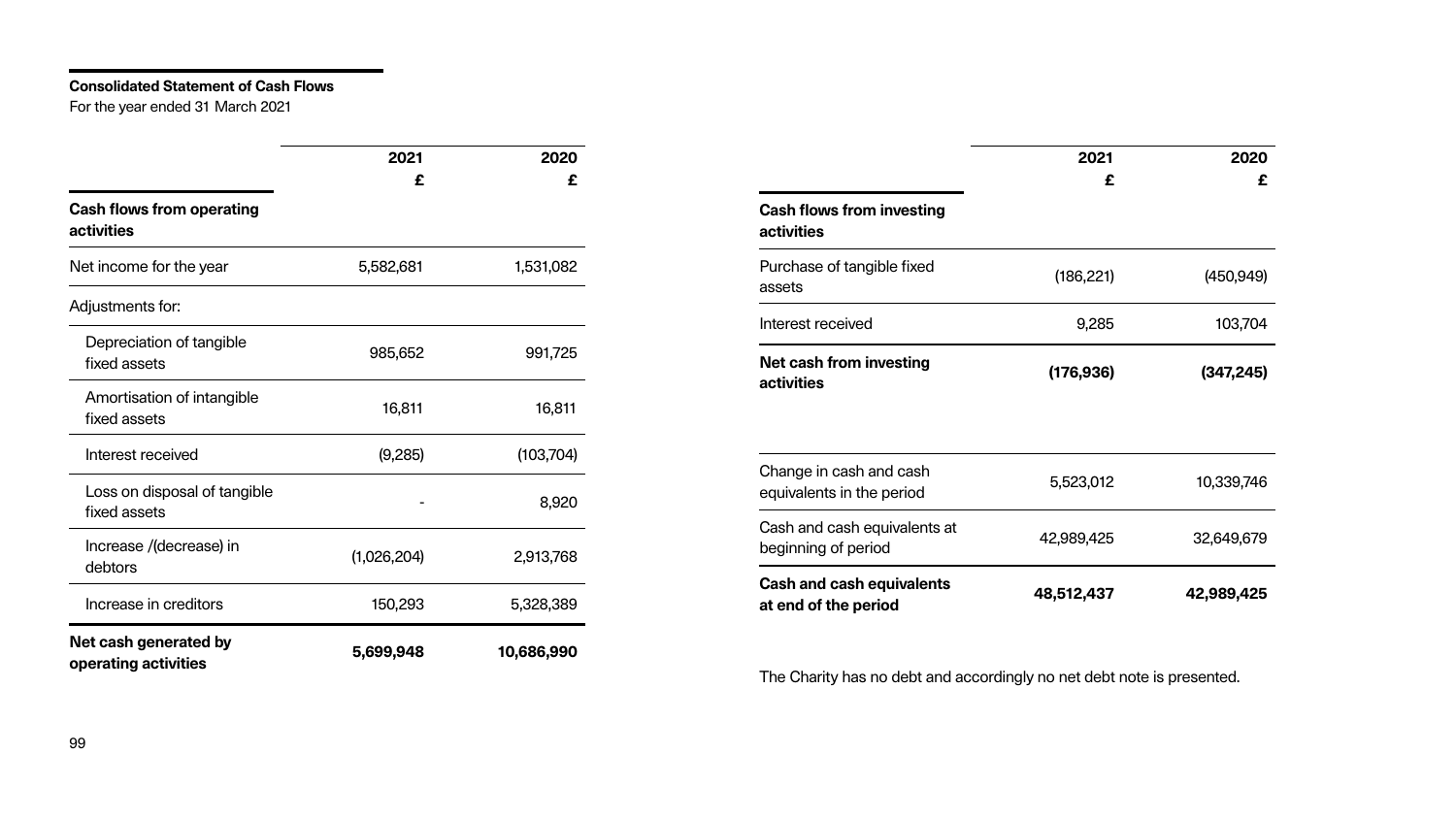### **Notes to the financial statements**

For the year ended 31 March 2021

### **Accounting policies**

A summary of the principal accounting policies adopted, judgements and key sources of estimation uncertainty, is set out below.

### **Basis of preparation**

The financial statements have been prepared in accordance with the Financial Reporting Standard applicable in the UK and Republic of Ireland (FRS 102). The Charitable Company and its subsidiary is a public benefit group for the purposes of FRS 102 and therefore the Charity also prepared its financial statements in accordance with the Statement of Recommended Practice applicable to charities preparing their accounts in accordance with the Financial Reporting Standard applicable in the UK and Republic of Ireland (The FRS 102 Charities SORP), the Companies Act 2006 under the provision of the Large and Medium-sized Companies and Groups (Accounts and Reports) Regulations 2008 (SI 2008/410) and the Charities Act 2011.

The financial statements are prepared in sterling, which is the functional currency of the Charity. Monetary amounts in these financial statements are rounded to the nearest pound.

#### **Going concern**

The Trustees have assessed whether the use of going concern basis is appropriate and have considered possible events or conditions that might cast significant doubt on the ability of the charitable company to continue as a going concern. The Trustees have made this assessment for a period of at least one year from the date of the approval of these financial statements. In particular, the Trustees have considered the charitable company's forecasts and projections and have taken account of pressures on income. After making enquiries, the Trustees have concluded that there is a reasonable expectation that the charitable company has adequate resources to continue in operational existence for the foreseeable future. The charitable company therefore continues to adopt the going concern basis in preparing its financial statements.

The Trustees have assessed the consequences of the current COVID-19 pandemic and recognise that whilst this will impact the research funding landscape in the UK and internationally, the Charity's reserves are such that it expects to maintain positive cash flows and reserves for at least one year from the date of approval of these financial statements and as such the Trustees are confident that the Charity will continue to operate as a going concern.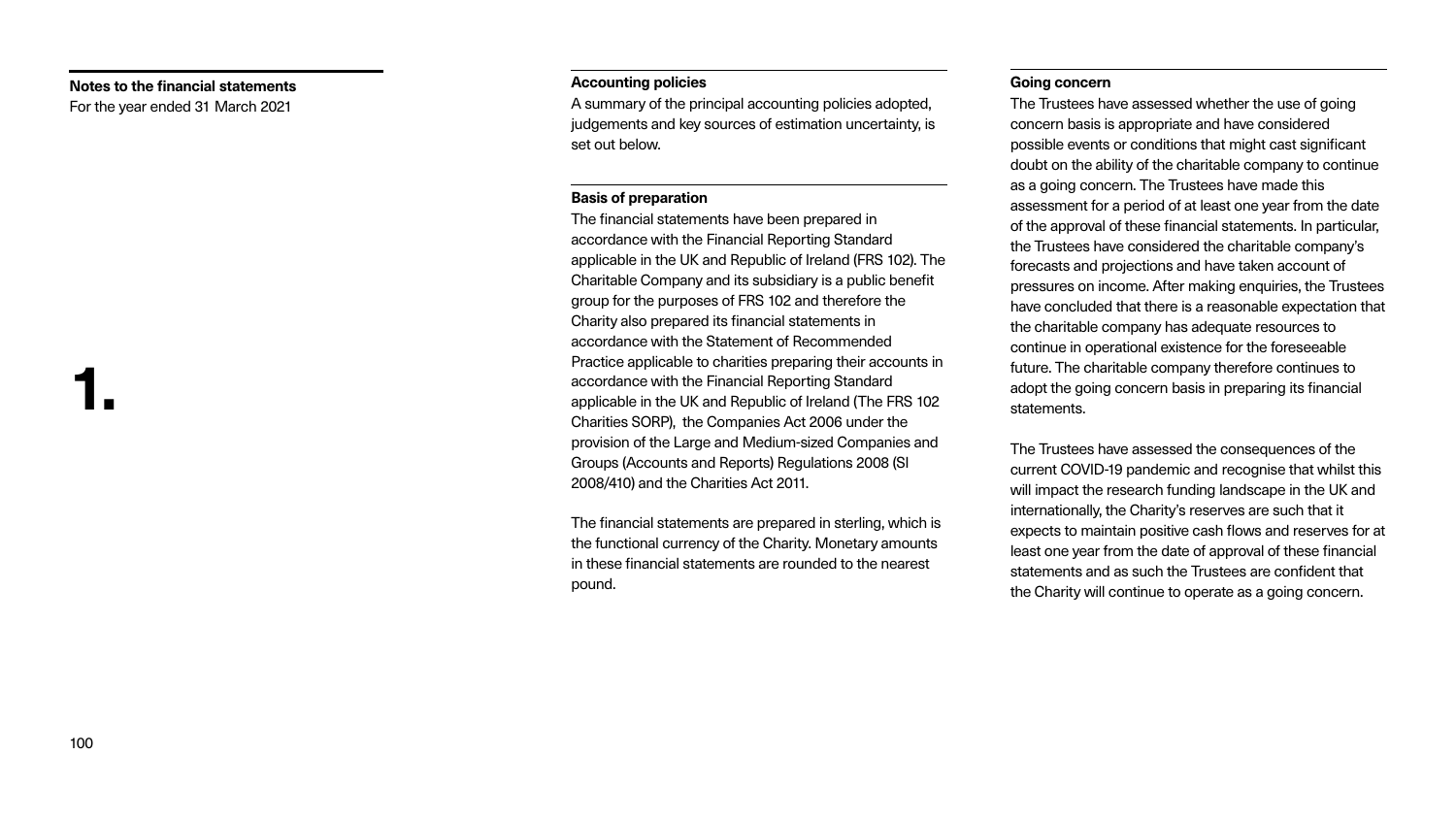#### **Income**

All income is recognised when there is entitlement to the funds, the receipt is probable and the amount can be measured reliably.

Donations and grants, including grants in respect of major items of refurbishment, improvements or the purchase of fixed assets, are recognised in the Statement of Financial Activities when receivable. Where income is received in advance of meeting any performance-related conditions there is not unconditional entitlement to the income and its recognition is deferred and included in creditors as deferred income until the performance-related conditions are met.

### **Government grants**

Grant income includes Government grants of £48,053 received in respect of furloughed employees under the Coronavirus Job Retention Scheme.

### **Expenditure**

Expenditure is included in the Statement of Financial Activities on an accruals basis, inclusive of any VAT which cannot be recovered. Expenditure is recognised once there is a legal or constructive obligation to transfer economic benefit to a third party, it is probable that a transfer of economic benefits will be required in settlement and the amount of the obligation can be measured reliably.

### **Notes to the financial statements**

For the year ended 31 March 2021

#### **Expenditure (cont.)**

Grants payable are payments made to third parties in the furtherance of the charitable objects of the Charity. Unconditional grant offers are accrued once the recipient has been notified of the grant award and its payment is probable. Grant awards that are subject to the recipient fulfilling performance or other conditions are accrued when the recipient has been notified of the grant and either the performance condition is met or any remaining unfulfilled condition attaching to the grant is outside of the control of the Charity.

### **Cost of charitable activities**

Costs of charitable activities include costs directly associated with research activities and an apportionment of overhead, support and governance costs.

### **Gifts in kind**

Where goods or services are provided to the Charity as a donation that would normally be purchased from suppliers, this contribution is included in the financial statements as an estimate based on the value of the contribution to the Charity.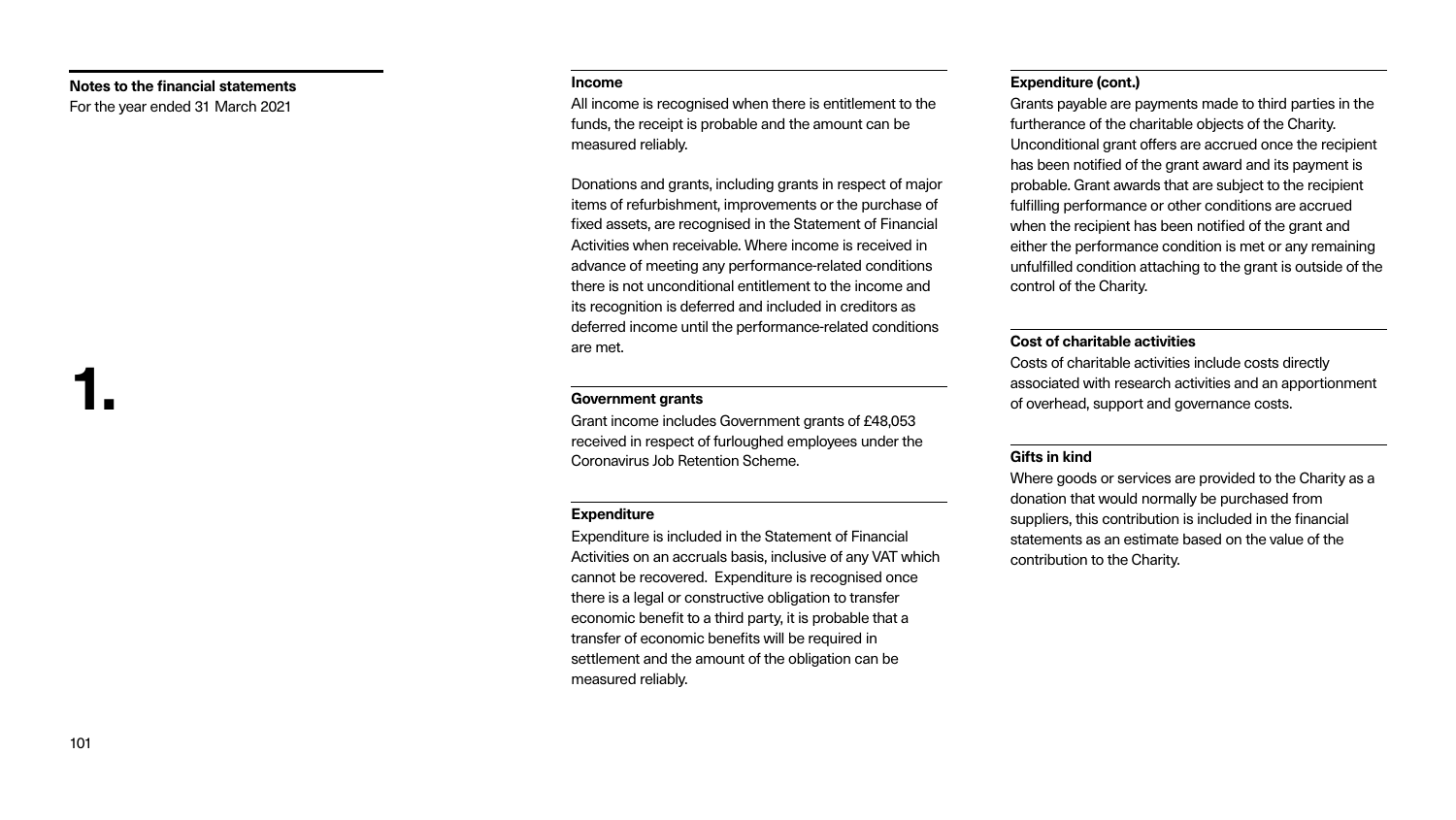### **Intangible fixed assets and amortisation**

Amortisation of intangible fixed assets is calcul write off their cost or valuation less any residual their estimated useful lives as follows:

Software 3-5 years

Intangible fixed assets costing more than £1,00 capitalised.

General unrestricted funds are those available the discretion of the Trustees in furtherance of objectives of the Charity and which have not be designated for other purposes.

### **Fund accounting**

Restricted funds are funds which are to be use accordance with specific restrictions imposed or which have been raised by the Charity for pa purposes.

Depreciation of tangible fixed assets is calculat off their cost or valuation less any residual value estimated useful lives as follows:

|                                  | <b>Cash and cash equivalents</b>                                                                                                                                                                                                              |
|----------------------------------|-----------------------------------------------------------------------------------------------------------------------------------------------------------------------------------------------------------------------------------------------|
| ted to write<br>e over their     | Cash and cash equivalents include cash in hand, deposits<br>held at call with banks and other short-term liquid                                                                                                                               |
|                                  | investments with original maturities of three months or<br>less.                                                                                                                                                                              |
| sе                               |                                                                                                                                                                                                                                               |
|                                  | <b>Financial instruments</b>                                                                                                                                                                                                                  |
| ) are                            | Basic financial instruments are measured at amortised<br>cost other than investments which are measured at fair<br>value.                                                                                                                     |
|                                  | With the exceptions of prepayments and deferred income                                                                                                                                                                                        |
| lated to<br>il value over        | all other debtor and creditor balances are considered to be<br>basic financial instruments under FRS 102. See notes 16,<br>17 and 18 for the debtor and creditor notes.                                                                       |
|                                  | <b>Employee benefits</b>                                                                                                                                                                                                                      |
| 00 are                           | The costs of short-term employee benefits are recognised<br>as a liability and an expense.                                                                                                                                                    |
|                                  | <b>Critical accounting estimates and areas of judgement</b>                                                                                                                                                                                   |
| for use at<br>the general<br>een | In preparing financial statements it is necessary to make<br>certain judgements, estimates and assumptions that affect<br>the amounts recognised in the financial statements. The<br>following judgements and estimates are considered by the |
| d in!<br>by donors<br>articular  | Trustees to have most significant effect on amounts<br>recognised in the financial statements.                                                                                                                                                |

Tangible fixed assets costing more than £1,000 capitalised.

**1.(ii)** Income accrual of £2.7m accounted for in 2020/21. This accrual is an income estimate that relates to the AI and data science for science government programme Phase 2 covering the period 1 Dec 2020 to 31 Mar 2021.

### **Notes to the financial statements**

For the year ended 31 March 2021

**1.(i)** Depreciation – The annual depreciation charge for property, plant and equipment is sensitive to change in the estimated useful economic lives and residual value of assets. These are reassessed annually and amended where necessary to reflect current circumstances.

### **Tangible fixed assets and depreciation**

| Leasehold land and buildings: | Term of lease |
|-------------------------------|---------------|
| <b>Fixtures and fittings:</b> | 5 years       |
| IT equipment:                 | 3 to 5 years  |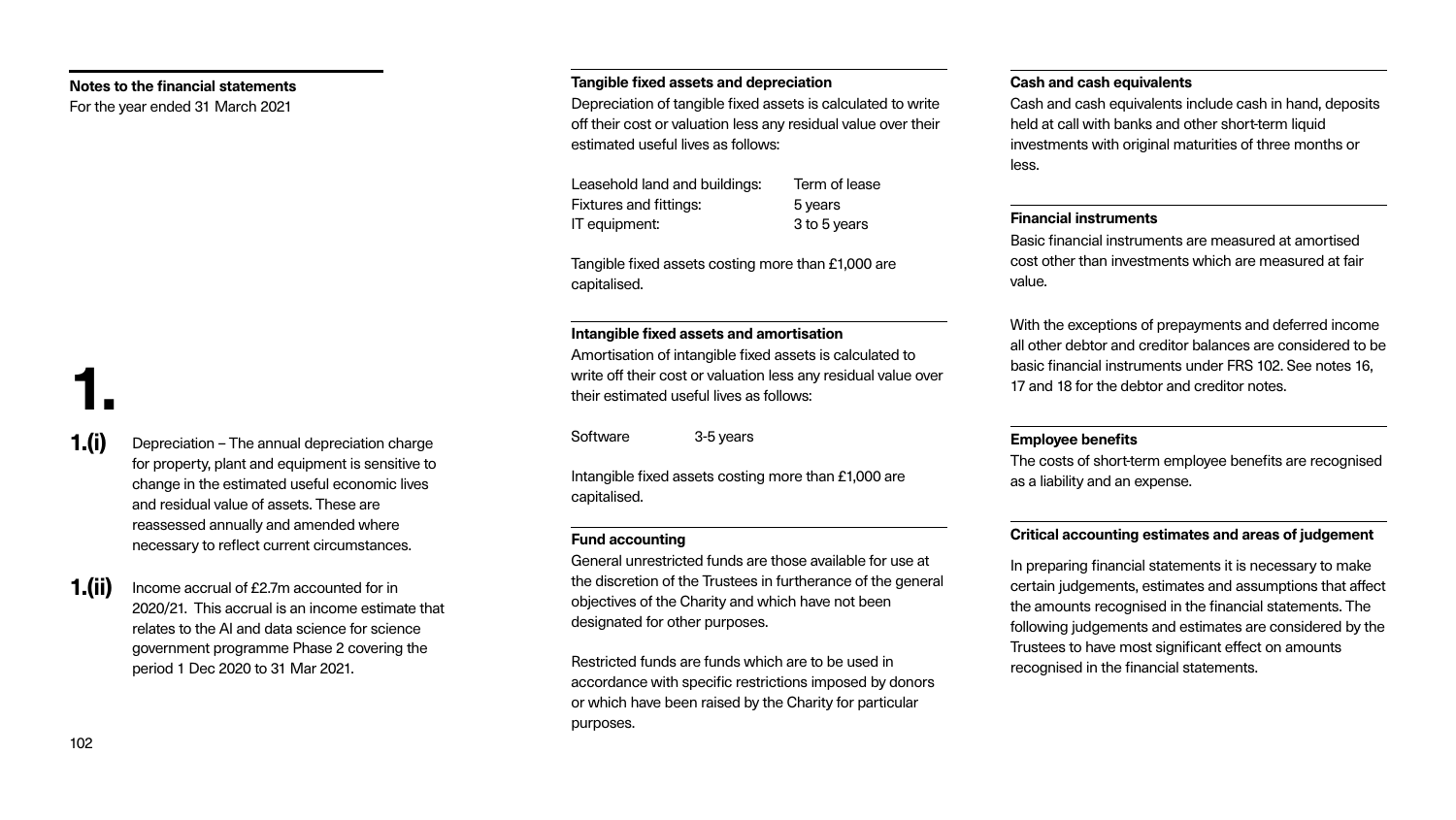### **Donations**

|       | 2021                | 2021              | 2021         | 2020         |
|-------|---------------------|-------------------|--------------|--------------|
|       | <b>Unrestricted</b> | <b>Restricted</b> | <b>Total</b> | <b>Total</b> |
|       | £                   | £                 | £            | £            |
| Other | 814,396             | $\blacksquare$    | 814,396      | 2,112        |
|       | 814,396             | $\sim$            | 814,396      | 2,112        |

**Notes to the financial statements**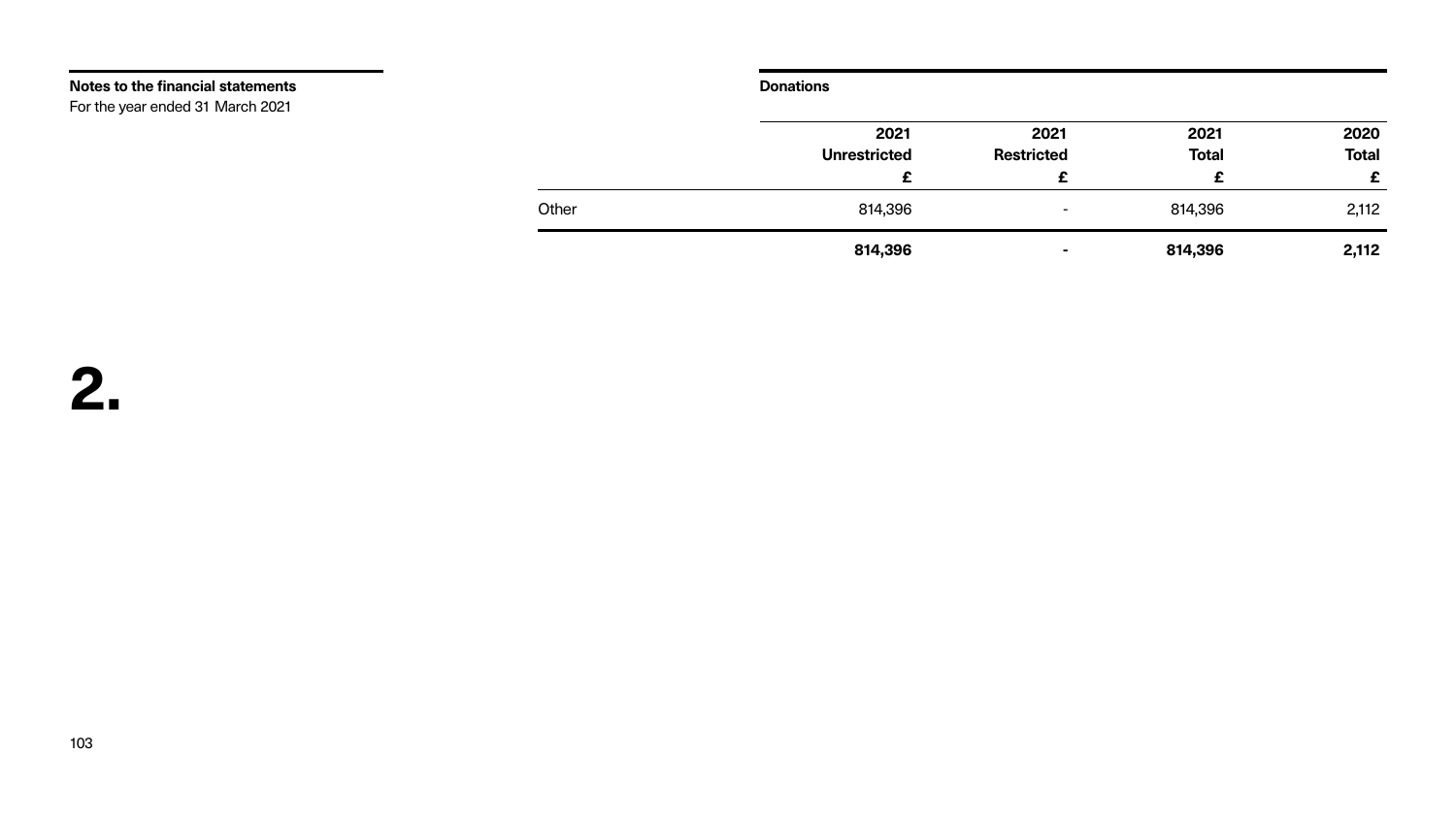### **Grants income**

### $Unrestrict$

| <b>Research Councils</b>                                                                                                                                             |           |
|----------------------------------------------------------------------------------------------------------------------------------------------------------------------|-----------|
| EPSRC – Core Fund                                                                                                                                                    | 6,000,000 |
| EPSRC - COVID-19 Funding                                                                                                                                             | 7,300,000 |
| <b>EPSRC – Sponsored Fellowships</b>                                                                                                                                 |           |
| <b>UKRI / AHRC - Strategic</b><br>Priorities Fund - Living with<br><b>Machines</b><br>UKRI / EPSRC – Strategic<br>Priorities Fund - AI for Science<br>and Government |           |
| <b>University Partners</b>                                                                                                                                           |           |
| <b>Founder University Partners</b>                                                                                                                                   |           |
| <b>Other University Partners</b>                                                                                                                                     | 4,000,000 |

| 2021<br><b>Unrestricted</b> | 2021              | 2021         | 2020         |
|-----------------------------|-------------------|--------------|--------------|
|                             | <b>Restricted</b> | <b>Total</b> | <b>Total</b> |
| £                           | £                 | £            | £            |
|                             |                   |              |              |
| 6,000,000                   |                   | 6,000,000    | 2,000,000    |
| 7,300,000                   |                   | 7,300,000    |              |
|                             | 987,692           | 987,692      |              |
|                             | 1,689,963         | 1,689,963    | 1,541,004    |
|                             | 2,971,669         | 2,971,669    | 9,412,906    |
|                             |                   |              |              |
|                             | 1,640,842         | 1,640,842    | 5,000,000    |
| 4,000,000                   | 838,748           | 4,838,748    | 8,000,000    |
|                             |                   |              |              |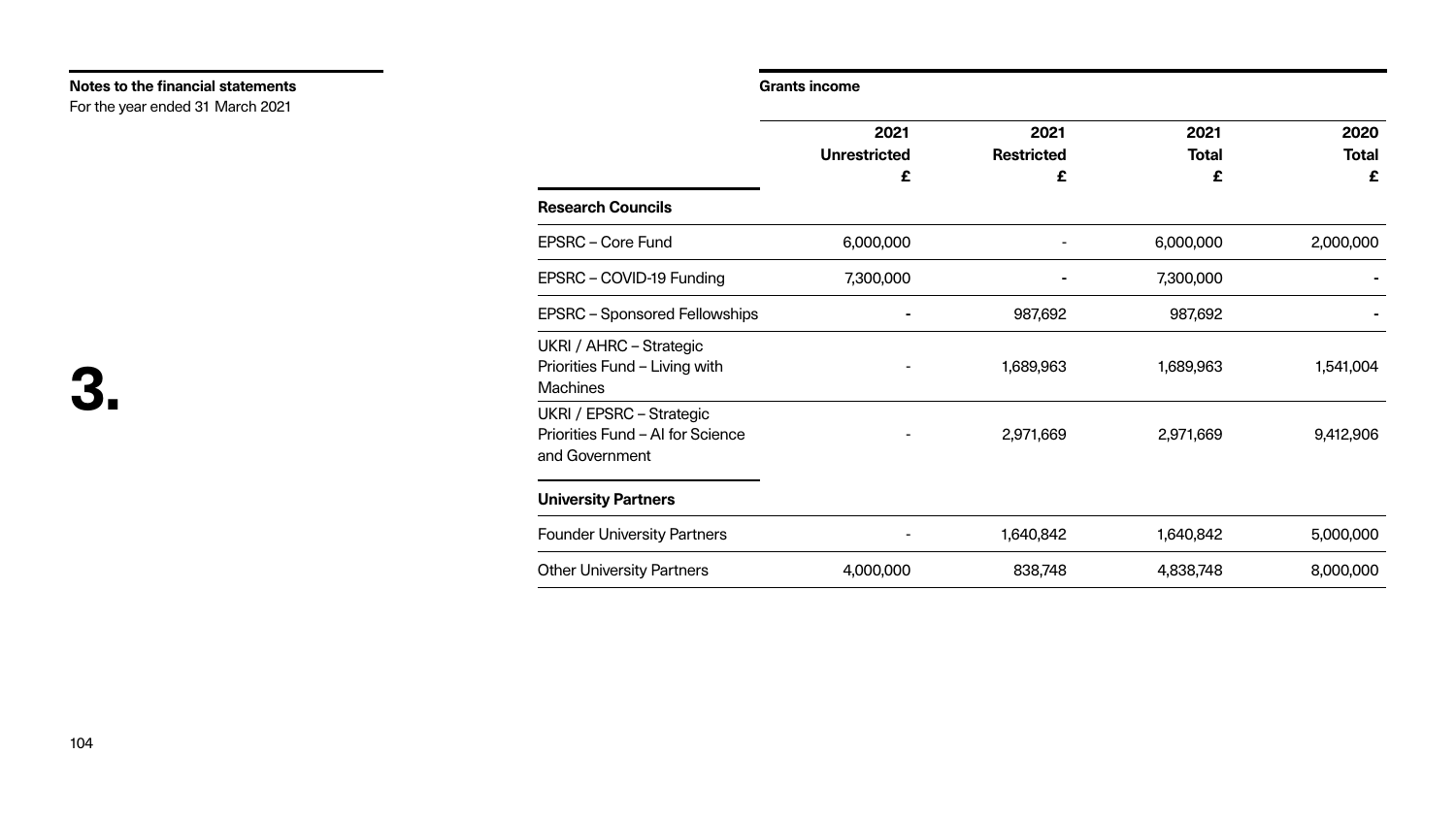|                                                    | 2021<br><b>Unrestricted</b> | 2021<br><b>Restricted</b> | 2021<br><b>Total</b> | 2020<br><b>Total</b> |
|----------------------------------------------------|-----------------------------|---------------------------|----------------------|----------------------|
| <b>Strategic Research Partners</b>                 | £                           | £                         | £                    | £                    |
| Accenture                                          | 133,333                     | 719,930                   | 853,263              | 103,488              |
| <b>HSBC</b>                                        |                             | 1,505,698                 | 1,505,698            |                      |
| <b>Lloyd's Register Foundation</b>                 |                             | 395,526                   | 395,526              | 2,780,918            |
| <b>Bill and Melinda Gates</b><br><b>Foundation</b> |                             | 991,615                   | 991,615              | 1,457,498            |
| <b>Other research grants</b>                       | 142,072                     | 3,845,695                 | 3,987,767            | 3,468,324            |
| Other grants - non-research                        | 17,845                      | 30,206                    | 48,051               |                      |
|                                                    | 17,593,250                  | 15,617,584                | 33,210,834           | 33,764,138           |

| <b>Strategic Research Partners</b>   |            |
|--------------------------------------|------------|
| Accenture                            | 133,333    |
| <b>HSBC</b>                          |            |
| Lloyd's Register Foundation          |            |
| Bill and Melinda Gates<br>Foundation |            |
| <b>Other research grants</b>         | 142,072    |
| <b>Other grants</b> $-$ non-research | 17,84!     |
|                                      | 17,593,250 |

### **Notes to the financial statements**

For the year ended 31 March 2021

### **Grants income** (continued)

### $Unrestrict$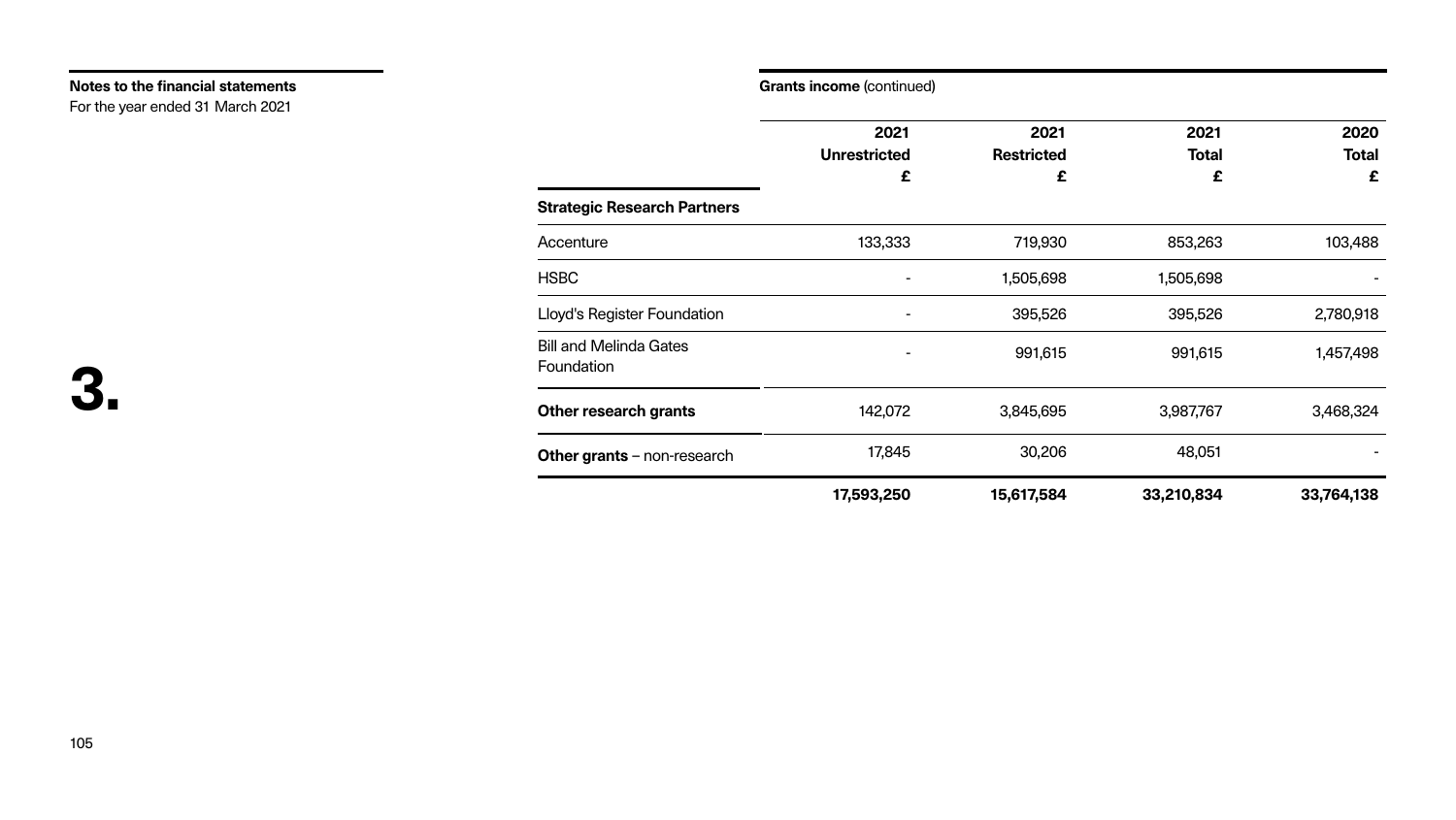**Cost of raising funds**

Cost of raising funds

## **4.**

| 2020         | 2021         |
|--------------|--------------|
| <b>Total</b> | <b>Total</b> |
| £            | £            |
| 655,058      | 511,217      |
| 655,058      | 511,217      |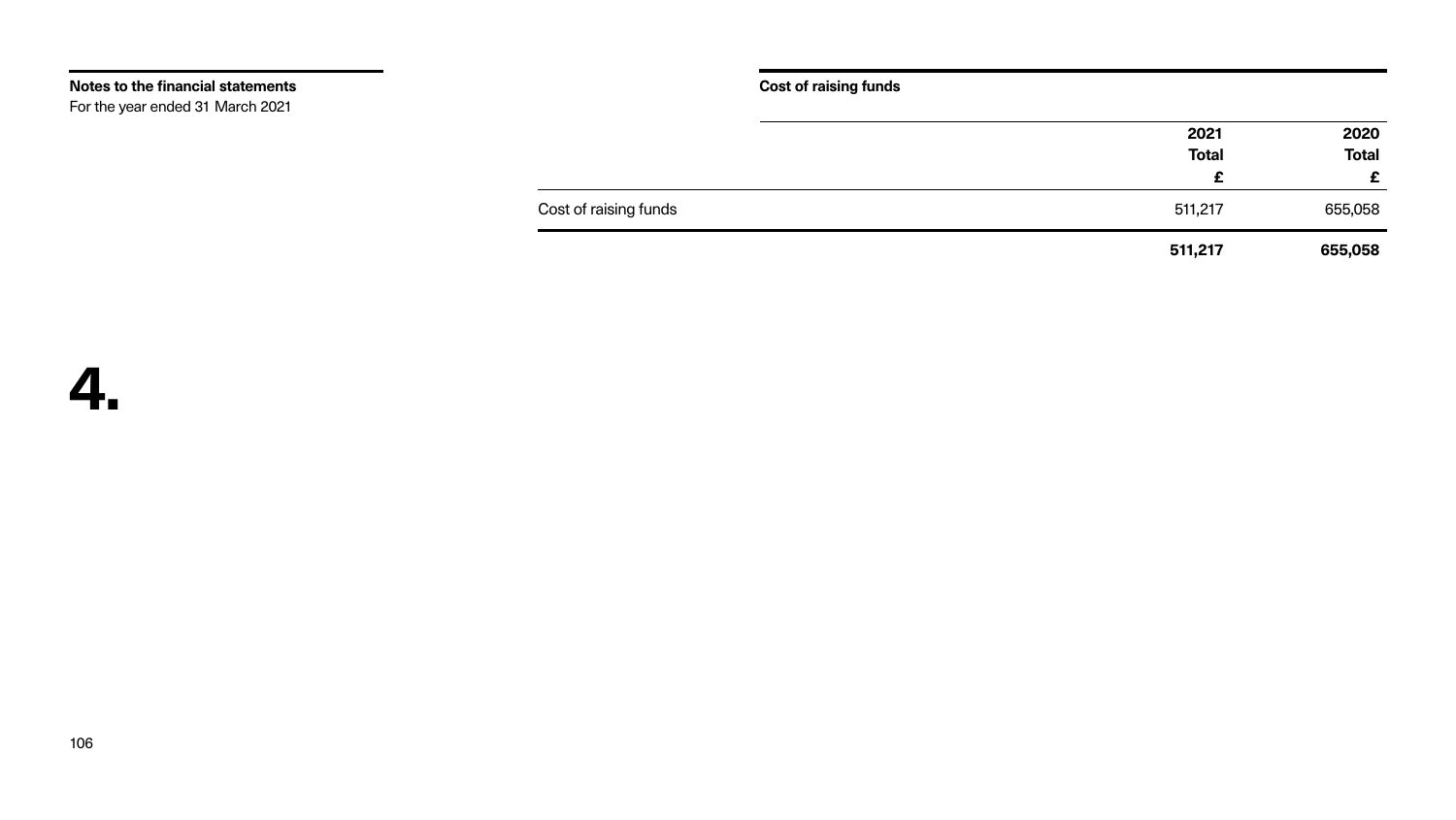### **Cost of charitable activities**

### **Grants Payab (See below)**

**5.**

**2021**

|                           | <b>Grants Payable</b><br>(See below) | <b>Other Direct</b><br><b>Costs</b> | <b>Support Costs</b><br>(Note 6) | <b>Total</b> |
|---------------------------|--------------------------------------|-------------------------------------|----------------------------------|--------------|
|                           | £                                    | £                                   | £                                | £            |
| Research                  | 12,719,523                           | 12,425,174                          | 6,031,534                        | 31,176,230   |
| Workshops and conferences | $\blacksquare$                       | 457                                 |                                  | 457          |
|                           | 12,719,523                           | 12,425,631                          | 6,031,534                        | 31,176,687   |

**2020**

|                           | <b>Grants Payable</b><br>(See below)<br>£ | <b>Other Direct</b><br><b>Costs</b> | <b>Support Costs</b><br>(Note 6) | <b>Total</b><br>£ |
|---------------------------|-------------------------------------------|-------------------------------------|----------------------------------|-------------------|
|                           |                                           | £                                   | £                                |                   |
| Research                  | 17,256,255                                | 10,588,751                          | 5,162,475                        | 33,007,480        |
| Workshops and conferences | $\blacksquare$                            | 820,742                             |                                  | 820,742           |
|                           | 17,256,255                                | 11,409,493                          | 5,162,475                        | 33,828,222        |

**17,256,255 11,409,493 5,162,475 33,828,222**

### **Notes to the financial statements**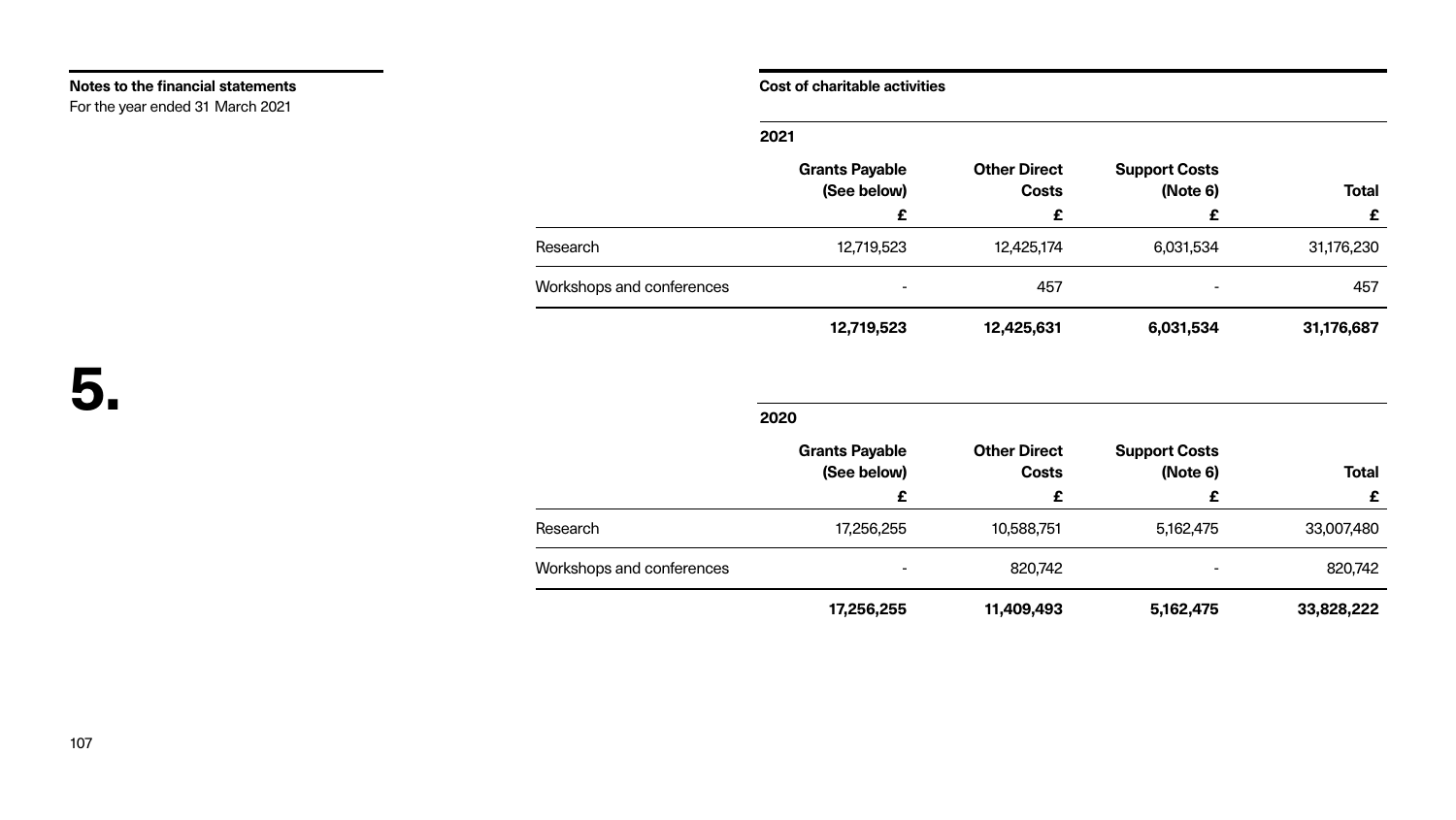In accordance with FRS102 and the Charity SORP, these financial statements account for the full expected cost of research grants awarded by the Institute within each financial year. The contractual terms of these grants can include durations of up to 36 months in length.

|                                                     | 2021       | 2020       |
|-----------------------------------------------------|------------|------------|
|                                                     | £          | £          |
| <b>Analysis of institutions</b>                     |            |            |
| receiving grants                                    |            |            |
| The British Library                                 | 375,348    | 539,331    |
| <b>Imperial College London</b>                      | 914,491    | 369,958    |
| <b>Queen Mary University London</b>                 | 923,372    | 1,103,568  |
| Science and Technology<br><b>Facilities Council</b> | 567,912    | 1,030,000  |
| <b>UKRI-NERC</b>                                    | 448,729    |            |
| <b>University College London</b>                    | 1,204,644  | 1,704,706  |
| University Hospital Birmingham                      | 453,331    |            |
| University of Birmingham                            | (423,890)  | 737,604    |
| <b>University of Cambridge</b>                      | 1,318,503  | 1,436,708  |
| University of Edinburgh                             | 864,279    | 1,169,489  |
| University of Exeter                                | 682,907    | 2,203,519  |
| University of Leeds                                 | 550,988    | 1,803,179  |
| University of Manchester                            | 254,855    | 628,137    |
| <b>Newcastle University</b>                         | 296,393    | 156,798    |
| University of Oxford                                | 1,053,675  | 1,305,341  |
| University of Southampton                           | 860,387    | 475,104    |
| University of Warwick                               | 717,620    | 2,418,889  |
| Other                                               | 1,367,484  | 173,924    |
|                                                     | 12,719,523 | 17,256,255 |

### **Notes to the financial statements**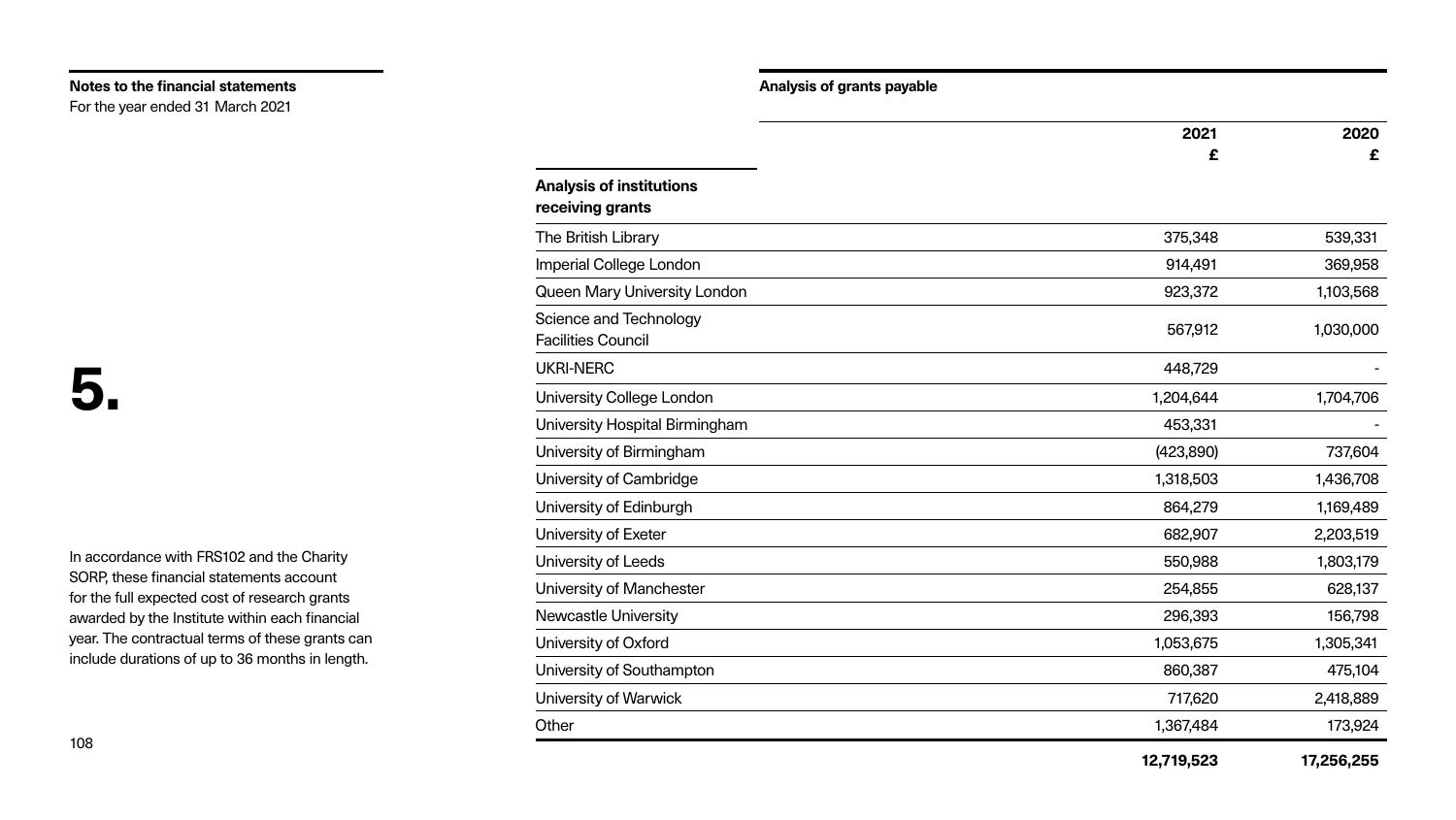### **Support costs**

| <b>Travel and subsistence</b>  |  |
|--------------------------------|--|
| Office costs                   |  |
| Rent, rates and service charge |  |
| Repairs and maintenance        |  |
| Subscriptions                  |  |
| Staff costs                    |  |
| Staff training and hospitality |  |
| Recruitment                    |  |
| <b>Telecommunications</b>      |  |
| <b>Computer running costs</b>  |  |
| Legal fees                     |  |
| Other professional fees        |  |
| Consultancy                    |  |
| Depreciation                   |  |
| Amortisation                   |  |
| Insurance                      |  |
| Marketing                      |  |
| Foreign exchange gain          |  |
| Sundry costs                   |  |
| Governance costs (see note 7)  |  |

# **6.**

|                                | 2021      | 2020       |
|--------------------------------|-----------|------------|
|                                | £         | £          |
| <b>Travel and subsistence</b>  | 3,160     | 48,060     |
| Office costs                   | 83,366    | 41,497     |
| Rent, rates and service charge | 642,296   | 633,383    |
| Repairs and maintenance        | 6,928     | 6,087      |
| <b>Subscriptions</b>           | 168,312   | 126,756    |
| <b>Staff costs</b>             | 3,078,769 | 2,346,426  |
| Staff training and hospitality | 34,120    | 133,928    |
| Recruitment                    | 53,161    | 188,579    |
| <b>Telecommunications</b>      | 31,938    | 22,657     |
| Computer running costs         | 294,894   | 321,642    |
| Legal fees                     | 71,369    | 266,098    |
| Other professional fees        | 109,175   | 66,051     |
| Consultancy                    | 146,789   | 115,894    |
| Depreciation                   | 804,904   | 788,082    |
| Amortisation                   | 16,811    | 16,811     |
| Insurance                      | 79,616    | 54,710     |
| Marketing                      | 301       | 5,766      |
| Foreign exchange gain          | 311,354   | (102, 864) |
| <b>Sundry costs</b>            | 56,800    | 8,287      |
| Governance costs (see note 7)  | 37,470    | 74,625     |
|                                | 6,031,534 | 5,162,475  |

### **Notes to the financial statements**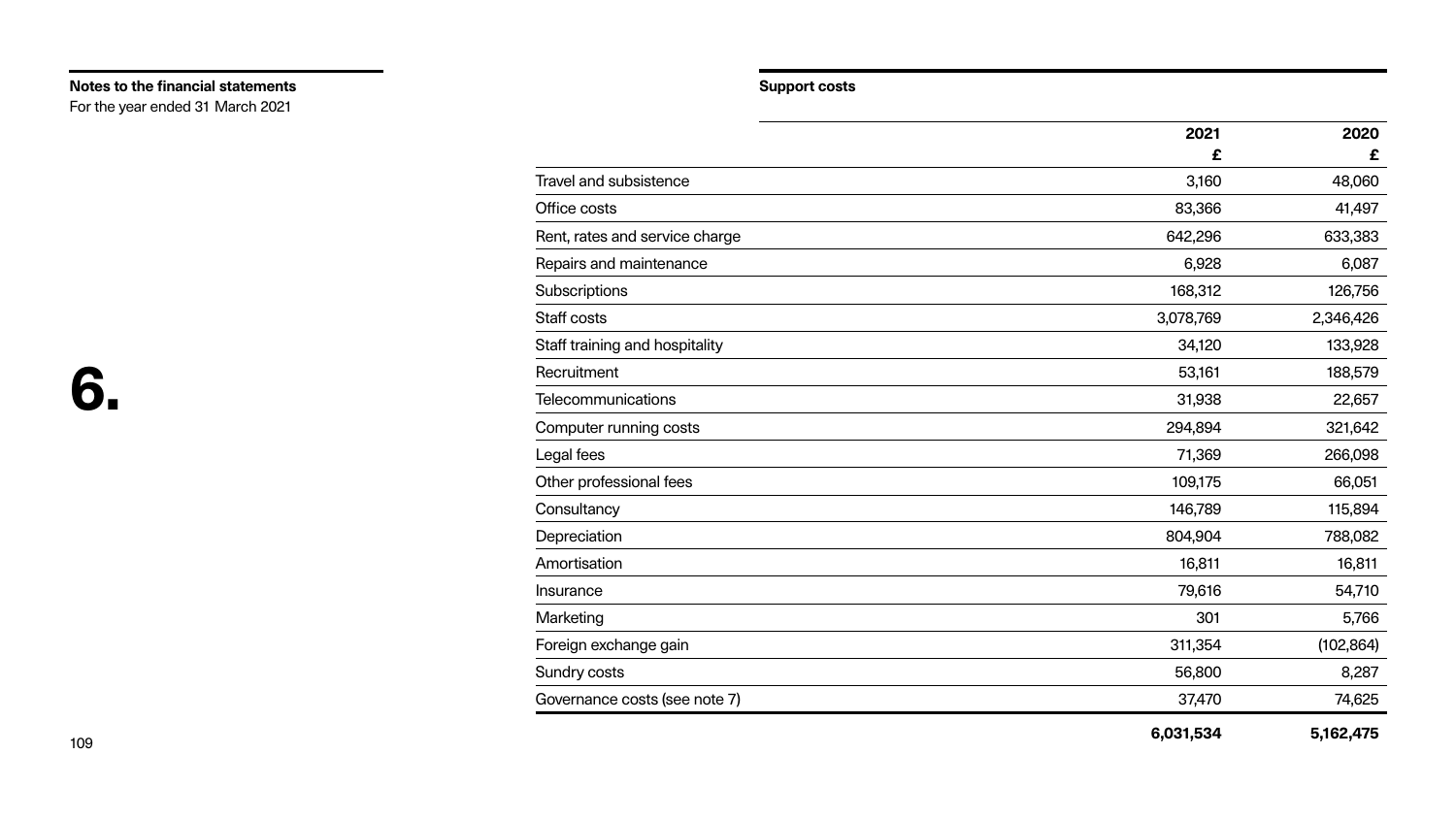**Governance costs**

**7.**

Audit of the financial statements (current year)

Other services

Legal and professional fees

Auditor's remuneration:

| 2021   | 2020   |
|--------|--------|
| £      | £      |
|        |        |
|        |        |
| 30,786 | 31,760 |
|        |        |
| 6,486  | 41,798 |
| 198    | 1,067  |
|        |        |
| 37,470 | 74,625 |

### **Notes to the financial statements**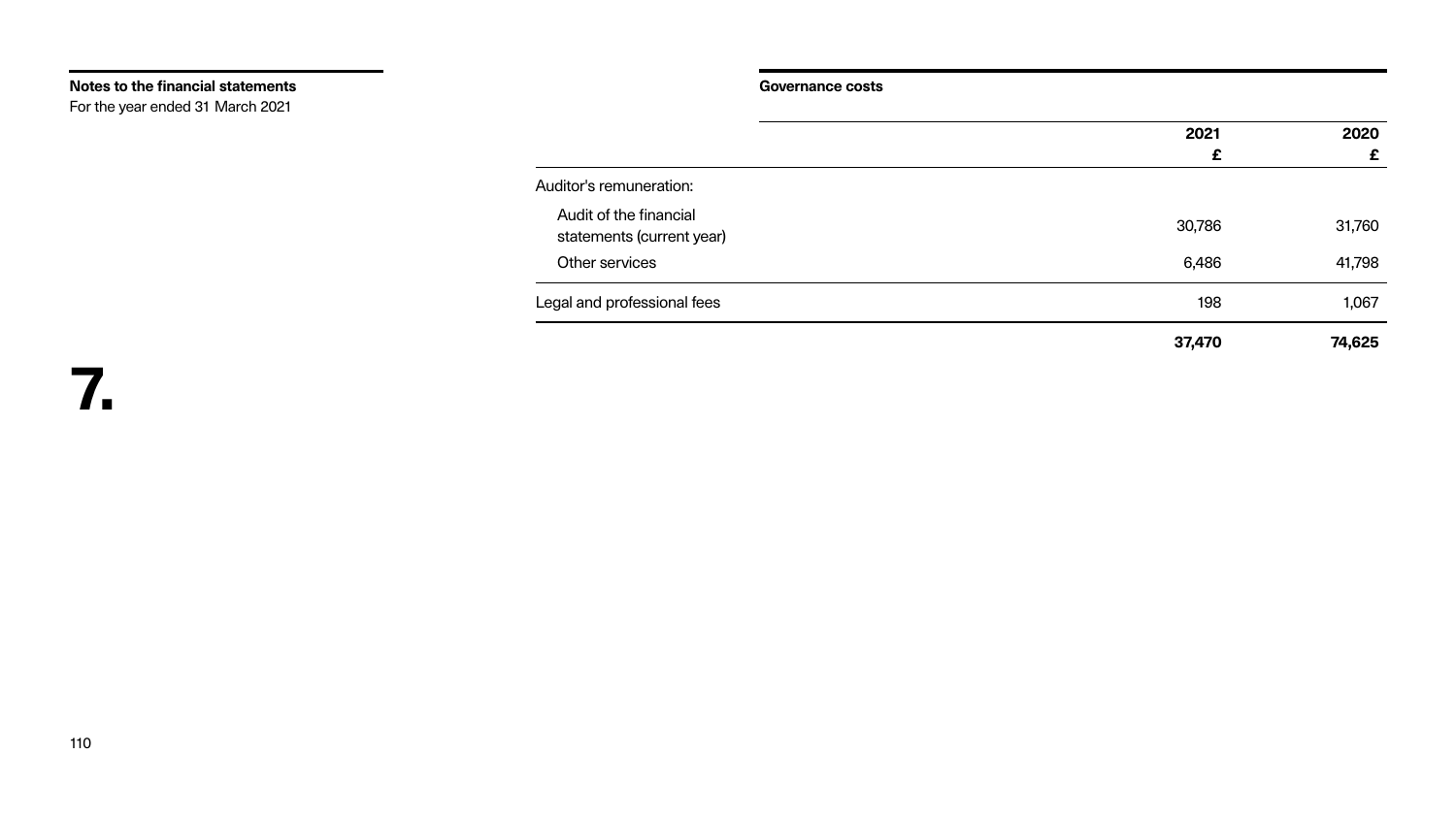| diture) |
|---------|
|---------|

Depreciation

|                                                                    | 2021    | 2020    |
|--------------------------------------------------------------------|---------|---------|
| Net income is stated after<br>charging:                            | £       | £       |
| Depreciation                                                       | 985,652 | 957,312 |
| Amortisation                                                       | 16,811  | 16,811  |
| <b>Operating lease rentals</b>                                     | 943,149 | 938,606 |
| <b>Auditor's remuneration</b>                                      |         |         |
| Audit of the financial<br>statements (current year)                | 30,786  | 31,760  |
| Audit of the financial<br>statements (prior year under<br>accrual) |         | 34,734  |
| Other services                                                     | 6,486   | 7,064   |

### **Notes to the financial statements**

For the year ended 31 March 2021

**Net income/(expend**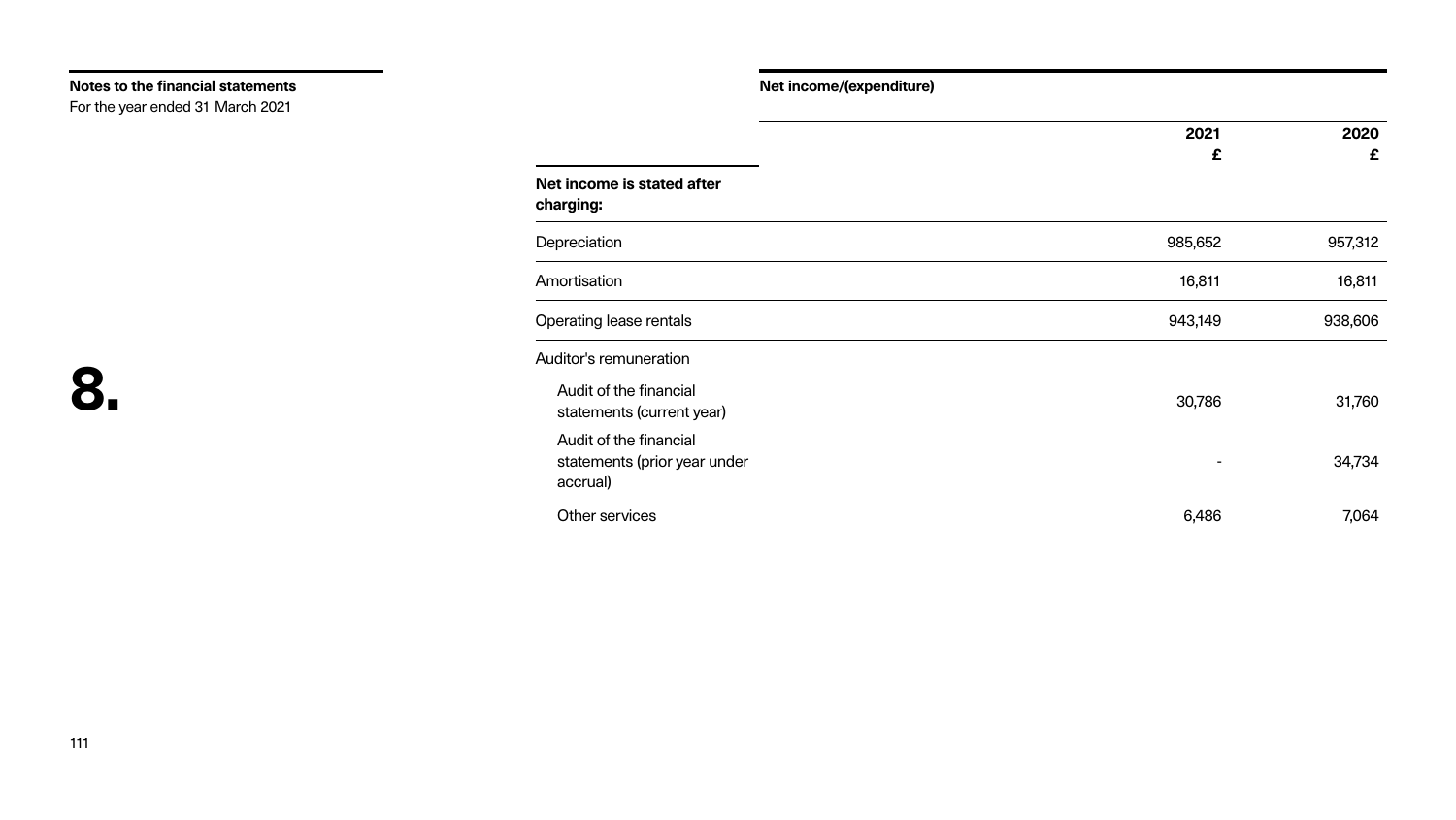**Staff costs**

| <b>Staff expenses includes the</b><br>following employee costs: |  |
|-----------------------------------------------------------------|--|
| Wages and salaries                                              |  |
| Social security costs                                           |  |
| HMRC apprenticeship levy                                        |  |
| Other staff costs                                               |  |
| Contractors                                                     |  |
| Secondments                                                     |  |
| Pension costs                                                   |  |

# **9.**

|                                                                 | 2021       | 2020       |
|-----------------------------------------------------------------|------------|------------|
|                                                                 | £          | £          |
| <b>Staff expenses includes the</b><br>following employee costs: |            |            |
| <b>Wages and salaries</b>                                       | 10,242,307 | 7,830,171  |
| Social security costs                                           | 1,155,470  | 847,806    |
| <b>HMRC</b> apprenticeship levy                                 | 36,302     | 23,111     |
| Other staff costs                                               |            |            |
| Contractors                                                     | 170,229    | 319,373    |
| <b>Secondments</b>                                              | 778,314    | 1,048,480  |
| Pension costs                                                   | 926,974    | 676,197    |
|                                                                 | 13,309,596 | 10,745,139 |

Key management personnel include those involved in executive decision-making and are listed in Part 2 of this report. The total employee benefits of the Charity's key management personnel was £1,594,786 (2020: £1,163,988).

Included in the above costs are termination payments to 1 individuals totalling £11,166 (2020: 1 individuals totalling £32,677).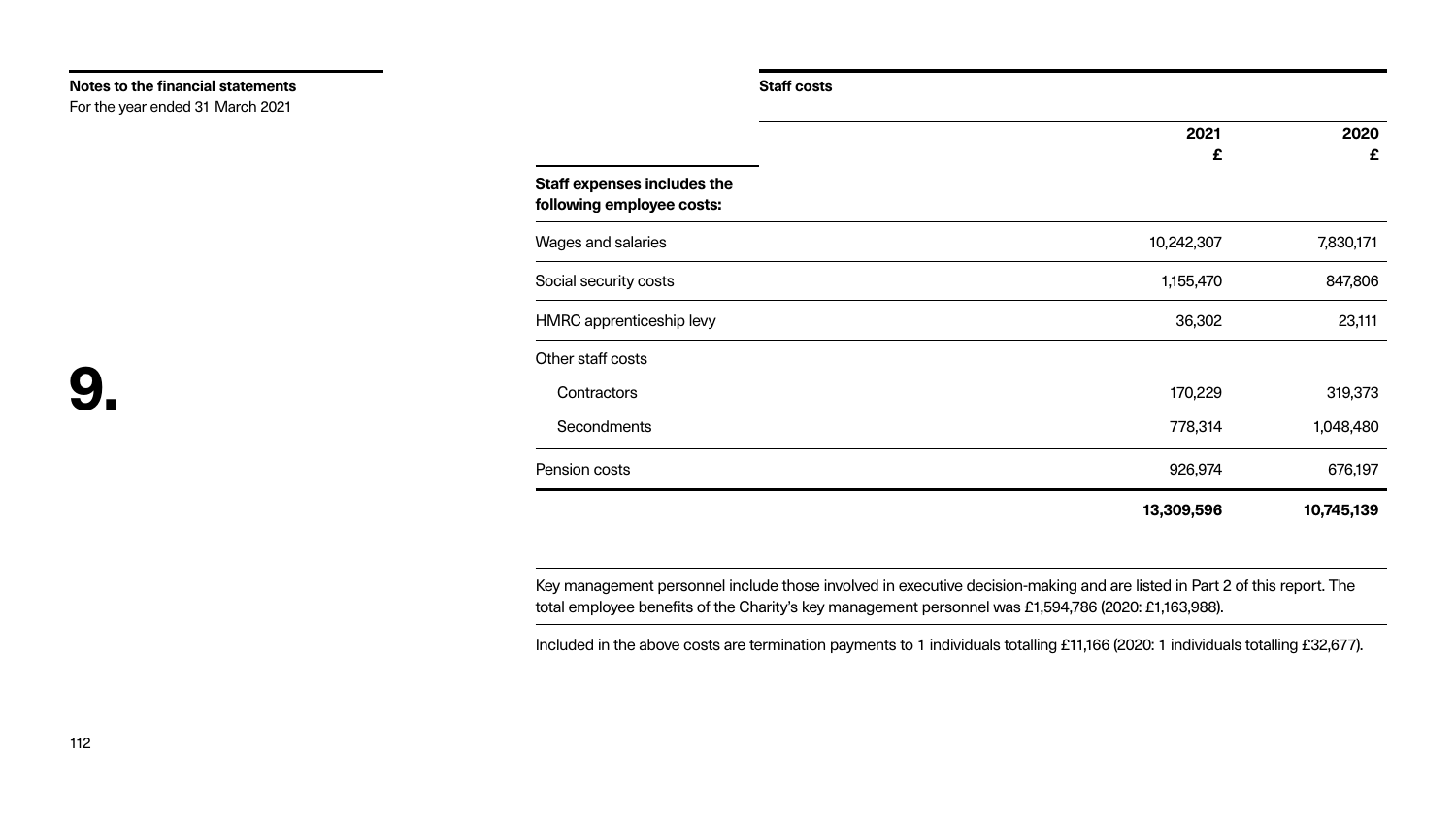During the year the following number of employees received emoluments in excess of £60,000:

| £60,000-£69,999 |  |
|-----------------|--|
|-----------------|--|

£220,000 - £229,999

|                     | 2021                     | 2020            |
|---------------------|--------------------------|-----------------|
| £60,000-£69,999     | 14                       | $5\overline{)}$ |
| £70,000-£79,999     | 6                        | 8               |
| £80,000-£89,999     | 9                        | $\overline{4}$  |
| £90,000-£99,999     | 5                        | 3               |
| £130,000-£139,999   |                          |                 |
| £160,000-£169,999   | $\overline{2}$           |                 |
| £170,000 - £179,999 |                          |                 |
| £190,000-£199,999   | $\overline{\phantom{0}}$ |                 |
| £220,000 - £229,999 |                          |                 |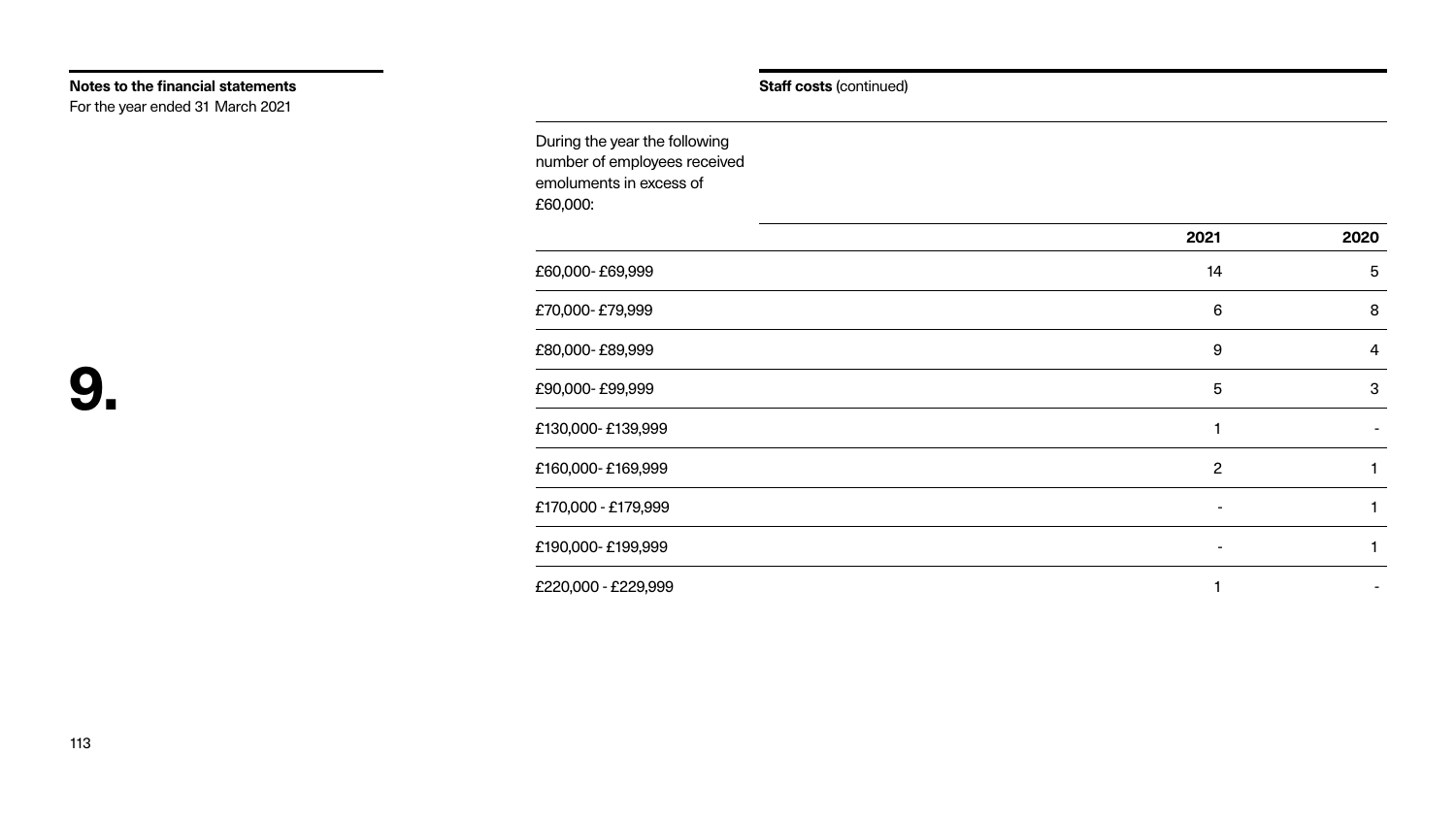### **Trustees' payments**

# **10.**

Howard Covington received remuneration totalling £30,000 (2020: £30,000) during the year for the purpose of being Chairman of the Charity. No other Trustee received any remuneration or emoluments.

There were no Trustees receiving travelling and accommodation expenses during the period. In 2020 two Trustees received payments totalling £158.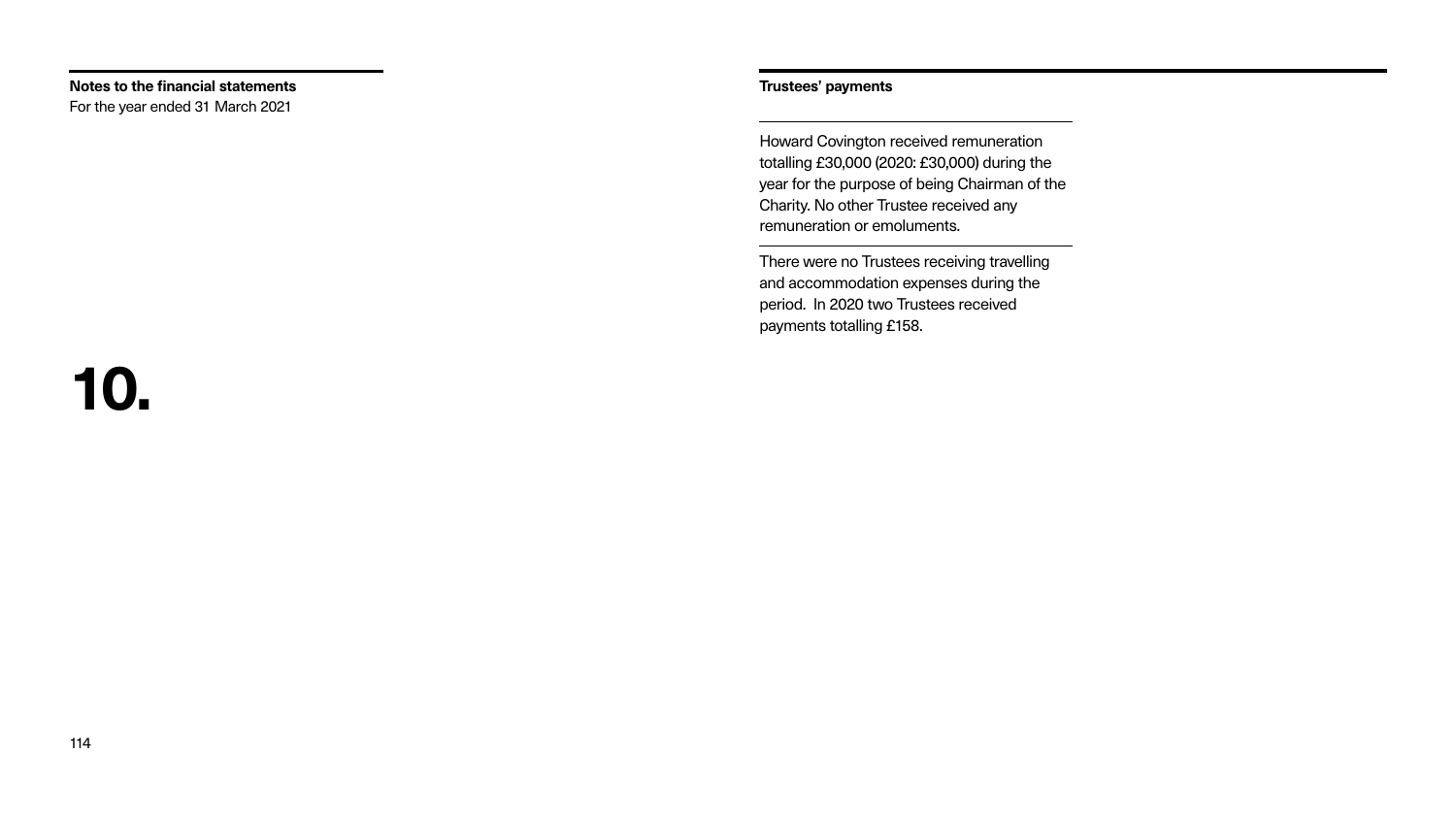**Employees**

# **11.**

|                                                      | 2021           | 2020            |
|------------------------------------------------------|----------------|-----------------|
|                                                      | <b>Number</b>  | <b>Number</b>   |
| The average number of<br>employees by function were: |                |                 |
| <b>Executive</b>                                     | 9              | 10 <sup>°</sup> |
| HR, Finance & Operations                             | 36             | 24              |
| <b>Communications and Events</b>                     | 13             | 13              |
| Research and Research support                        | 122            | 102             |
| <b>Information Technology</b>                        | $\overline{7}$ | $5\overline{)}$ |
| <b>Business Partnerships</b>                         | 51             | 28              |
|                                                      | 238            | 182             |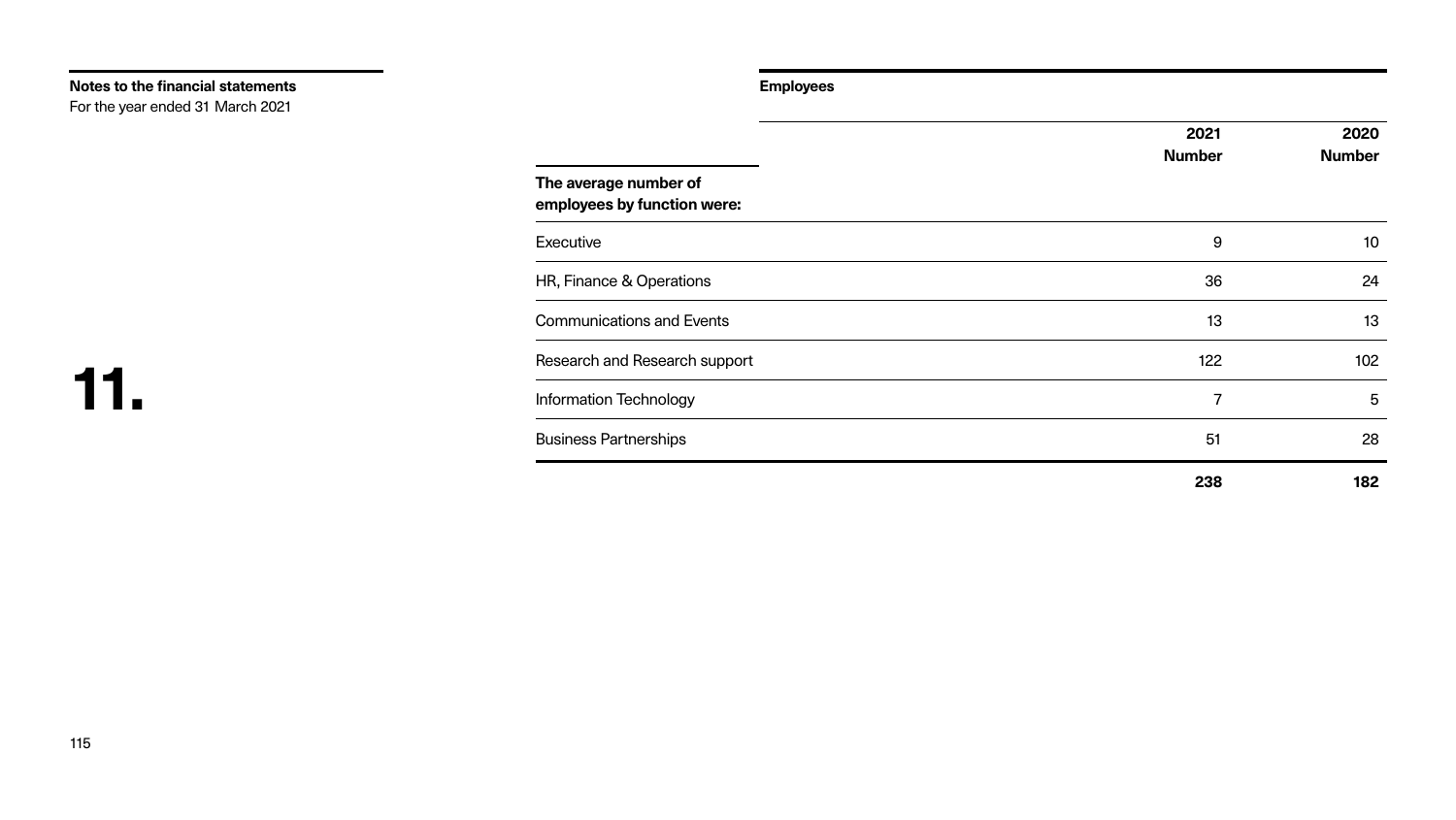**Taxation**

### **12.**

The Charity is entitled to certain tax exemptions on income and profits from investments and surpluses on any trading activities carried on in furtherance of the Charity's primary objectives.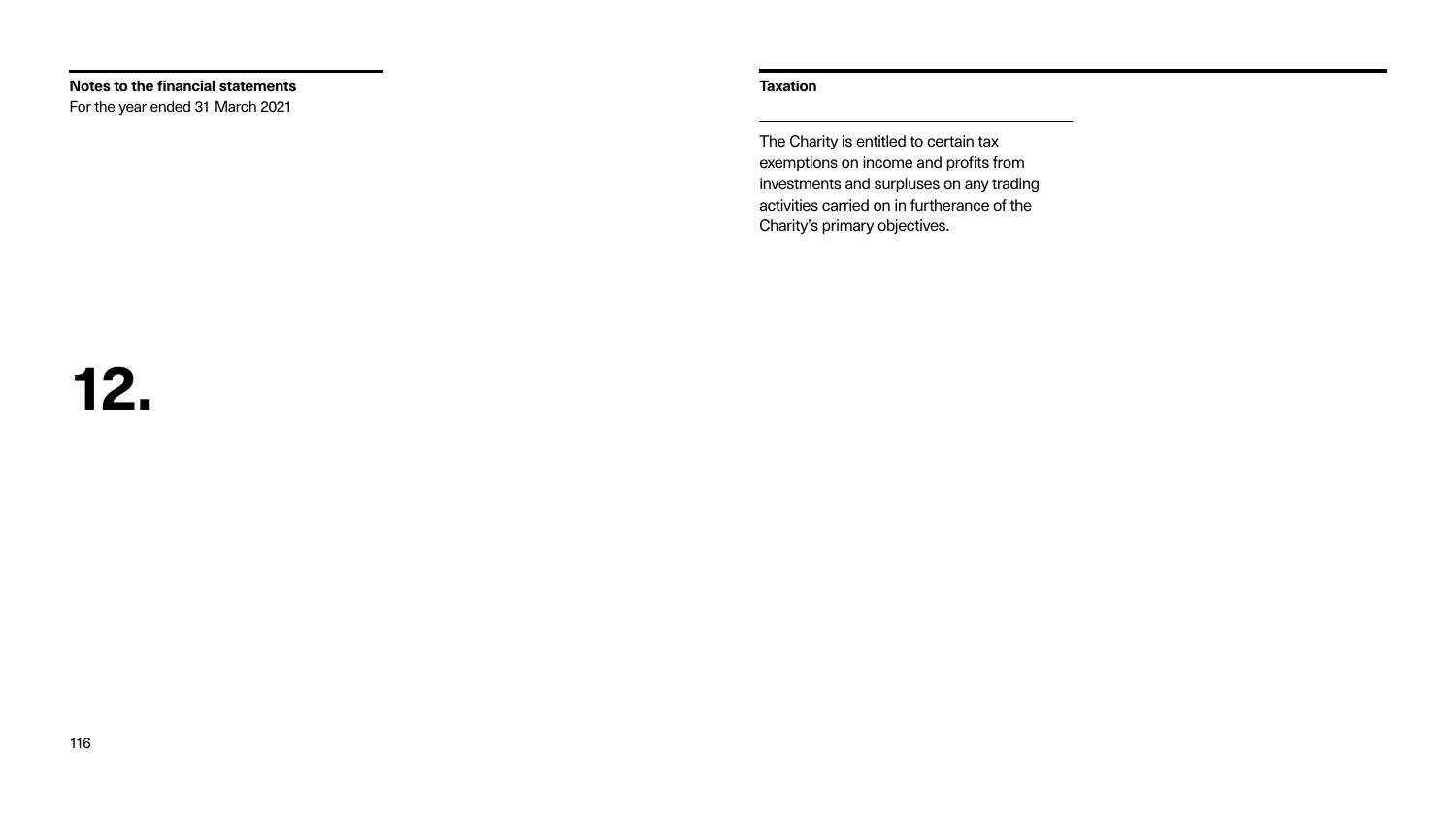**Tangible fixed assets — Group**

|                          | Leasehold<br><b>Improvements</b><br>£ | <b>Fixtures, Fittings</b><br>and Equipment<br>£ | <b>Total</b><br>£ |
|--------------------------|---------------------------------------|-------------------------------------------------|-------------------|
| <b>Cost or valuation</b> |                                       |                                                 |                   |
| At 1 April 2020          | 2,674,265                             | 1,872,964                                       | 4,547,229         |
| Transfer                 | (94, 113)                             | 94,113                                          |                   |
| <b>Additions</b>         |                                       | 186,221                                         | 186,221           |
| <b>Disposal</b>          |                                       | (2, 810)                                        | (2,810)           |
| <b>At 31 March 2021</b>  | 2,580,152                             | 2,150,488                                       | 4,730,640         |
| <b>Depreciation</b>      |                                       |                                                 |                   |
| <b>At 1 April 2020</b>   | 1,678,295                             | 1,251,780                                       | 2,930,075         |
| <b>Transfer</b>          | (57, 554)                             | 57,554                                          |                   |
| Charge for the year      | 598,146                               | 387,506                                         | 985,652           |
| Eliminated on disposal   |                                       | (2,810)                                         | (2,810)           |
| At 31 March 2021         | 2,218,887                             | 1,694,030                                       | 3,912,917         |
| <b>Net Book Value</b>    |                                       |                                                 |                   |
| <b>At 31 March 2021</b>  | 361,265                               | 456,458                                         | 817,723           |
| <b>At 31 March 2020</b>  | 995,970                               | 621,184                                         | 1,617,154         |

| <b>Cost or valuation</b> |  |
|--------------------------|--|
| <b>At 1 April 2020</b>   |  |
| <b>Transfer</b>          |  |
| <b>Additions</b>         |  |
| Disposal                 |  |
| <b>At 31 March 2021</b>  |  |
| <b>Depreciation</b>      |  |
| At 1 April 2020          |  |
| <b>Transfer</b>          |  |
| Charge for the year      |  |
| Eliminated on disposal   |  |
| <b>At 31 March 2021</b>  |  |
| <b>Net Book Value</b>    |  |
| <b>At 31 March 2021</b>  |  |
| <b>At 31 March 2020</b>  |  |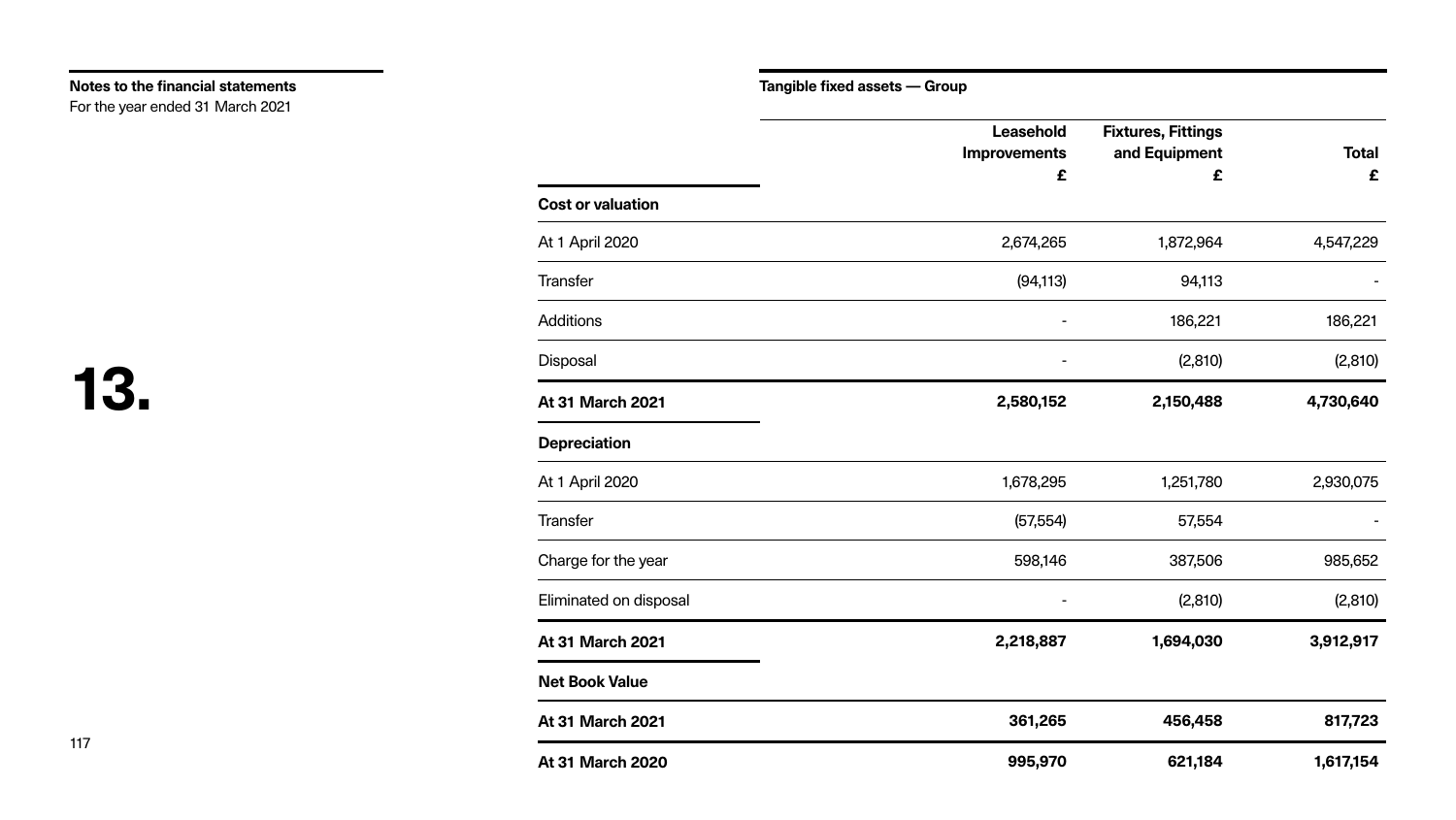|                          | <b>Leasehold</b><br><b>Improvements</b><br>£ | <b>Fixtures, Fittings</b><br>and Equipment<br>£ | <b>Total</b><br>£ |
|--------------------------|----------------------------------------------|-------------------------------------------------|-------------------|
| <b>Cost or valuation</b> |                                              |                                                 |                   |
| At 1 April 2020          | 2,674,265                                    | 1,774,109                                       | 4,448,374         |
| <b>Transfer</b>          | (94, 113)                                    | 94,114                                          | 1                 |
| <b>Additions</b>         |                                              | 186,533                                         | 186,533           |
| <b>Disposal</b>          |                                              | (2, 810)                                        | (2,810)           |
| At 31 March 2021         | 2,580,152                                    | 2,051,946                                       | 4,632,098         |
| <b>Depreciation</b>      |                                              |                                                 |                   |
| At 1 April 2020          | 1,678,295                                    | 1,183,817                                       | 2,862,113         |
| <b>Transfer</b>          | (57, 554)                                    | 57,554                                          |                   |
| Charge for the year      | 598,535                                      | 362,718                                         | 961,253           |
| Eliminated on disposal   |                                              | (2,810)                                         | (2, 810)          |
| <b>At 31 March 2021</b>  | 2,219,276                                    | 1,601,279                                       | 3,820,556         |
| <b>Net Book Value</b>    |                                              |                                                 |                   |
| <b>At 31 March 2021</b>  | 360,876                                      | 450,667                                         | 811,542           |
| <b>At 31 March 2020</b>  | 995,970                                      | 590,292                                         | 1,586,261         |

| <b>Cost or valuation</b> |  |
|--------------------------|--|
| At 1 April 2020          |  |
| <b>Transfer</b>          |  |
| <b>Additions</b>         |  |
| Disposal                 |  |
| <b>At 31 March 2021</b>  |  |
| <b>Depreciation</b>      |  |
| At 1 April 2020          |  |
| <b>Transfer</b>          |  |
| Charge for the year      |  |
| Eliminated on disposal   |  |
| <b>At 31 March 2021</b>  |  |
| <b>Net Book Value</b>    |  |
| <b>At 31 March 2021</b>  |  |
| <b>At 31 March 2020</b>  |  |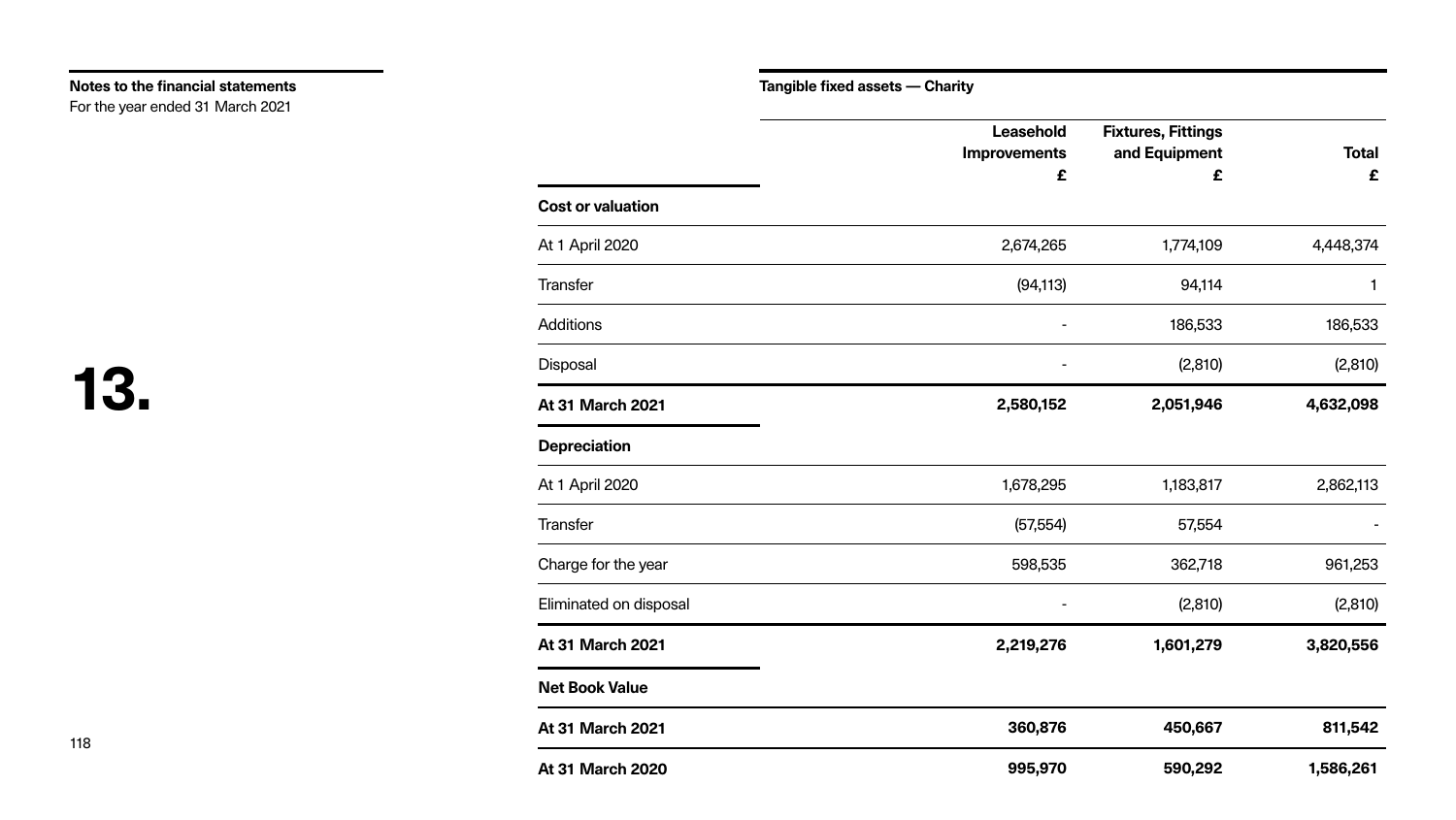**Intangible fixed assets — Group**

### **14.**

### **Cost or valuation**

### **Amortisation**

|                                      | <b>Software</b><br>£ |
|--------------------------------------|----------------------|
| <b>Cost or valuation</b>             |                      |
| At 1 April 2020 and<br>31 March 2021 | 67,241               |
| <b>Amortisation</b>                  |                      |
| At 1 April 2020                      | 46,230               |
| Charge for the year                  | 16,811               |
| At 1 April 2020 and<br>31 March 2021 | 63,041               |
| <b>Net Book Value</b>                |                      |
| At 1 April 2020 and<br>31 March 2021 | 4,200                |
| <b>At 31 March 2020</b>              | 21,011               |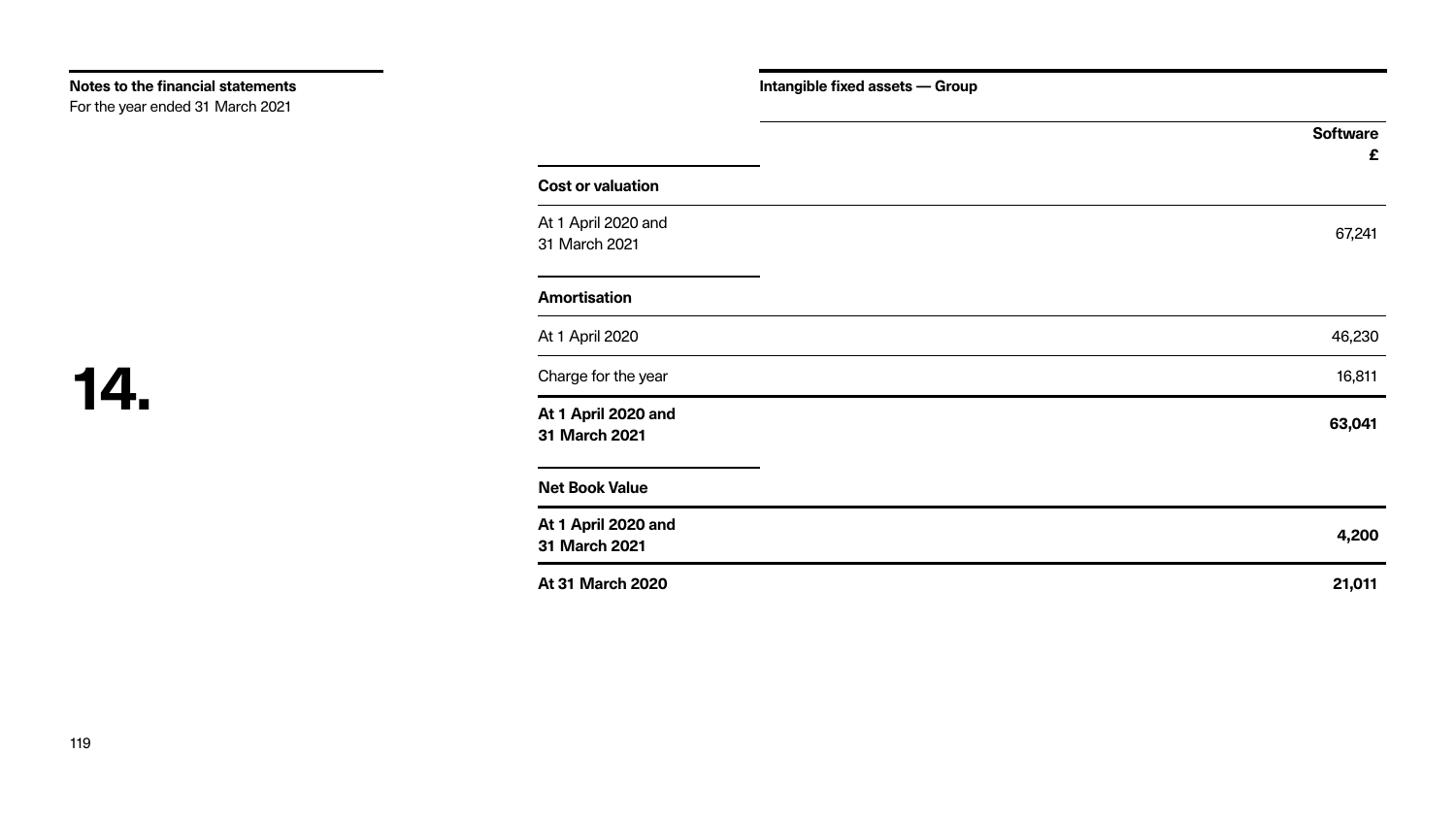At 1 April 2020 and  $31$  March 2021  $\overline{a}$  1

### **Investment in Subsidiary £**

### **Cost**

The investment represents 100% of the share capital of Turing Innovations Ltd, a company incorporated in England & Wales, company number 10015591. The following is an extract of its results for the year to 31 March 2021:

**Total liabilities** 

|                          | 2021        |
|--------------------------|-------------|
|                          | £           |
| Income                   | 2,862,216   |
| Expenditure              | (2,850,477) |
| <b>Net income</b>        | 11,739      |
|                          |             |
| <b>Total assets</b>      | 2,832,251   |
| <b>Total liabilities</b> | (2,789,617) |
| <b>Net assets</b>        | 42,634      |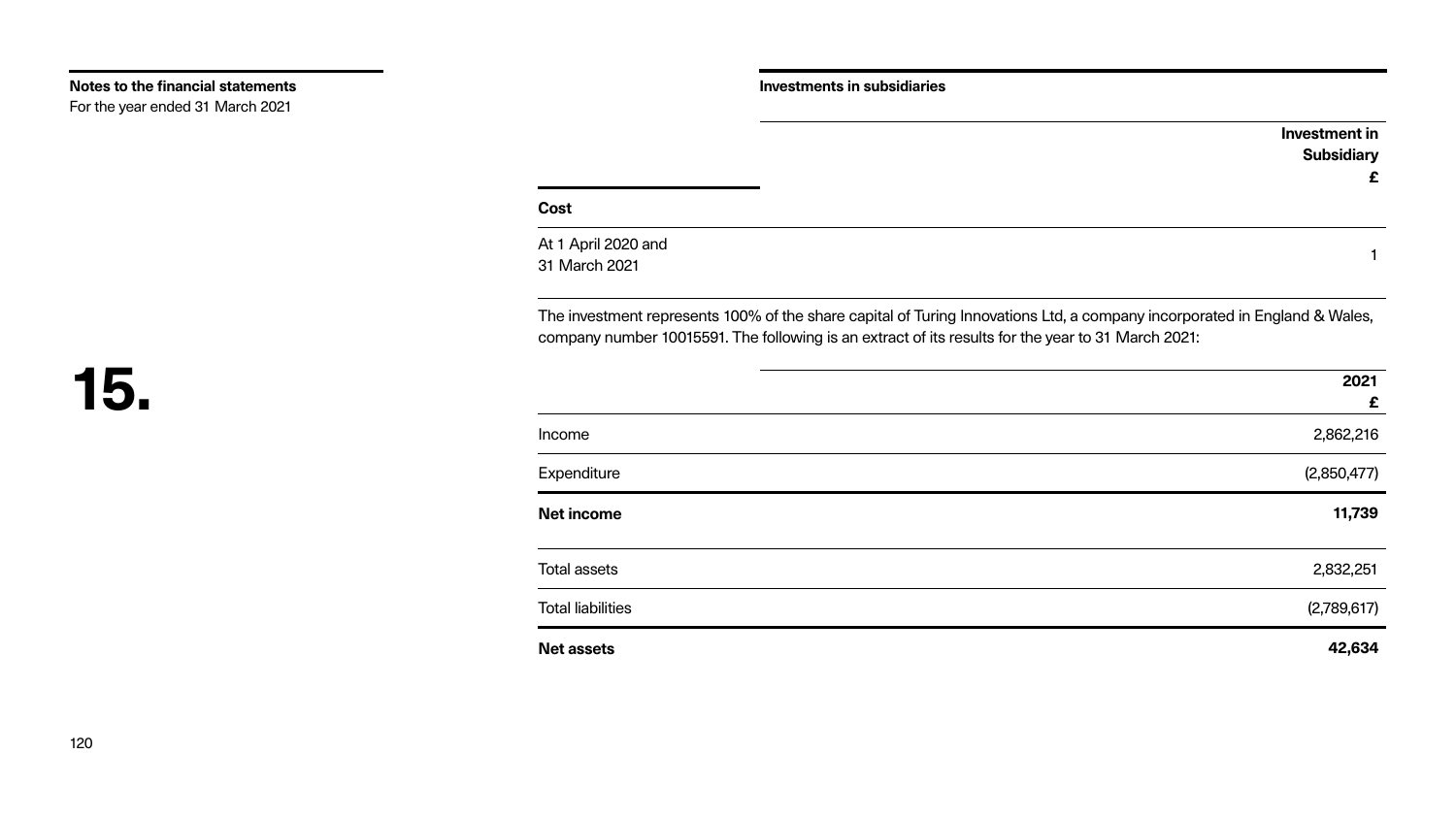### **Debtors**

|                                   | וכ      |
|-----------------------------------|---------|
| <b>Trade debtors</b>              | 2,469,4 |
| Tax and social security           |         |
| Prepayments and accrued<br>income | 5,239,  |
| Intercompany                      |         |
| Other debtors                     | 150,    |
|                                   | 7,859,  |

|                                   | Group<br>2021<br>£ | Group<br>2020<br>£ | <b>Charity</b><br>2021<br>£ | <b>Charity</b><br>2020<br>£ |
|-----------------------------------|--------------------|--------------------|-----------------------------|-----------------------------|
| <b>Trade debtors</b>              | 2,469,456          | 2,750,160          | 701,723                     | 1,467,046                   |
| Tax and social security           | $\blacksquare$     |                    |                             | 49,193                      |
| Prepayments and accrued<br>income | 5,239,276          | 4,028,174          | 5,110,751                   | 3,573,802                   |
| Intercompany                      | -                  |                    | 1,037,982                   | 1,616,385                   |
| Other debtors                     | 150,955            | 55,149             | 150,955                     | 55,149                      |
|                                   | 7,859,687          | 6,833,483          | 7,001,411                   | 6,761,575                   |

Trade debtors above are measured at amortised cost.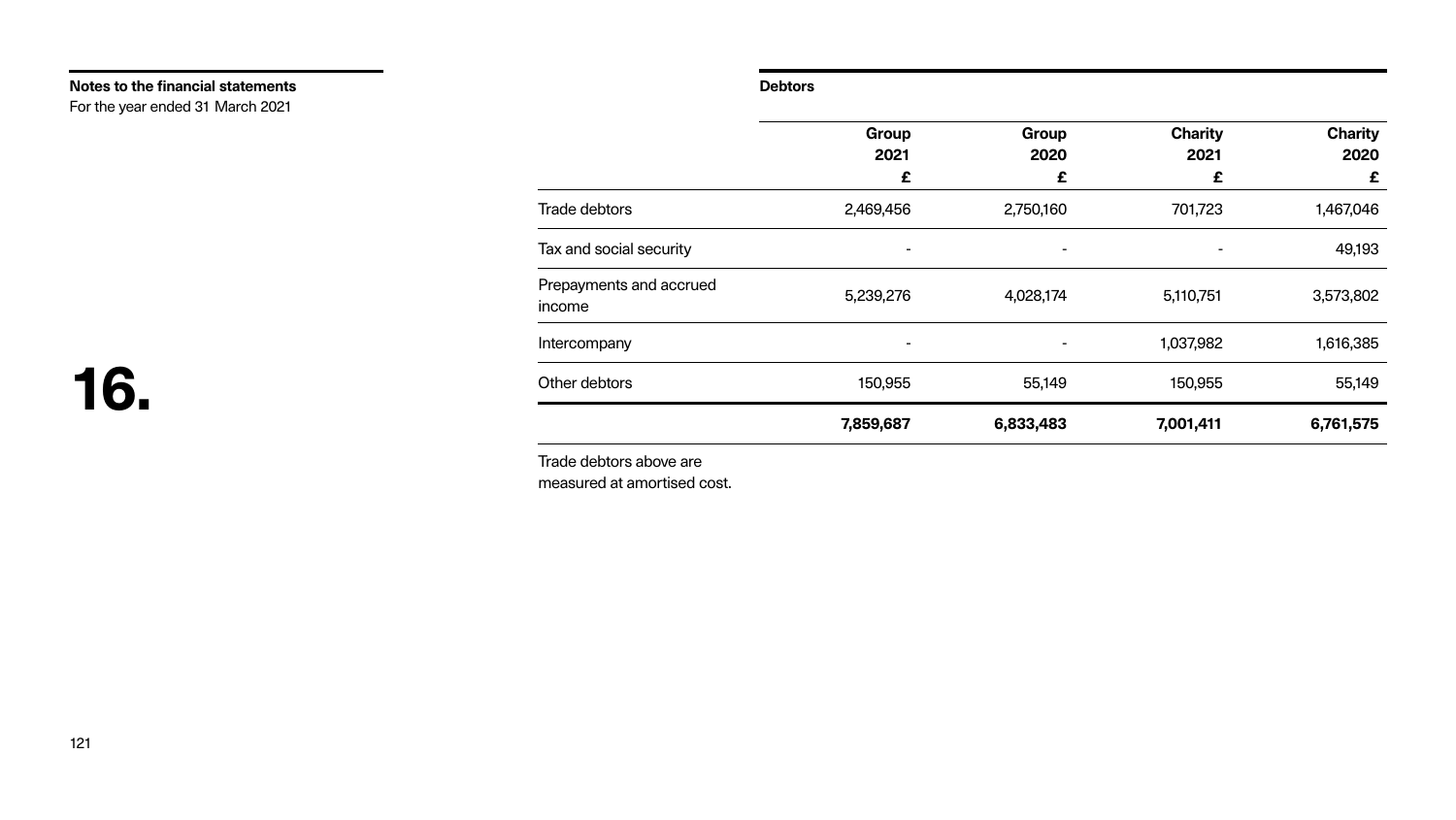| ments |  |  |
|-------|--|--|
|       |  |  |
|       |  |  |
|       |  |  |

|                     | Group     | Group                    | <b>Charity</b> | <b>Charity</b> |
|---------------------|-----------|--------------------------|----------------|----------------|
|                     | 2021      | 2020                     | 2021           | 2020           |
|                     |           |                          |                | -              |
| Short-term deposits | 5,000,000 | $\overline{\phantom{0}}$ | 5,000,000      | $\sim$         |

|                                                                                            | Grou<br>202 |
|--------------------------------------------------------------------------------------------|-------------|
| Short-term deposits                                                                        | 5,000,00    |
| The short-term deposit is held in<br>an interest bearing 95-day<br>notice deposit account. |             |

### **Notes to the financial statements** For the year ended 31 March 2021

### **Current invest**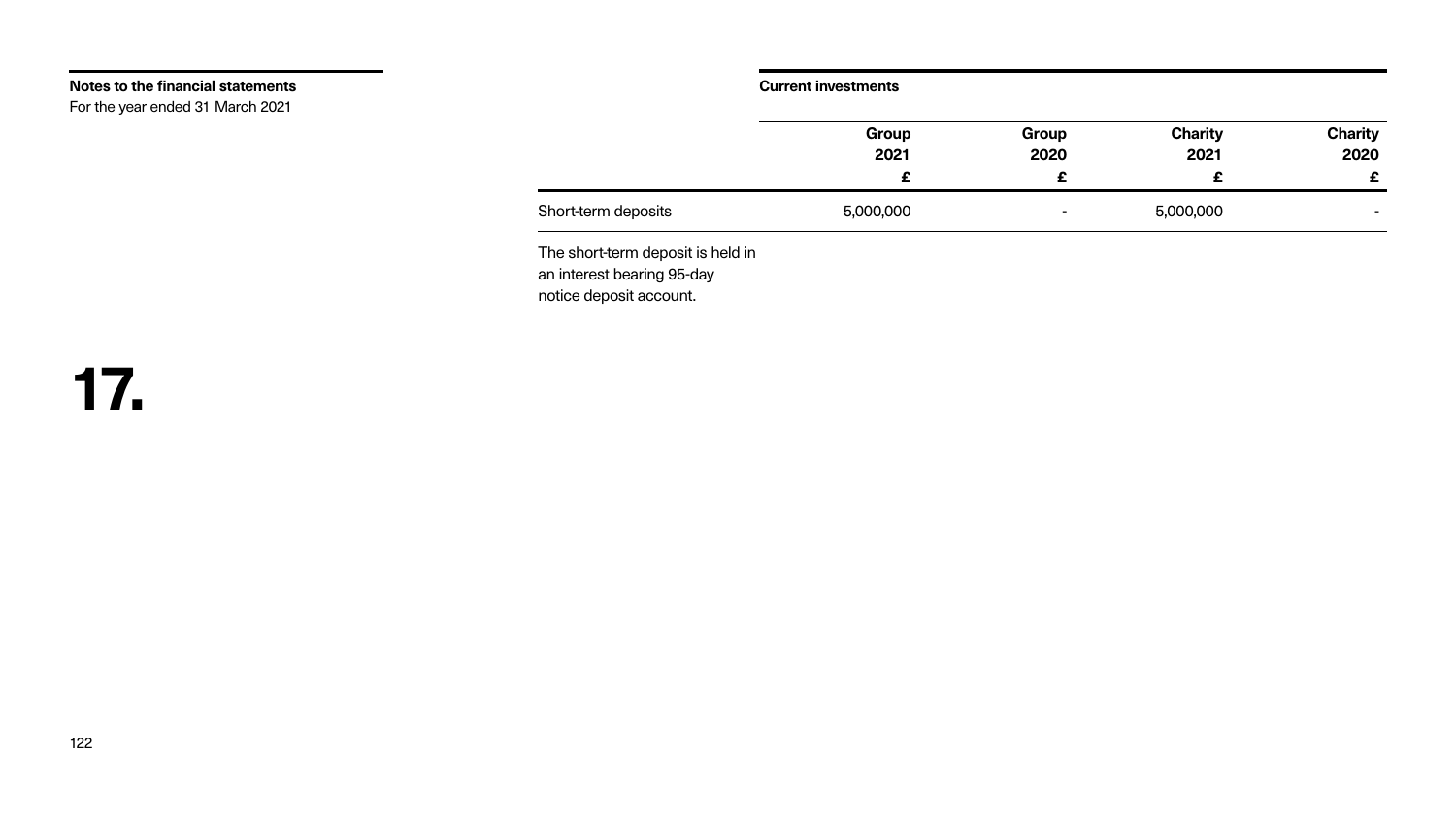### **Creditors: amounts falling due within one year**

| Grc |
|-----|
| 20  |

|                              | 26,026,9 |
|------------------------------|----------|
| Other creditors              | 4,400,8  |
| Accruals and deferred income | 7,591,8  |
| <b>Grant creditors</b>       | 13,010,7 |
| Taxation and social security | 819,7    |
| <b>Trade creditors</b>       | 204,3    |

### **18.**

|                                     | Group<br>2021 | Group<br>2020 | <b>Charity</b><br>2021 | <b>Charity</b><br>2020 |
|-------------------------------------|---------------|---------------|------------------------|------------------------|
|                                     | £             | £             | £                      | £                      |
| <b>Trade creditors</b>              | 204,385       | 322,020       | 130,783                | 322,020                |
| <b>Taxation and social security</b> | 819,114       | 738,140       | 437,071                | 277,490                |
| <b>Grant creditors</b>              | 13,010,729    | 18,193,092    | 13,010,729             | 18,193,092             |
| <b>Accruals and deferred income</b> | 7,591,896     | 3,762,705     | 6,295,906              | 3,148,169              |
| Other creditors                     | 4,400,854     | 125,007       | 4,400,854              | 125,007                |
|                                     | 26,026,978    | 23,140,964    | 24,275,343             | 22,065,778             |

**Notes to the financial statements** For the year ended 31 March 2021

> Included in other creditors is an amount due to UKRI of £4.2m that represents a repayment of grant funding in respect of Phase 1 of the AI for science and government programme.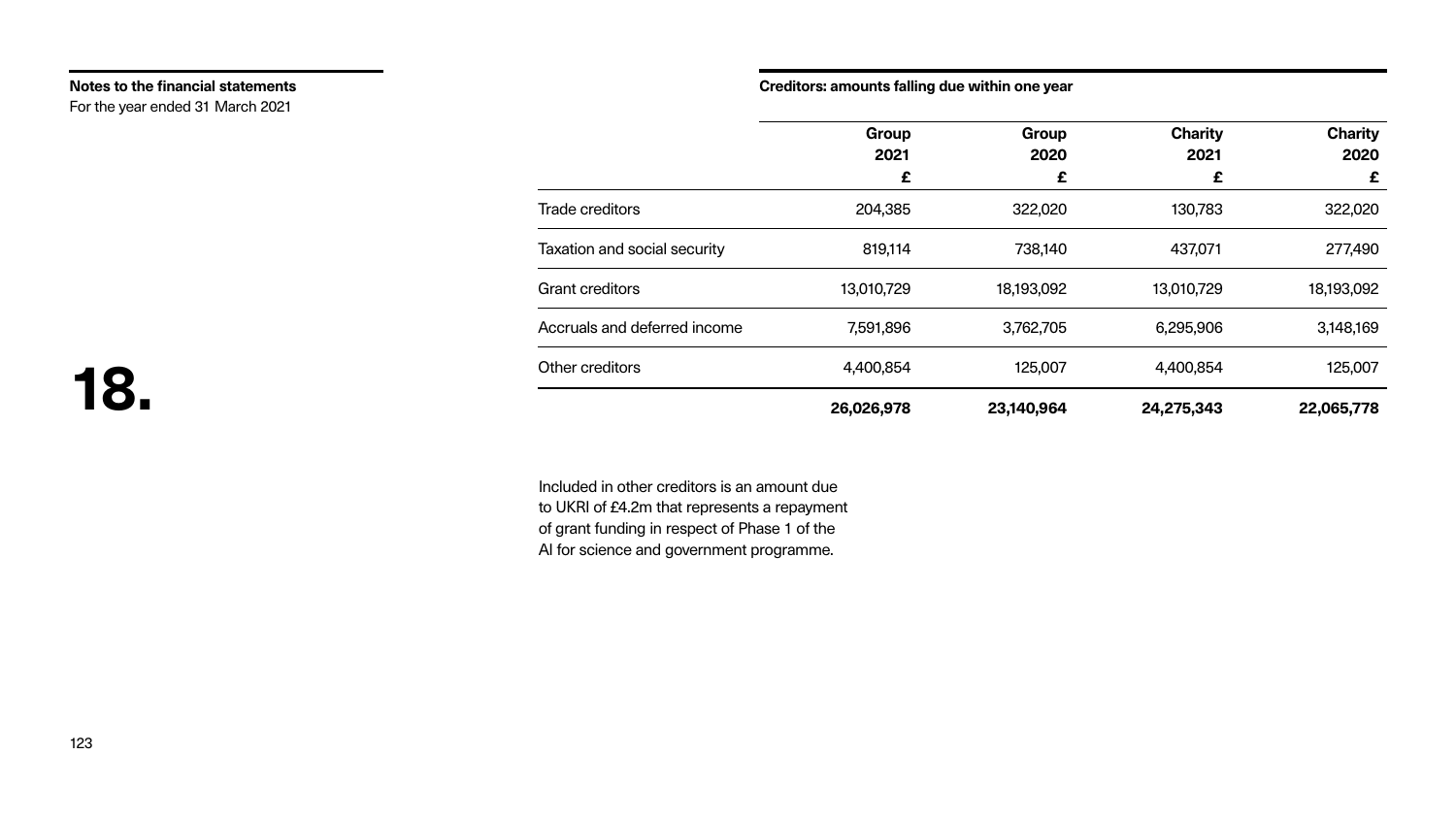### **Creditors: amounts falling due in more than one year**

Grant creditors 1,150,1

| Group  | Group     | <b>Charity</b> | <b>Charity</b> |
|--------|-----------|----------------|----------------|
| 2021   | 2020      | 2021           | 2020           |
|        | F         |                |                |
| 50,101 | 3,885,822 | 1,150,101      | 3,885,822      |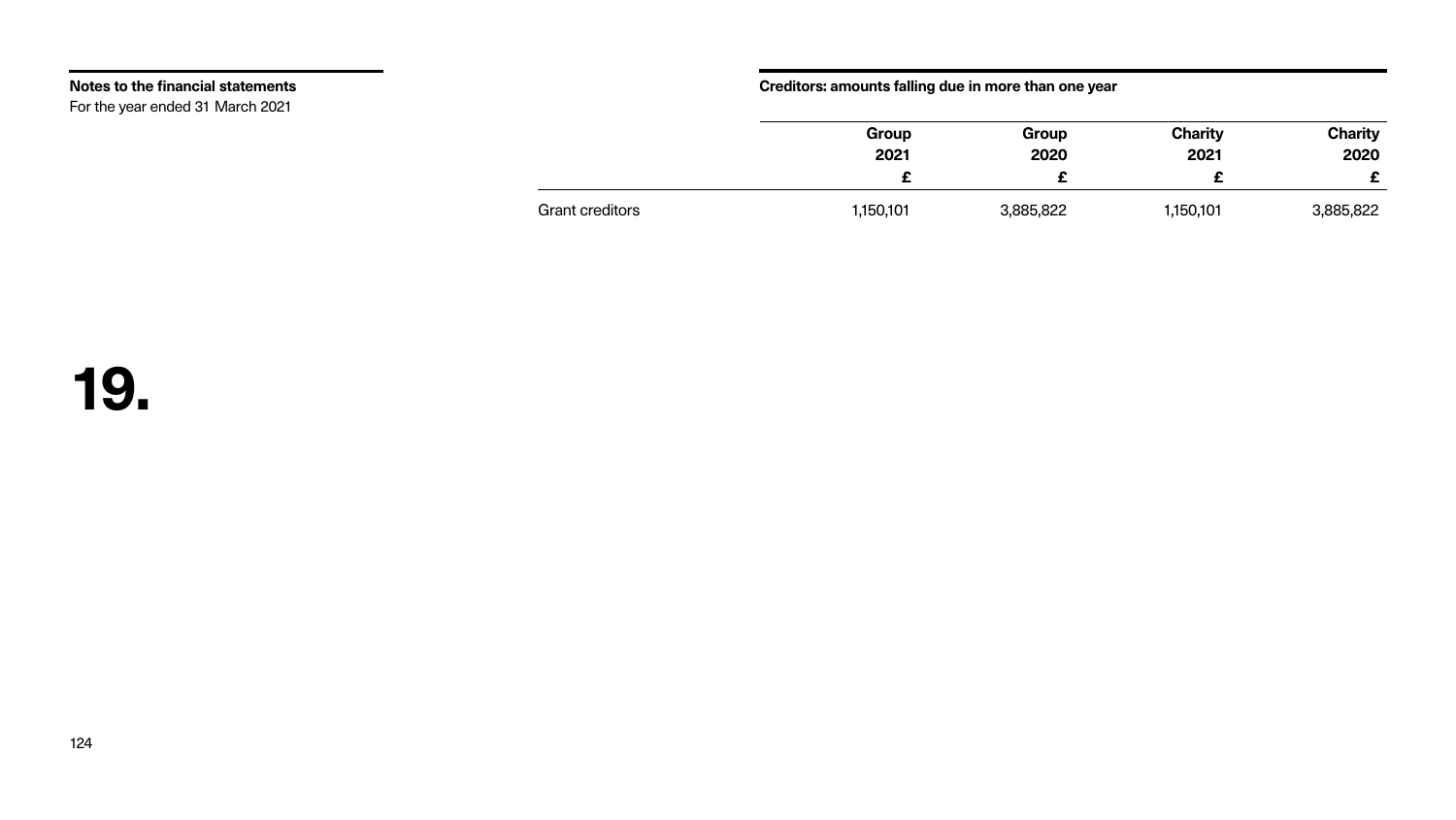### **Unrestricted funds**

|                                   | At<br><b>1 April 2020</b><br>£ |
|-----------------------------------|--------------------------------|
| <b>General Fund</b>               | 14,146,958                     |
| Designated funds                  |                                |
| Safe and ethical AI fund          | 1,891,376                      |
| <b>Charity Total</b>              | 16,038,335                     |
| <b>Turing Innovations Limited</b> | 906,509                        |
| <b>Group Total</b>                | 16,944,843                     |

# **20.**

|                                   | At                  |                              |                    |                  | <b>Balance</b> |
|-----------------------------------|---------------------|------------------------------|--------------------|------------------|----------------|
|                                   | <b>1 April 2020</b> | <b>Income</b>                | <b>Expenditure</b> | <b>Transfers</b> | 31 March 2021  |
|                                   | £                   | £                            | £                  | £                | £              |
| <b>General Fund</b>               | 14,146,958          | 18,790,786                   | (4,493,178)        | (9,052,922)      | 19,391,644     |
| Designated funds                  |                     |                              |                    |                  |                |
| Safe and ethical AI fund          | 1,891,376           | $\qquad \qquad \blacksquare$ | (201, 413)         |                  | 1,689,963      |
| <b>Charity Total</b>              | 16,038,335          | 18,790,786                   | (4,694,591)        | (9,052,922)      | 21,081,607     |
| <b>Turing Innovations Limited</b> | 906,509             | 2,862,216                    | (2,850,477)        | (875, 613)       | 42,634         |
| <b>Group Total</b>                | 16,944,843          | 21,653,002                   | (7,545,069)        | (9,928,535)      | 21,124,241     |

Designated funds includes donations in 2018/19 from Aphorism Foundation (£1m) and DeepMind Technologies Limited (£1m). Both donations are unrestricted but are given in support of the Institute's work on Safe and Ethical AI. It is expected that these amounts will be spent within 4 years.

**Notes to the financial statements** For the year ended 31 March 2021

> The defence and security fund, which operates out of Turing Innovations Limited, will finance the Institute's data-driven defence and security programme.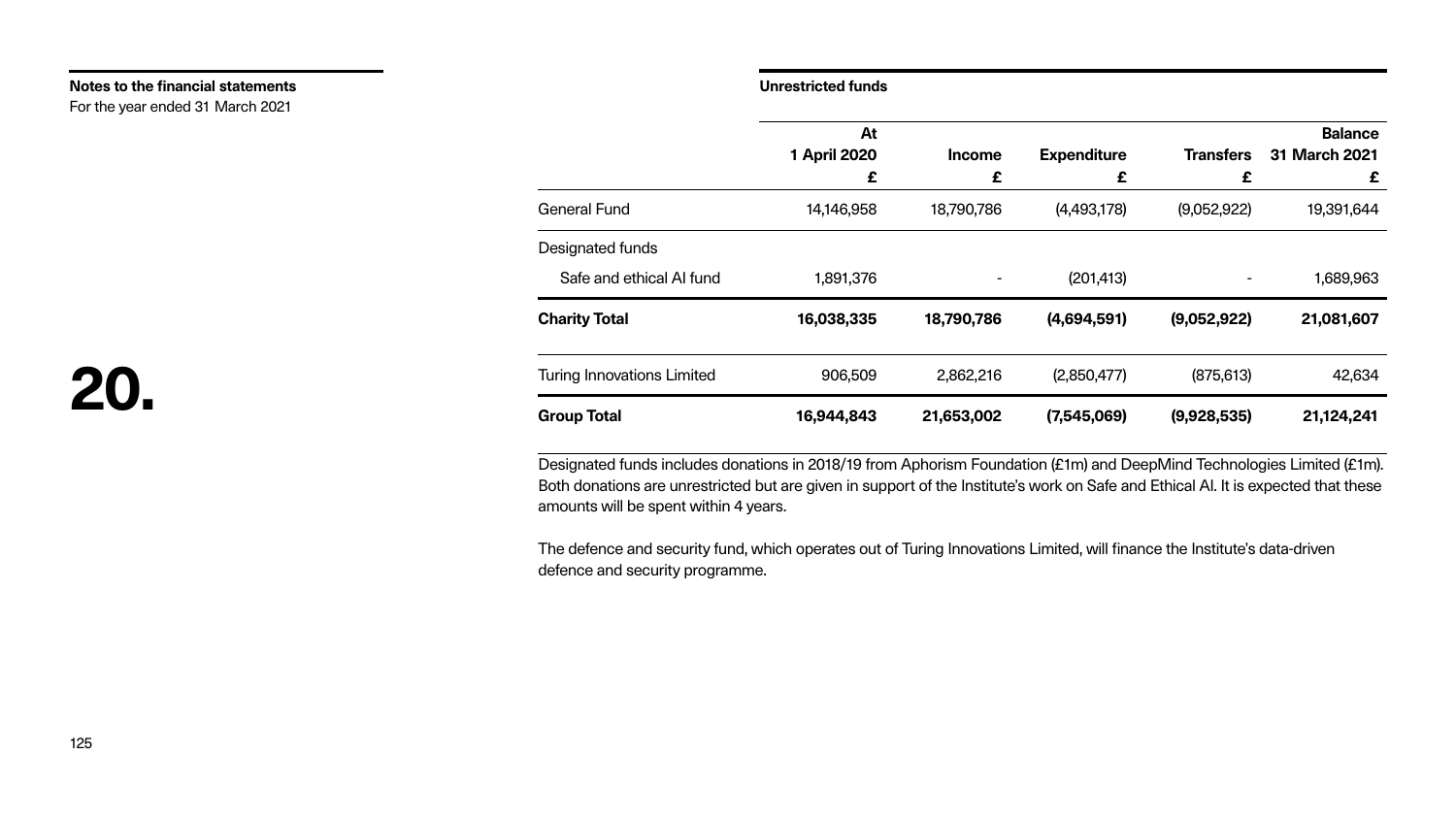|                         |                                                | At<br><b>1 April 2020</b> | <b>Income</b> | <b>Expenditure</b> | <b>Transfers</b> | <b>Balance</b><br>31 March 2021 |
|-------------------------|------------------------------------------------|---------------------------|---------------|--------------------|------------------|---------------------------------|
|                         | a EPSRC Capital fund                           | £<br>1,526,642            | £             | £<br>(593, 368)    | £<br>(933, 273)  | £                               |
| $\mathsf{b}$            | EPSRC – AI for Science and<br>Government       | 3,228,422                 | 2,971,669     | (7,659,295)        |                  | (1,459,204)                     |
| C                       | <b>EPSRC / BEIS - Sponsored</b><br>Fellowships | 3,861                     | 1,216,638     | (1,216,166)        |                  | 4,333                           |
| $\overline{\mathsf{d}}$ | AHRC - Living with Machines<br>fund            | (92, 177)                 | 1,689,963     | (1,567,782)        |                  | 30,004                          |
|                         | e Lloyd's Register Foundation fund             | 2,362,889                 | 395,526       | (1,426,040)        |                  | 1,332,375                       |
|                         | <b>HSBC</b> fund                               | 555,043                   | 1,505,698     | (900, 148)         |                  | 1,160,593                       |
|                         | g Intel Corporation fund                       | 509,741                   |               | (196, 845)         |                  | 312,896                         |
|                         | h University partner research fund             | (4,160,851)               | 2,479,590     | (4,995,040)        | 9,800,000        | 3,123,700                       |
|                         | <b>Bill and Melinda Gates</b><br>Foundation    | 1,379,597                 | 991,615       | (882, 838)         |                  | 1,488,374                       |
|                         | Accenture                                      | 103,441                   | 719,930       | (316, 452)         |                  | 506,919                         |
|                         | k Other research fund                          | 2,072,836                 | 3,646,955     | (4,388,860)        | 1,061,808        | 2,392,739                       |
|                         | <b>Charity and consolidated</b>                | 7,489,444                 | 15,617,584    | (24, 142, 835)     | 9,928,535        | 8,892,727                       |

|                         |                                                       | At                  |               |                    |                  | <b>Balance</b> |
|-------------------------|-------------------------------------------------------|---------------------|---------------|--------------------|------------------|----------------|
|                         |                                                       | <b>1 April 2020</b> | <b>Income</b> | <b>Expenditure</b> | <b>Transfers</b> | 31 March 2021  |
|                         |                                                       | £                   | £             | £                  | £                | £              |
|                         | a EPSRC Capital fund                                  | 1,526,642           |               | (593, 368)         | (933, 273)       |                |
| $\mathsf b$             | EPSRC – AI for Science and<br>Government              | 3,228,422           | 2,971,669     | (7,659,295)        |                  | (1,459,204)    |
| C                       | <b>EPSRC / BEIS - Sponsored</b><br><b>Fellowships</b> | 3,861               | 1,216,638     | (1,216,166)        |                  | 4,333          |
| $\overline{\mathsf{d}}$ | <b>AHRC - Living with Machines</b><br>fund            | (92, 177)           | 1,689,963     | (1,567,782)        |                  | 30,004         |
|                         | e Lloyd's Register Foundation fund                    | 2,362,889           | 395,526       | (1,426,040)        |                  | 1,332,375      |
|                         | <b>HSBC</b> fund                                      | 555,043             | 1,505,698     | (900, 148)         |                  | 1,160,593      |
|                         | g Intel Corporation fund                              | 509,741             |               | (196, 845)         |                  | 312,896        |
|                         | h University partner research fund                    | (4,160,851)         | 2,479,590     | (4,995,040)        | 9,800,000        | 3,123,700      |
|                         | <b>Bill and Melinda Gates</b><br>Foundation           | 1,379,597           | 991,615       | (882, 838)         |                  | 1,488,374      |
|                         | Accenture                                             | 103,441             | 719,930       | (316, 452)         |                  | 506,919        |
|                         | k Other research fund                                 | 2,072,836           | 3,646,955     | (4,388,860)        | 1,061,808        | 2,392,739      |
|                         | <b>Charity and consolidated</b><br>restricted         | 7,489,444           | 15,617,584    | (24, 142, 835)     | 9,928,535        | 8,892,727      |

### **Notes to the financial statements Restricted funds**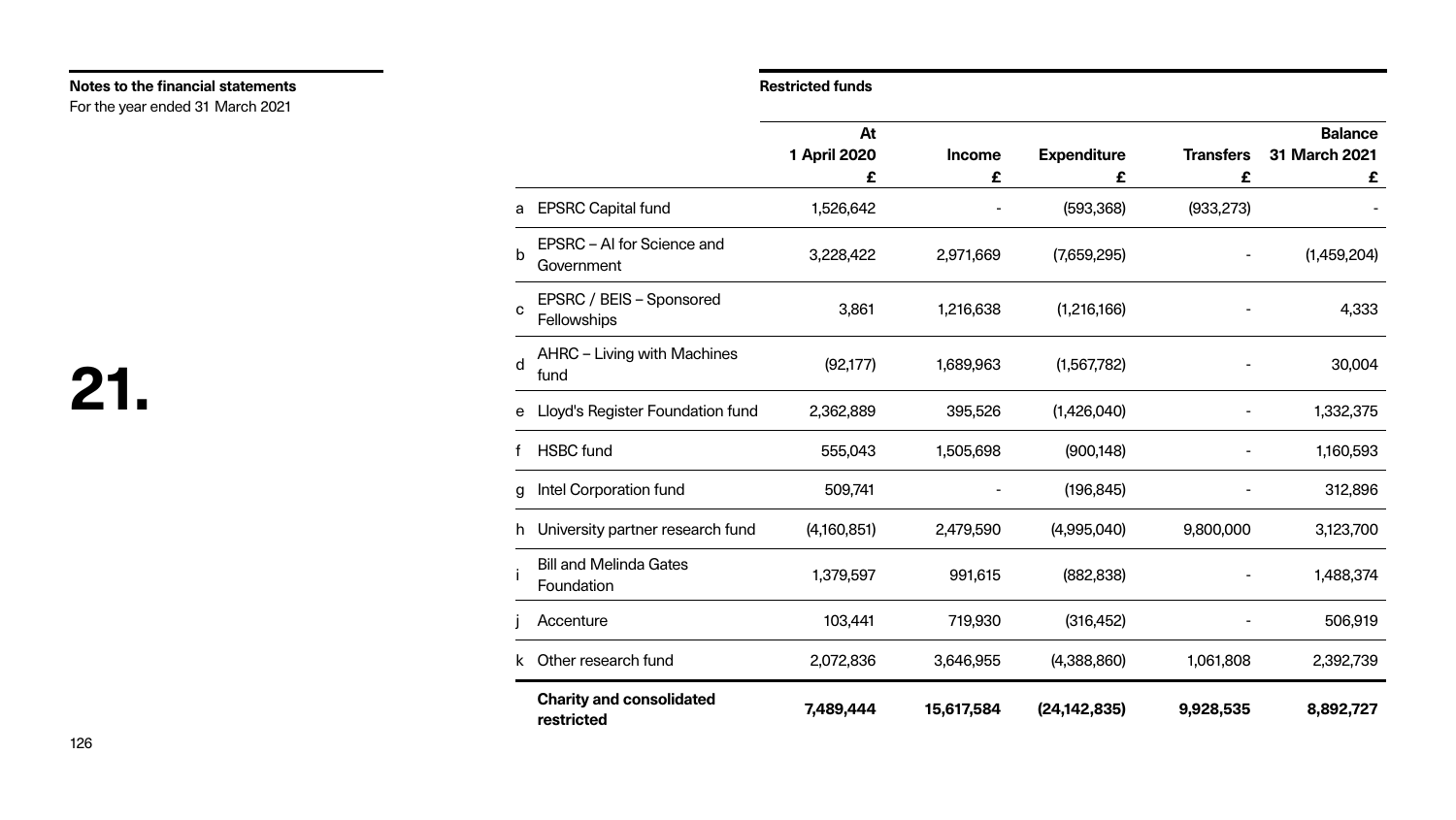### **Restricted funds** (continued)

Restricted reserves are in line with the expectations of the Board and are reflective of the early stage of both the specific activities that they will fund and of the Institute itself.

**a** The EPSRC capital fund was granted Sciences Research Council for the purposes of capital expenditure on authorised by the funder to cover

**b** The EPSRC AI and Data Science for Science Government Programme was awarded from UKRI's wave 1 Strategic various economic sectors. The fund is reporting a deficit of £1,459,204 due to in year grant funding reprofiling. The grant award was split into two phases during 2020/21. Phase 2 is due to

- by the Engineering and Physical Turing premises. The transfer to unrestricted funds has been office rent costs.
- Priorities Fund to develop technologies of AI that underpin receive additional grant funding later in 2021/22.
- **c** EPSRC on behalf of UKRI are delivering the substantive part of the investment in Sponsored Fellowships and will manage the overall programme in partnership with the Institute, BEIS Science, Research and Innovation Directorate and the Office for AI.
- **d** The AHRC Living with Machines fund was awarded from UKRI's wave 1 Strategic Priorities Fund to devise new methods of applying data science and AI to historical resources.
- **e** The Lloyd's Register Foundation fund will finance a research programme that supports data-centric engineering.
- **f** The HSBC fund will finance a research programme that supports collaboration in finance and economics.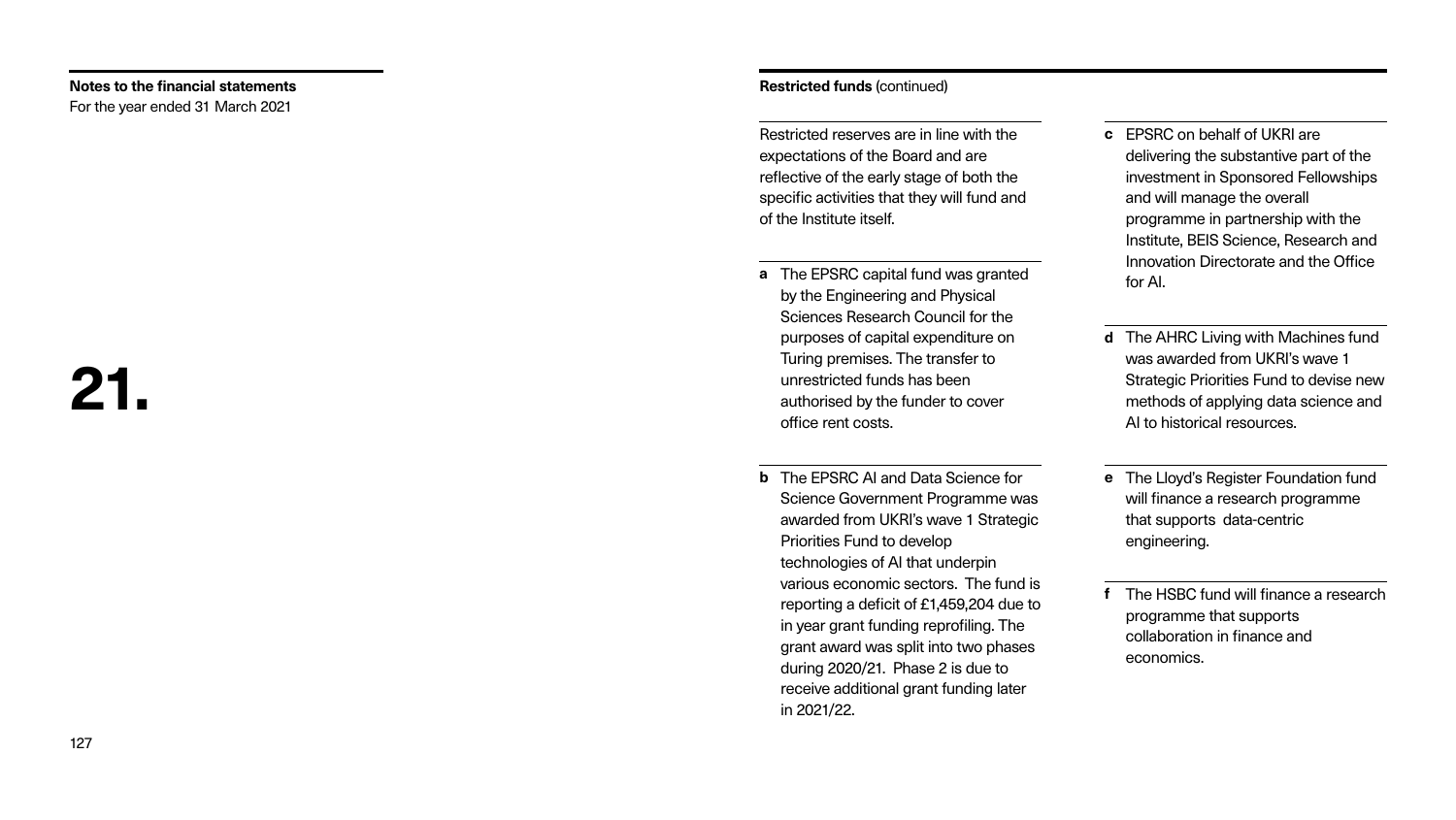### **Restricted funds** (continued)

**g** The Intel Corporation fund will finance

- data science and its application.
- **h** The university partner research fund is the unspent amount received from the Charity's university partners to fund future research activity. In March 2021, the Institute received a £7.2m Institute Support Fund grant from EPSRC, allocated to unrestricted reserves. £5.8m was transferred from unrestricted reserves to the university partner research fund to offset the deficit of £2,676,300 (2020: deficit £4,160,851). The deficit has arisen due to a timing diference, with multiyear expenditure grants for research fully accrued in the current and prior years but income to fund these due to be recognised in future years. Additionally, in October 2020 the Institute agreed a new interim funding model which has seen a reduction in our funding from £1m per university partner to £300k per university partner. The new model has also contributed to the deficit in-year.

- **i** The Bill and Melinda Gates Foundation award will fund a research programme focused on enhancing security and privacy of national identity systems.
- **j** The Accenture award will fund the advancement of data science, data analytics and artificial intelligence research with a focus on delivering substantial business and societal value.
- **k** Other research fund represents various research grants from charities, business and government departments to fund specific research collaborations. It includes expenditure incurred of £1.1m for the DECOVID project. The £1.1m transfer represents a repurposing of Institutional Support funds to support the development of the project.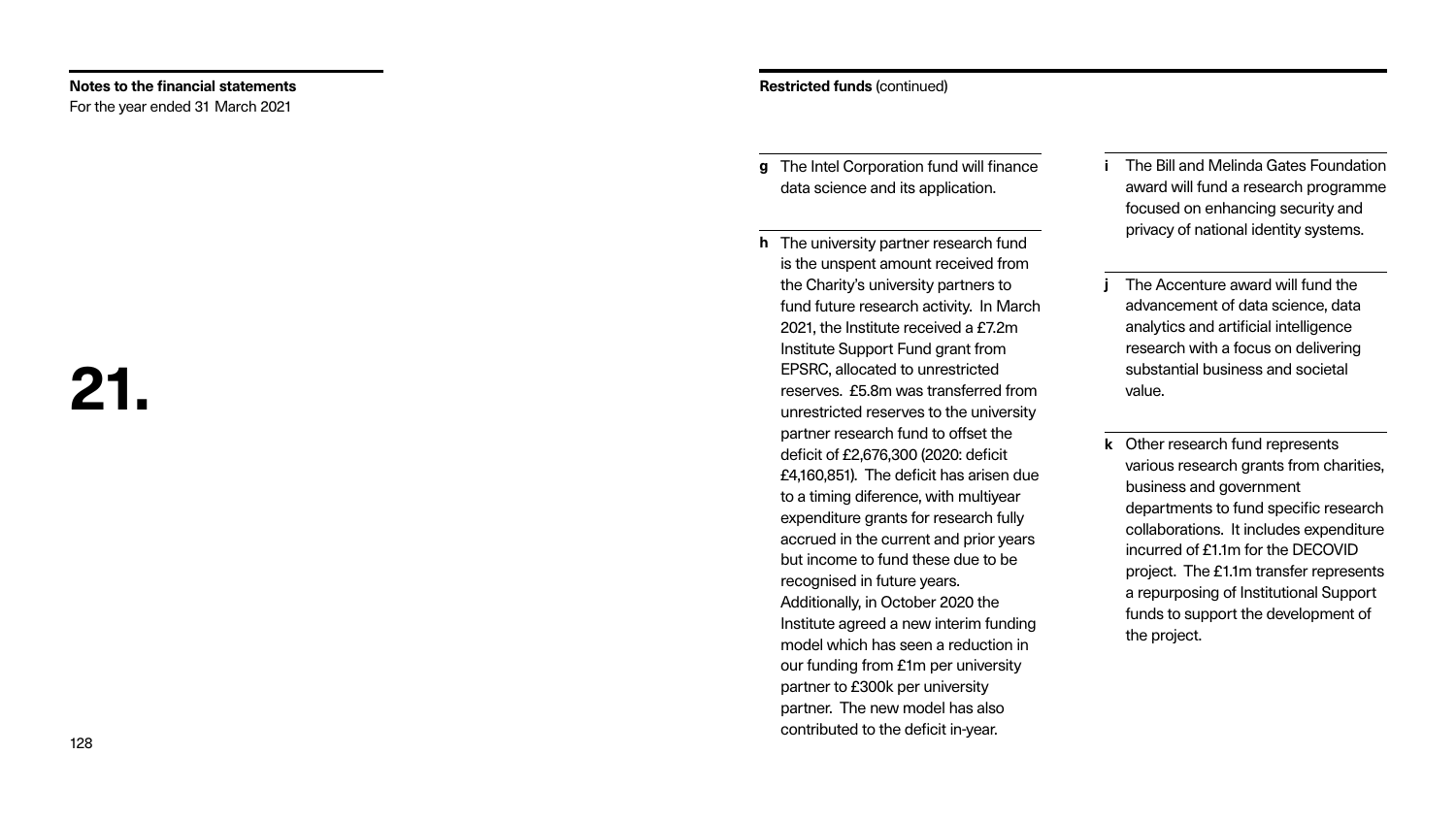|                         |                                                                   | <b>Balance</b><br><b>1 April 2019</b><br>£ | <b>Income</b><br>£ | <b>Expenditure</b><br>£ | <b>Transfers</b><br>£ | <b>Balance</b><br>31 March 2020<br>£ |
|-------------------------|-------------------------------------------------------------------|--------------------------------------------|--------------------|-------------------------|-----------------------|--------------------------------------|
|                         | a EPSRC Capital fund                                              | 3,003,883                                  |                    | (539,163)               | (938,078)             | 1,526,642                            |
| $\mathsf b$             | EPSRC – AI for Science and<br>Government                          | 874,758                                    | 9,412,906          | (7,059,242)             |                       | 3,228,422                            |
| $\overline{\mathsf{d}}$ | AHRC – Living with Machines<br>fund                               | 333,906                                    | 1,541,004          | (1,967,088)             |                       | (92, 177)                            |
|                         | e Lloyd's Register Foundation fund                                | 1,962,219                                  | 2,780,918          | (2,380,248)             |                       | 2,362,889                            |
|                         | <b>HSBC</b> fund                                                  | 1,512,559                                  |                    | (957, 516)              |                       | 555,043                              |
|                         | g Intel Corporation fund                                          | 660,182                                    |                    | (150, 441)              |                       | 509,741                              |
|                         | h University partner research fund                                | (4,592,382)                                | 5,000,000          | (12,568,469)            | 8,000,000             | (4,160,851)                          |
|                         | <b>Bill and Melinda Gates</b><br>Foundation                       |                                            | 1,457,498          | (77,901)                |                       | 1,379,597                            |
| k                       | Other research fund                                               | 1,802,476                                  | 3,379,440          | (3,001,778)             |                       | 2,180,138                            |
|                         | <b>Charity restricted</b>                                         | 5,557,601                                  | 23,571,766         | (28,701,846)            | 7,061,922             | 7,489,444                            |
|                         | <b>Turing Innovations Limited-</b><br>GCHQ – Defence and Security | 432,784                                    | 2,144,408          | (1,293,506)             | (377,177)             | 906,509                              |
|                         | <b>Consolidated restricted total</b>                              | 5,990,385                                  | 25,716,174         | (29, 995, 352)          | 6,684,745             | 8,395,952                            |

### **Notes to the financial statements Restricted funds** (continued) For the year ended 31 March 2021

|    |                                                                   | <b>Balance</b><br>1 April 2019<br>£ |
|----|-------------------------------------------------------------------|-------------------------------------|
| a  | <b>EPSRC Capital fund</b>                                         | 3,003,883                           |
| b  | EPSRC – AI for Science and<br>Government                          | 874,758                             |
| d  | AHRC – Living with Machines<br>fund                               | 333,906                             |
| е  | Lloyd's Register Foundation fund                                  | 1,962,219                           |
| f  | <b>HSBC</b> fund                                                  | 1,512,559                           |
| g  | Intel Corporation fund                                            | 660,182                             |
| h  | University partner research fund                                  | (4,592,382)                         |
|    | <b>Bill and Melinda Gates</b><br>Foundation                       |                                     |
| k. | Other research fund                                               | 1,802,476                           |
|    | <b>Charity restricted</b>                                         | 5,557,601                           |
|    | <b>Turing Innovations Limited-</b><br>GCHQ – Defence and Security | 432,784                             |
|    | <b>Consolidated restricted total</b>                              | 5,990,385                           |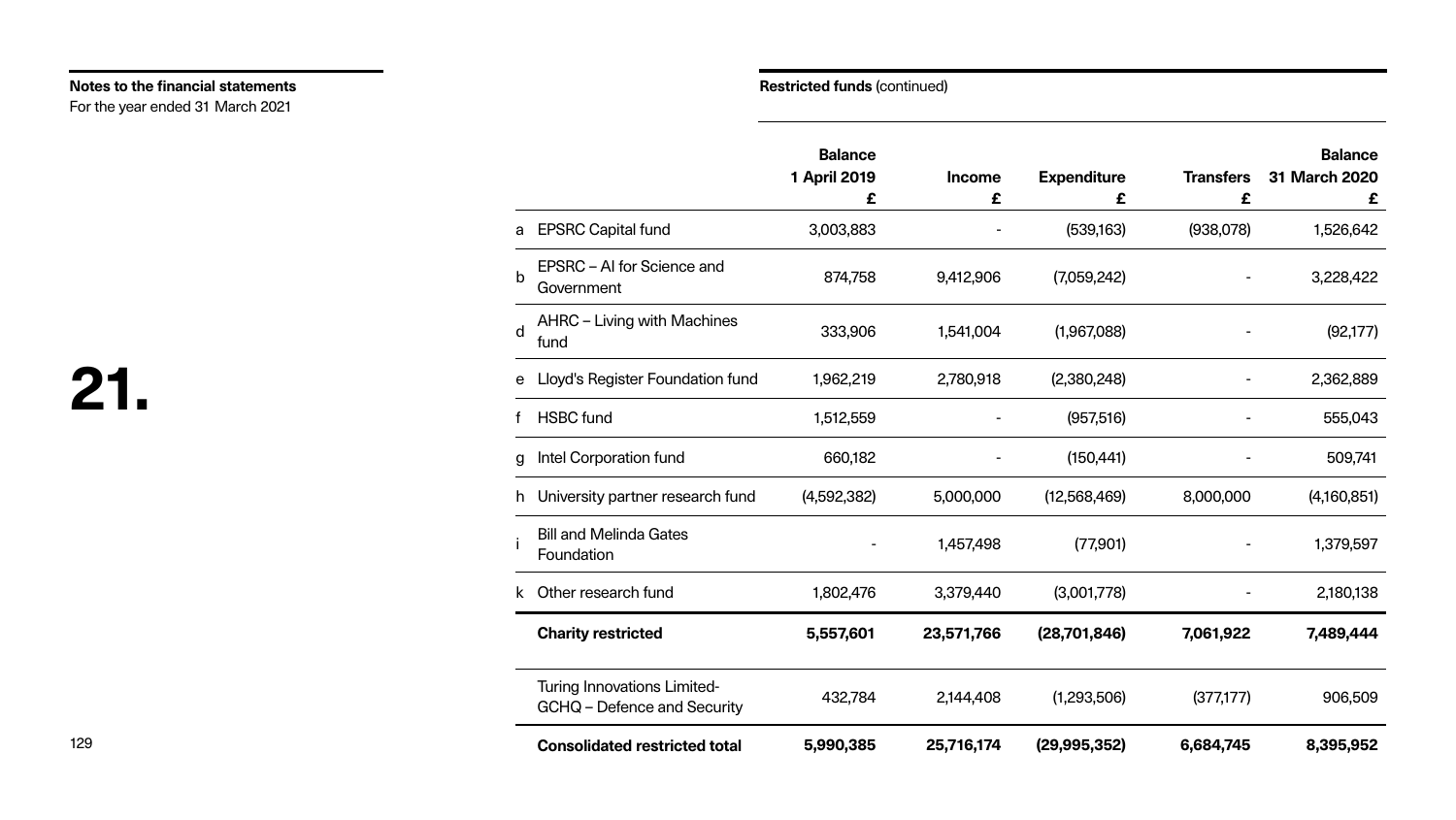### **Analysis of net group assets between funds**

**At 31 March 2021**

Tangible fixed assets

Intangible fixed assets

Net current assets

Long-term creditors

| <b>Total</b><br>£ | <b>Restricted</b><br>£ | <b>Unrestricted</b><br>£ |
|-------------------|------------------------|--------------------------|
| 817,723           | 49,284                 | 768,439                  |
| 4,200             | 4,200                  |                          |
| 30,345,146        | 9,989,344              | 20,355,802               |
| (1,150,101)       | (1,150,101)            |                          |
| 30,016,968        | 8,892,727              | 21,124,241               |

**At 31 March 2020**

Tangible fixed assets

Intangible fixed assets

Net current assets

Long-term creditors

| <b>Total</b><br>£ | <b>Restricted</b><br>£ | <b>Unrestricted</b><br>£ |
|-------------------|------------------------|--------------------------|
|                   |                        |                          |
| 1,617,154         | 30,892                 | 1,586,262                |
| 21,011            | 21,011                 |                          |
| 26,681,944        | 11,323,363             | 15,358,581               |
| (3,885,822)       | (3,885,822)            | -                        |
| 24,434,287        | 7,489,444              | 16,944,843               |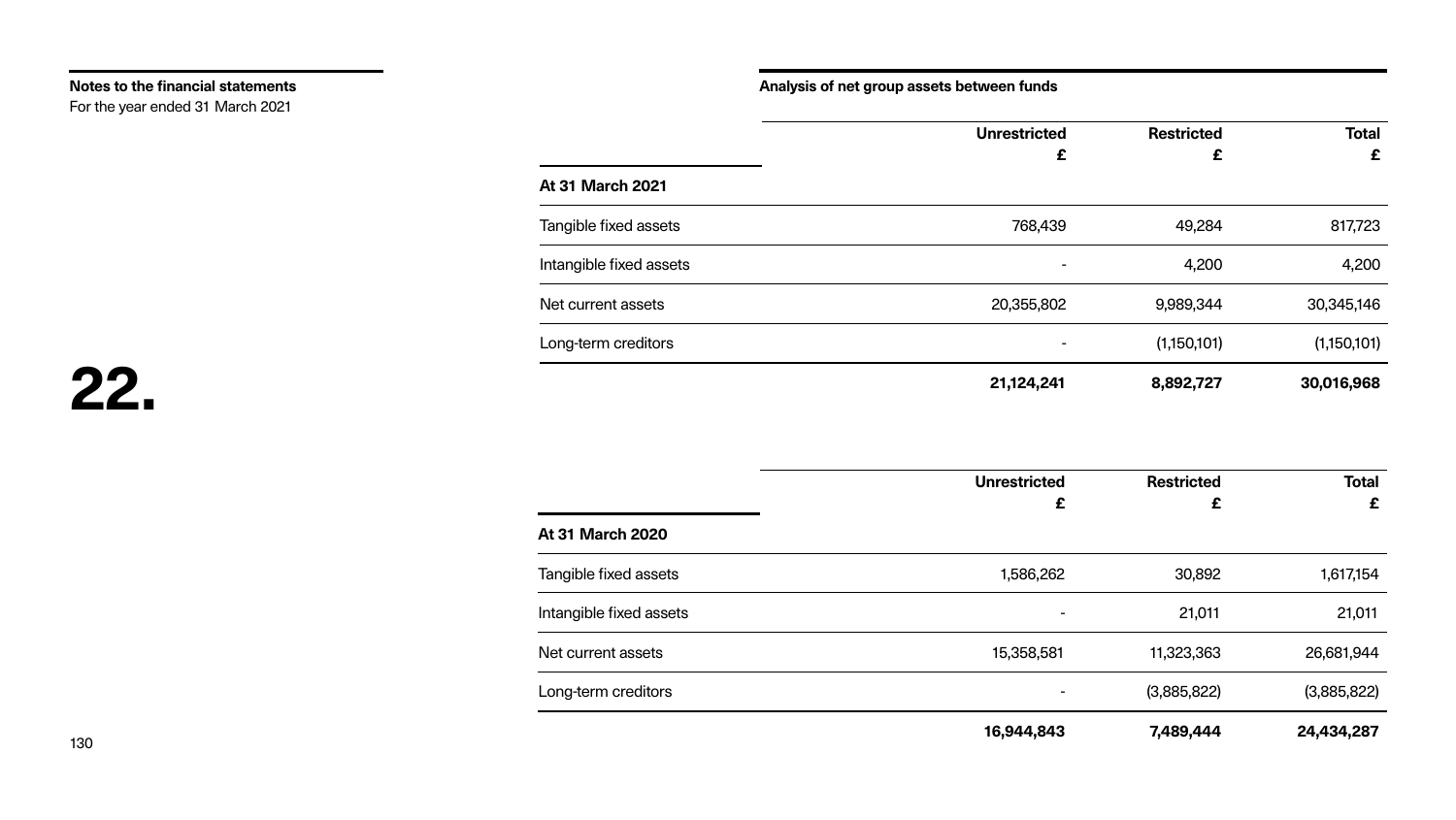The charitable company was committed to making the following total payments under non-cancellable operating leases as at 31 March 2021:

**Payments due:**

Within one year

Between 2 and 5 years

| 2021<br>£ | 2020<br>£ |
|-----------|-----------|
|           |           |
| 470,326   | 938,078   |
| 247,719   | 731,293   |
| 718,045   | 1,669,371 |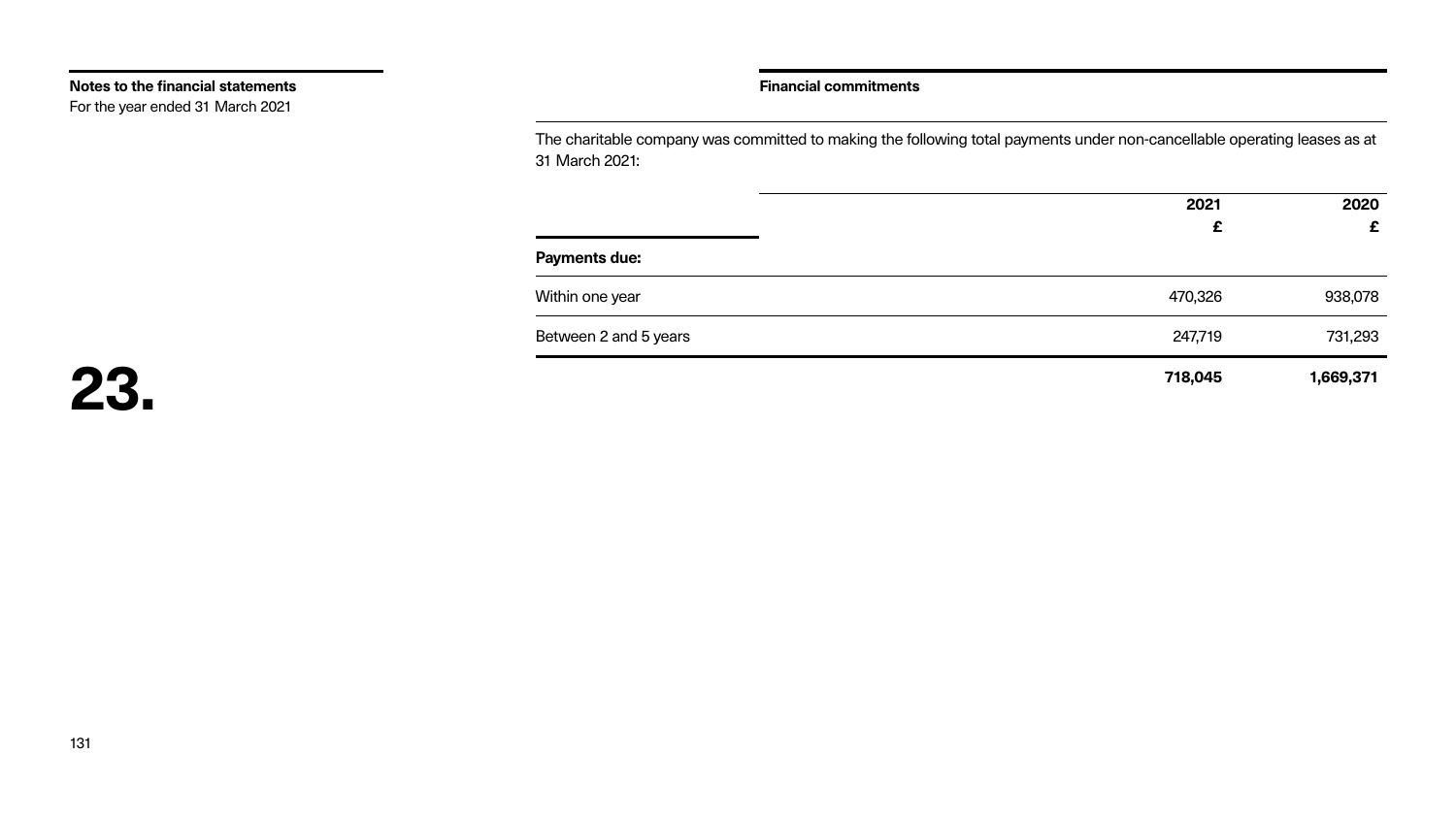### **Related parties**

During the year the following transactions were undertaken with the members of the Charity. Other than the amounts noted below, no amounts were due or payable at the period end.

| <b>Engineering and Physical</b><br>Sciences Research Council |         |
|--------------------------------------------------------------|---------|
| The Francis Crick Institute                                  |         |
| University of Cambridge                                      | 649.4   |
| University of Edinburgh                                      | 1,123,8 |
| University of Oxford                                         | 850,2   |
| University College London                                    | 780,0   |
| University of Warwick                                        | 661.3   |
|                                                              |         |

 $4,064,86$ 

### **Current year to 31 March 2021**

|                                                                     | <b>Grant expenditure</b><br>awarded | <b>Grant income</b><br>received | <b>Re-charged</b><br>expenditure | <b>Period end</b><br>Debtor/(creditor) |
|---------------------------------------------------------------------|-------------------------------------|---------------------------------|----------------------------------|----------------------------------------|
|                                                                     | £                                   | £                               | £                                | £                                      |
| <b>Engineering and Physical</b><br><b>Sciences Research Council</b> |                                     | 17,259,360                      |                                  |                                        |
| The Francis Crick Institute                                         |                                     | 166,223                         |                                  |                                        |
| University of Cambridge                                             | 649,450                             | 386,800                         | 519,302                          | 90,500                                 |
| University of Edinburgh                                             | 1,123,801                           | 250,000                         | 477,273                          | (63, 927)                              |
| University of Oxford                                                | 850,272                             | 250,000                         | 887,554                          | (574)                                  |
| <b>University College London</b>                                    | 780,001                             | 250,000                         | 707,185                          | (50, 652)                              |
| University of Warwick                                               | 661,342                             | 400,000                         | 926,195                          | (31,002)                               |
|                                                                     | 4,064,866                           | 18,962,383                      | 3,517,509                        | (55, 655)                              |

### **Notes to the financial statements**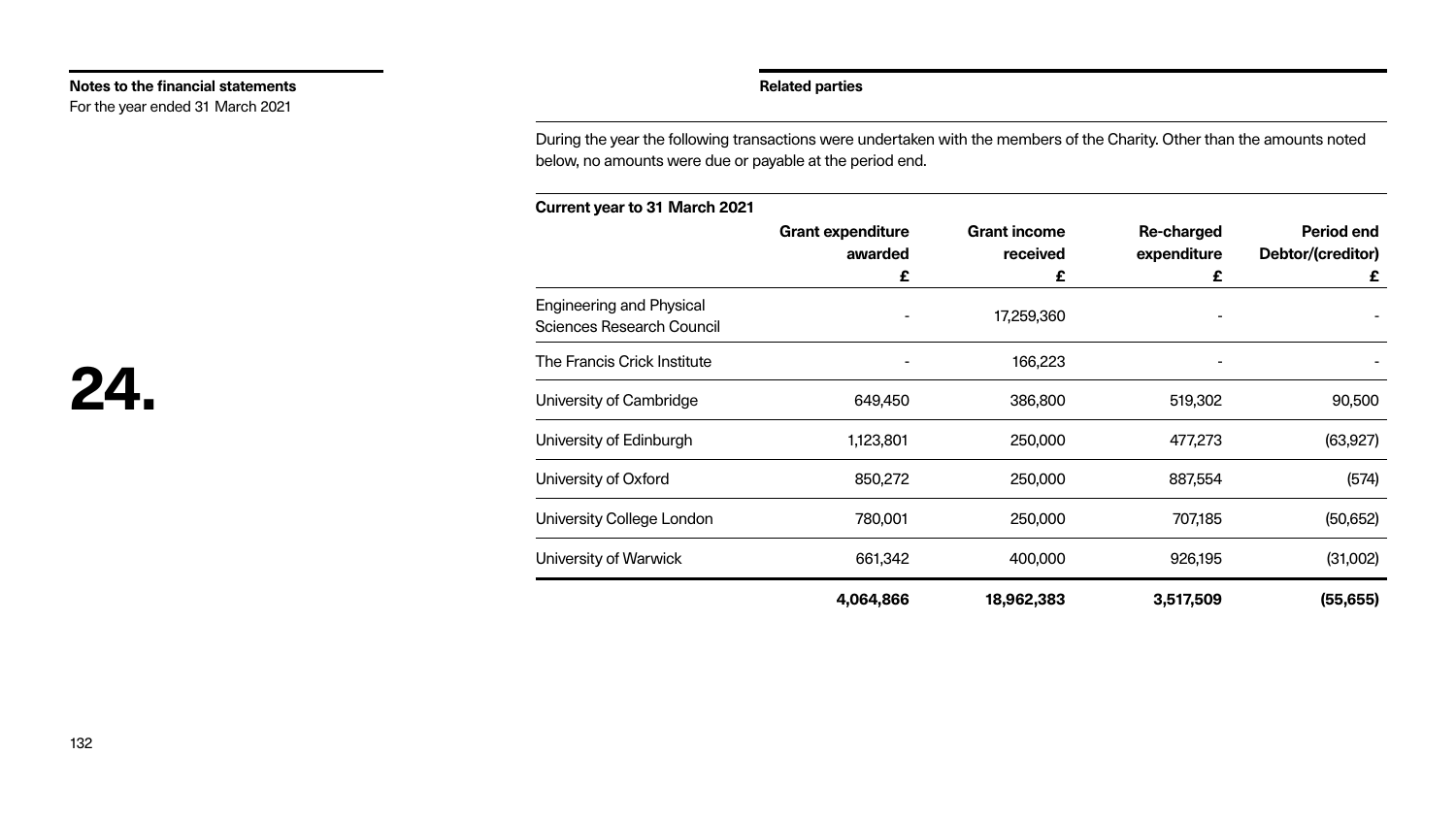| <b>Prior year to 31 March 2020</b>                                  |                          |
|---------------------------------------------------------------------|--------------------------|
|                                                                     | <b>Grant expenditure</b> |
|                                                                     | awarded                  |
| <b>Engineering and Physical</b><br><b>Sciences Research Council</b> |                          |
| University of Cambridge                                             | 1,031,389                |
| University of Edinburgh                                             | 781,397                  |
| University of Oxford                                                | 864,869                  |
| University College London                                           | 932,424                  |
| University of Warwick                                               | 1,312,161                |
|                                                                     | 4,922,240                |

|                                                                     | <b>Grant expenditure</b><br>awarded<br>£ | <b>Grant income</b><br>received<br>£ | <b>Re-charged</b><br>expenditure<br>£ | <b>Period end</b><br>Debtor/(creditor)<br>£ |
|---------------------------------------------------------------------|------------------------------------------|--------------------------------------|---------------------------------------|---------------------------------------------|
| <b>Engineering and Physical</b><br><b>Sciences Research Council</b> |                                          | 11,412,906                           |                                       |                                             |
| University of Cambridge                                             | 1,031,389                                | 1,000,000                            | 141,849                               | 252,000                                     |
| University of Edinburgh                                             | 781,397                                  | 1,000,000                            | 539,457                               | 58,649                                      |
| University of Oxford                                                | 864,869                                  | 1,000,000                            | 439,155                               | 103,034                                     |
| <b>University College London</b>                                    | 932,424                                  | 1,000,000                            |                                       | 250,000                                     |
| University of Warwick                                               | 1,312,161                                | 1,000,000                            | 478,605                               | 230,519                                     |
|                                                                     | 4,922,240                                | 16,412,906                           | 1,599,066                             | 894,202                                     |

The re-charged expenditure relates to staff time, administration and workshop costs.

### **Transactions with subsidiary**

During the year the parent Charity re-charged staff and other costs to the subsidiary company, Turing Innovations Limited of £1,064,280 (2020: £483,073).

During the year Turing Innovations Limited made a gift aid distribution to The Alan Turing Institute of £875,614 (2020: £377,176).

At the year end Turing Innovations Limited owed The Alan Turing Institute £1,037,982 (2020: £1,616,385). On 15 April 2021 Turing Innovations Limited repaid The Alan Turing Institute £937,742.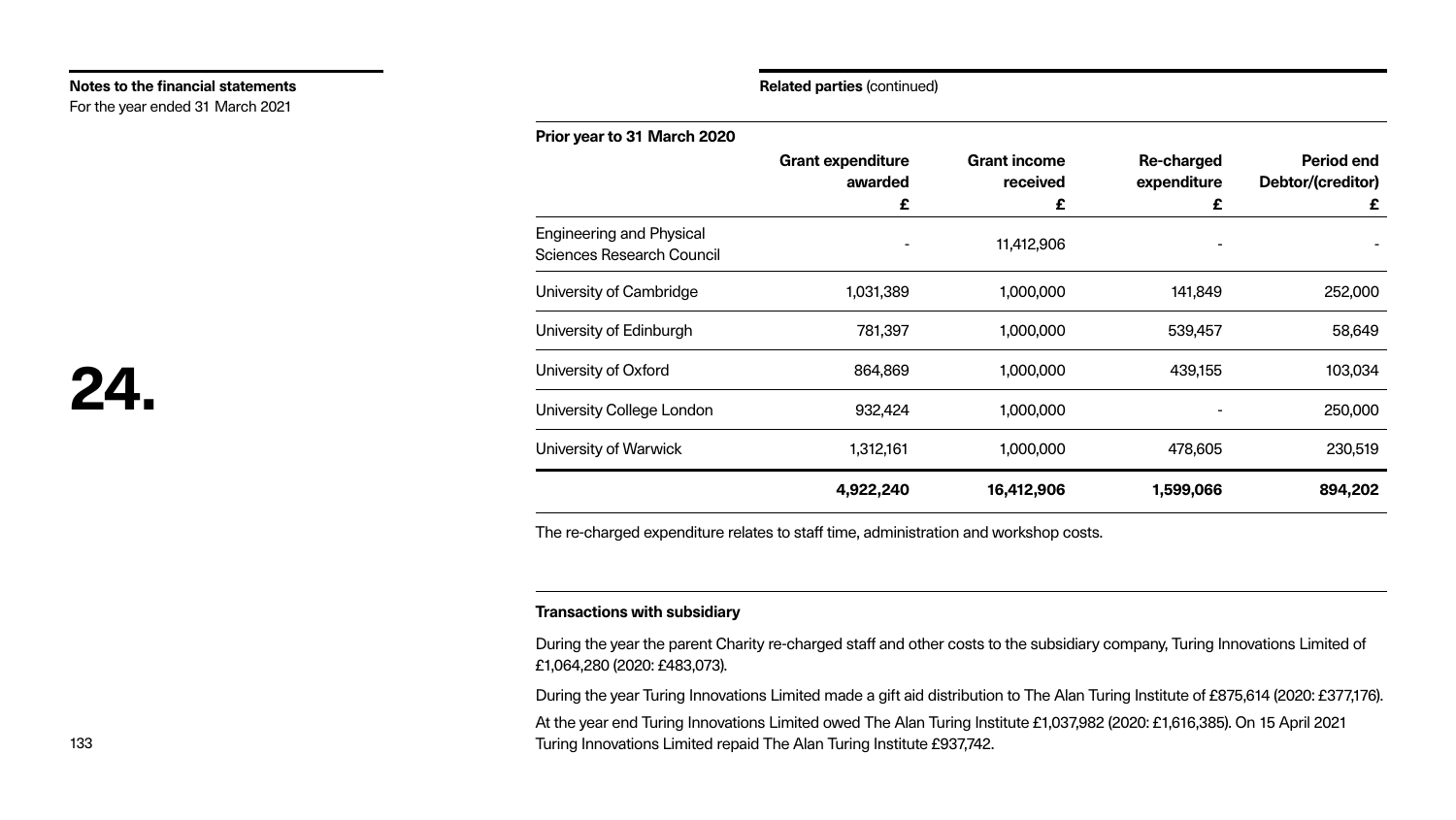### **Company status**

The Charity is a company limited by Charity.

guarantee. In the event of the Charity being wound up, the liability in respect of the guarantee is limited to £1 per member of the